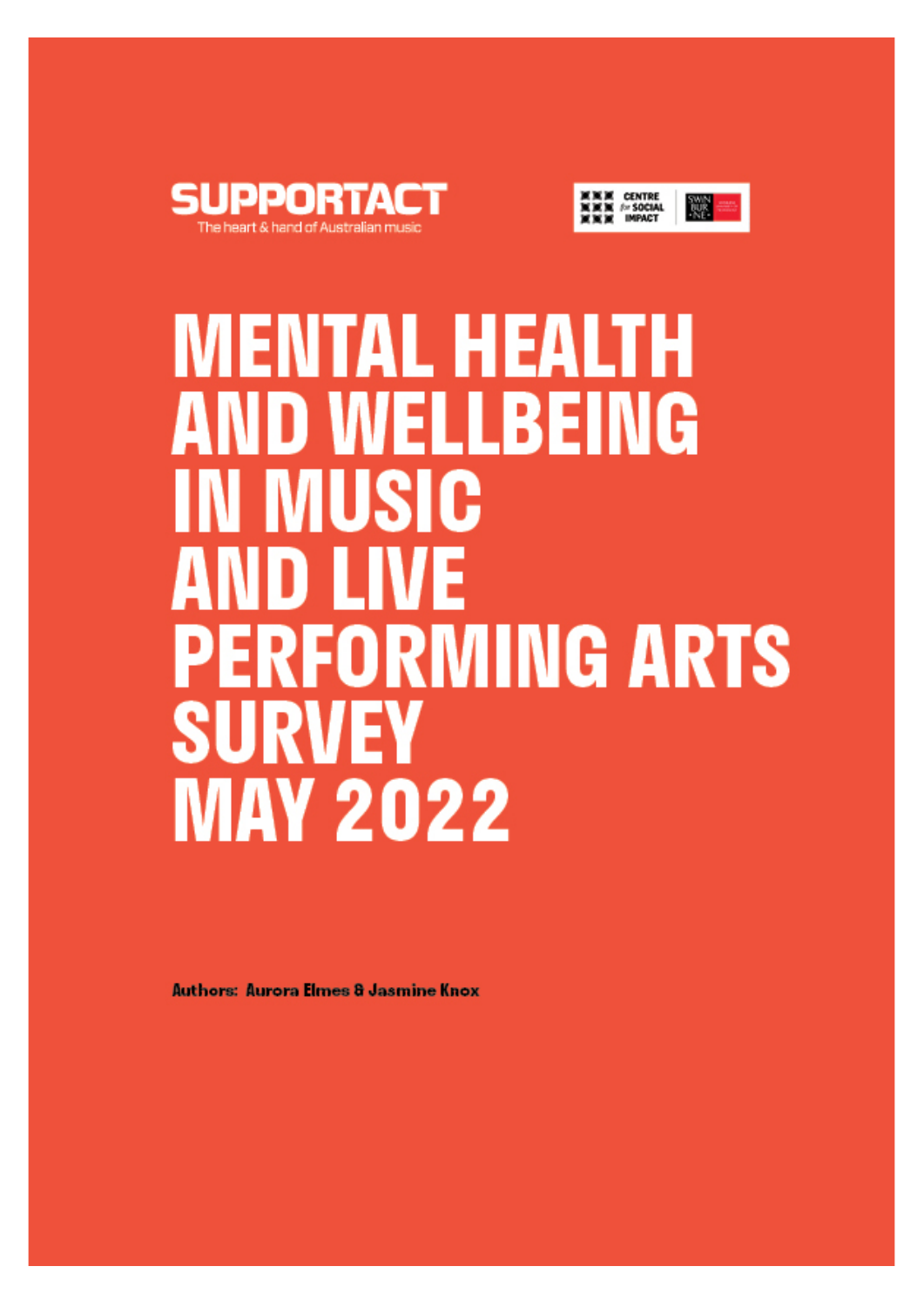| Contents |  |
|----------|--|
|          |  |
|          |  |
|          |  |
|          |  |
|          |  |
|          |  |
|          |  |
|          |  |
|          |  |
|          |  |
|          |  |
|          |  |
|          |  |
|          |  |
|          |  |
|          |  |
|          |  |
|          |  |
|          |  |
|          |  |
|          |  |
|          |  |
|          |  |
|          |  |
|          |  |
|          |  |
|          |  |
|          |  |
|          |  |
|          |  |
|          |  |
|          |  |
|          |  |
|          |  |
|          |  |
|          |  |
|          |  |
|          |  |
|          |  |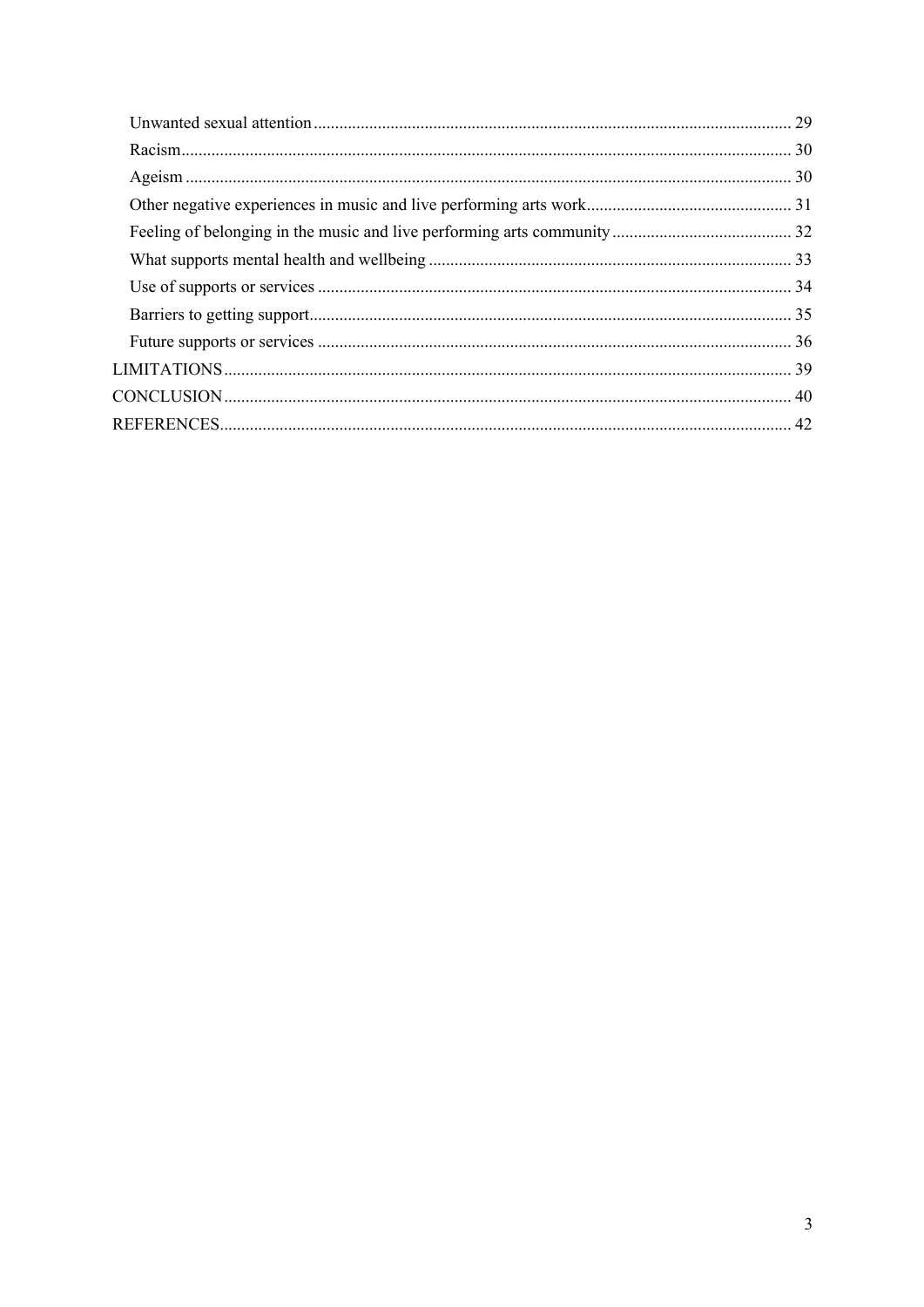# **ACKNOWLEDGEMENTS**

We acknowledge the Traditional Owners and Custodians of Country. We pay our respects to Elders past and present, to all First Nations Peoples, and to their lands, waters and cultures.

This research was commissioned by Support Act and conducted by the Centre for Social Impact Swinburne.

Thank you to Dr Kiros Hiruy for your contributions to the survey design, and input into data analysis.

#### *Suggested citation*

Elmes, A. & Knox, J. (2022). *Mental health and wellbeing in music and live performing arts Australia*: *2022*. Centre for Social Impact, Swinburne University of Technology: Hawthorn, Australia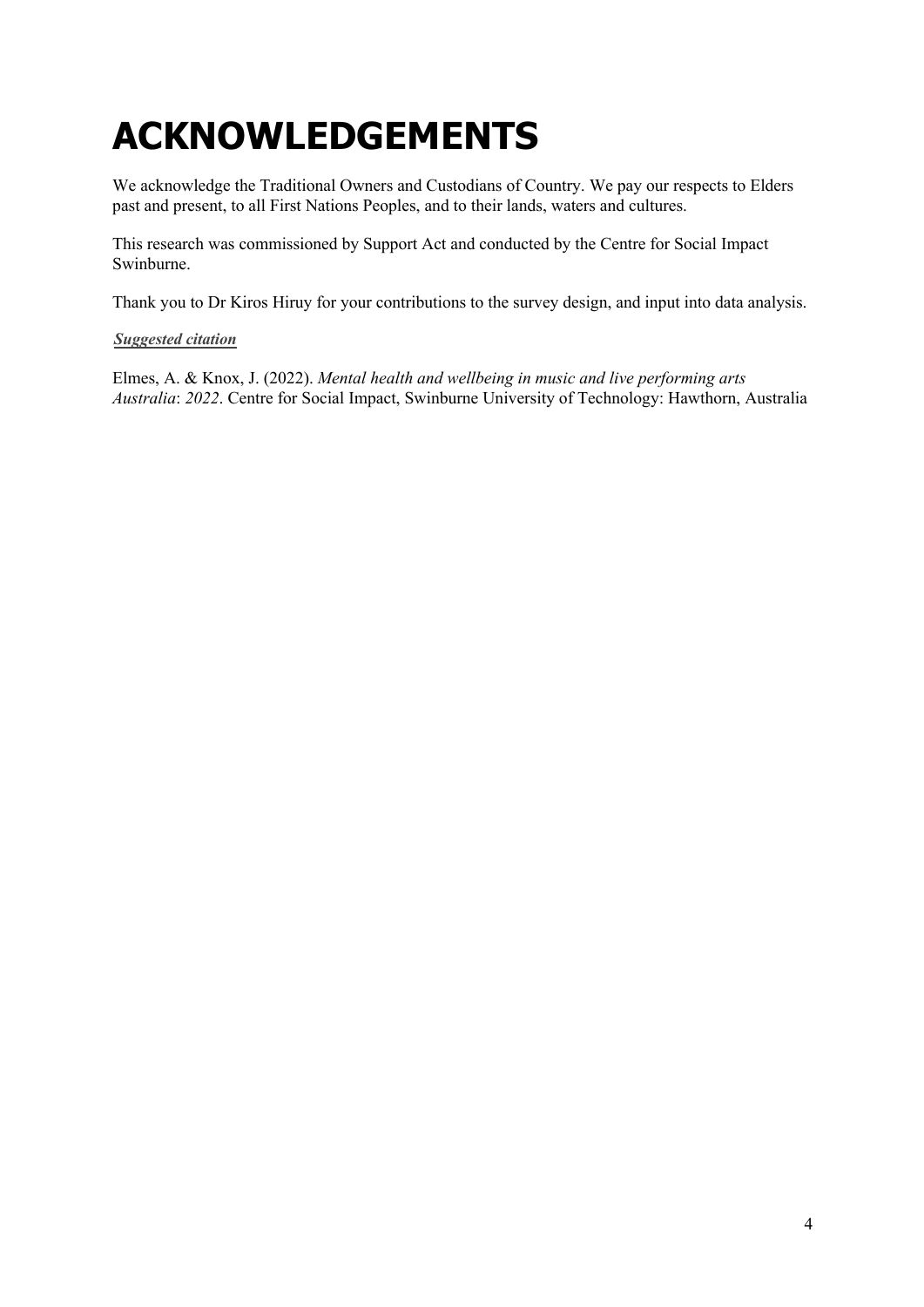# **EXECUTIVE SUMMARY**

This research project was initiated in response to Support Act's goals of establishing a baseline for the mental health and wellbeing of people working in the music and live performing arts sectors in 2022. The Centre for Social Impact Swinburne was engaged to conduct this research between January and May 2022, through an online survey of 1304 people working in music and live performing arts.

The aim of this research was to:

- Provide an updated picture of the mental health and wellbeing of people working in music and live performing arts in Australia, including the factors that are currently impacting people's work and lives (such as COVID-19); and
- To identify the kinds of supports or services that are making a difference or may be needed.

This research found that:

- A high proportion of people working in music and live performing arts are currently experiencing high or very high levels of distress and are continuing to feel the impacts of the COVID-19 pandemic on their livelihoods and lives.
- People working in music or live performing arts reported a current Anxiety condition at more than twice the prevalence of the general population in Australia, while the proportion of people with Depression was more than two and a half times that of the general population.
- More than half of participants had used alcohol or drugs to help with the stress they had experienced over the last two years, and a quarter had struggled to cut down or stop their substance use.
- Worryingly, participants in this research had higher levels suicidal thoughts, plans or attempts than both the general population, and compared with previous research on people working in entertainment in Australia before the onset of the COVID-19 pandemic (van den Eynde, Fisher & Sonn / Entertainment Assist 2016).
- The main types of negative impacts participants identified from the COVID-19 pandemic included impacts to their social contact and mental health, as well as reduced income, increased financial stress, and disrupted career development or job loss.
- Higher proportions of creatives/performers and production/technical workers reported losing their job/s, reductions in their income or increased financial stress than management/administrative workers, who more commonly had permanent employment.
- More than a fifth of people working within music and live performing arts reported very low incomes, at a level below the poverty-line in Australia (less than \$30,000). Having an annual income this low affects both people's ability to afford the everyday necessities of life, and impacts wellbeing (Capic et al. 2017).
- A very low proportion of people in music and live performing arts said they always felt safe at work. Many participants reported experiencing insecure and unsafe and working conditions within music and live performing arts, including exposure to bullying, ageism, racism, unwanted sexual attention or abuse, discrimination based on gender, sexuality, or disability, and other kinds of mistreatment.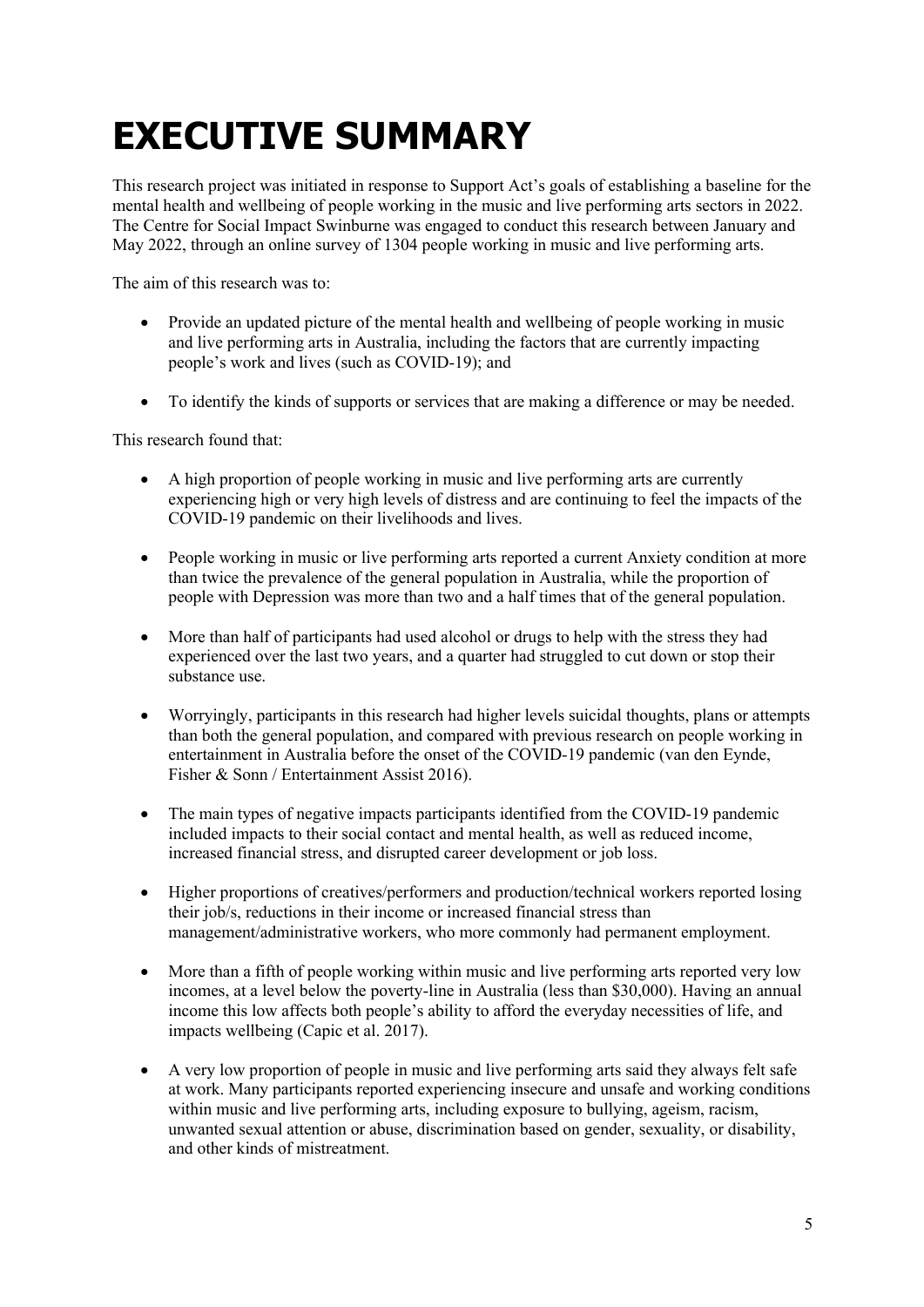- Participants emphasised the need for fair pay and conditions, as well as for work environments that more consistently protect the physical and psychological safety of people working in music and live performing arts.
- Feelings of belonging to the music and live performing arts community were mixed, with some participants expressing a strong feeling of belonging in this world, but many reporting exclusion because of attitudes about their identity, location, role or genre of work.
- Participants said that positive relationships and support from people in their lives; and access to income (through income support payments, work, or Support Act's financial crisis relief services) made the biggest difference to their mental health and wellbeing. Mental health services (through Support Act and other services) were also of noted importance for some.
- The strong focus on social and financial support alongside mental health services reflects the findings of other research on the factors that can help reduce negative mental health impacts in the wake of COVID-19 (Atkinson et al. 2020), or following the loss of work (Brydsten, Hammarström, & San Sebastian, 2018).
- When asked what kinds of supports or services they wanted for the future, participants identified a need for broader systemic change within the music and live performing arts sector - for example, through the creation of a code of conduct that can catalyse real change towards improved working conditions for people working in music and live performing arts, and through continued advocacy to government for support of the sector.
- This research indicates that many of the mental health and work-related issues identified in previous research in Australia continue to impact people in music and live performing arts, with added stressors arising from the pandemic, and other events such as the recent floods significantly affecting some participants.
- With arts and recreation services among the sectors most affected by job loss in the wake of COVID-19 (Australian Bureau of Statistics 2020a), and associated financial and mental health impacts for people working in music and live performing arts, employment and financial supports continue to be needed alongside other supports for mental health.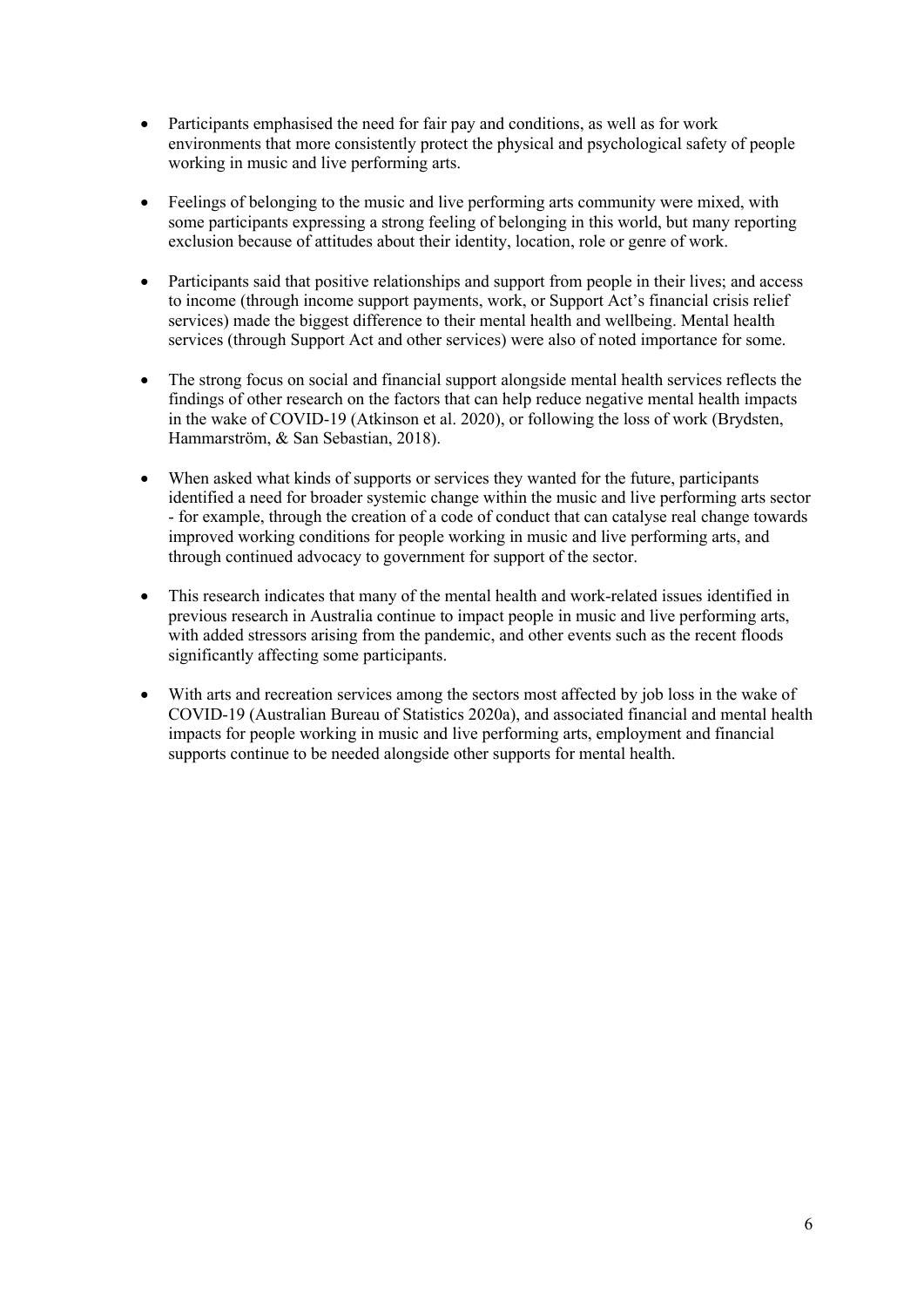# **INTRODUCTION**

#### *Content of this report*

This report presents a summary of findings from research into the mental health and wellbeing of people working in music and live performing arts in Australia. The report contains content relating to demographics, employment and income, psychological distress, mental health conditions, suicidality, alcohol and other drugs, working conditions, safety and negative experiences related to work. It also discusses what people working in music and live performing arts have found supportive of their mental health and wellbeing, and what changes people would like to see in future to support the mental health and wellbeing of people in music and live performing arts.

This report uses the terms 'psychological distress' and 'mental health condition/s', but not everyone identifies with these terms. The concept of mental health/illness as commonly used in Australia is grounded in western medical tradition, but understandings of distress and wellbeing differ across people and cultures (Knifton, 2012; Westerman, 2004).

While western culture often discusses mental health in terms of a medical condition located within an individual, other cultures and communities may view mental health or social and emotional wellbeing differently, for example, problems with mental health may be viewed as *"distress caused by social and economic factors and life challenges"* (Knifton 2012, p.292).

First Nations perspectives on social and emotional wellbeing may be more holistic, acknowledging that *"a person's wellbeing is determined by a range of inter-related domains: body, mind and emotions, family and kinship, community, culture, Country, and spirituality"* (Dudgeon, Bray, D'Costa, & Walker, 2020, p.316).

While this research draws on the terms and conceptualisations of mental health commonly used in Australia, it also acknowledges that mental health and wellbeing are influenced by social factors (Allen et al. 2014), and may be supported by a range of relationships, connections and supports within people's lives.

#### *Background to this research*

Previous research on mental health and wellbeing within music, performing arts and entertainment in Australia has found that people working in this sector experience higher rates of mental health symptoms, drug and alcohol use, and suicidality than the general population (van den Eynde, Fisher  $\&$ Sonn / Entertainment Assist 2016). While these findings already painted a concerning picture of the mental health of people working in music and performing arts, COVID-19 has since taken its own toll. The last two years have been particularly challenging for those who work in the music and live performing arts sectors, with arts and recreation services among the sectors most affected by job loss in the wake of COVID-19 (Australian Bureau of Statistics 2020a), and flow on impacts including financial insecurity and reported worsening of mental health (Everymind 2021; Rusak, Goh, Barbe, Newman & Blevins 2021).

Loss of work and unemployment are generally associated with negative effects on mental health (Hergenrather et al. 2015), but access to financial and social supports can help to buffer these effects (Brydsten, Hammarström, & San Sebastian, 2018). Australian research into protecting mental health and preventing suicide as we deal with the effects of COVID-19 has found that extending employment/income support programs and increasing community based mental health services were two of the most impactful strategies to reduce risks to mental health, and suicide (Atkinson et al. 2020). Job and income security, and safe, decent working conditions remain important contributors to mental health (Allen 2014; Kaleveld, Bock & Maycock-Sayce 2020).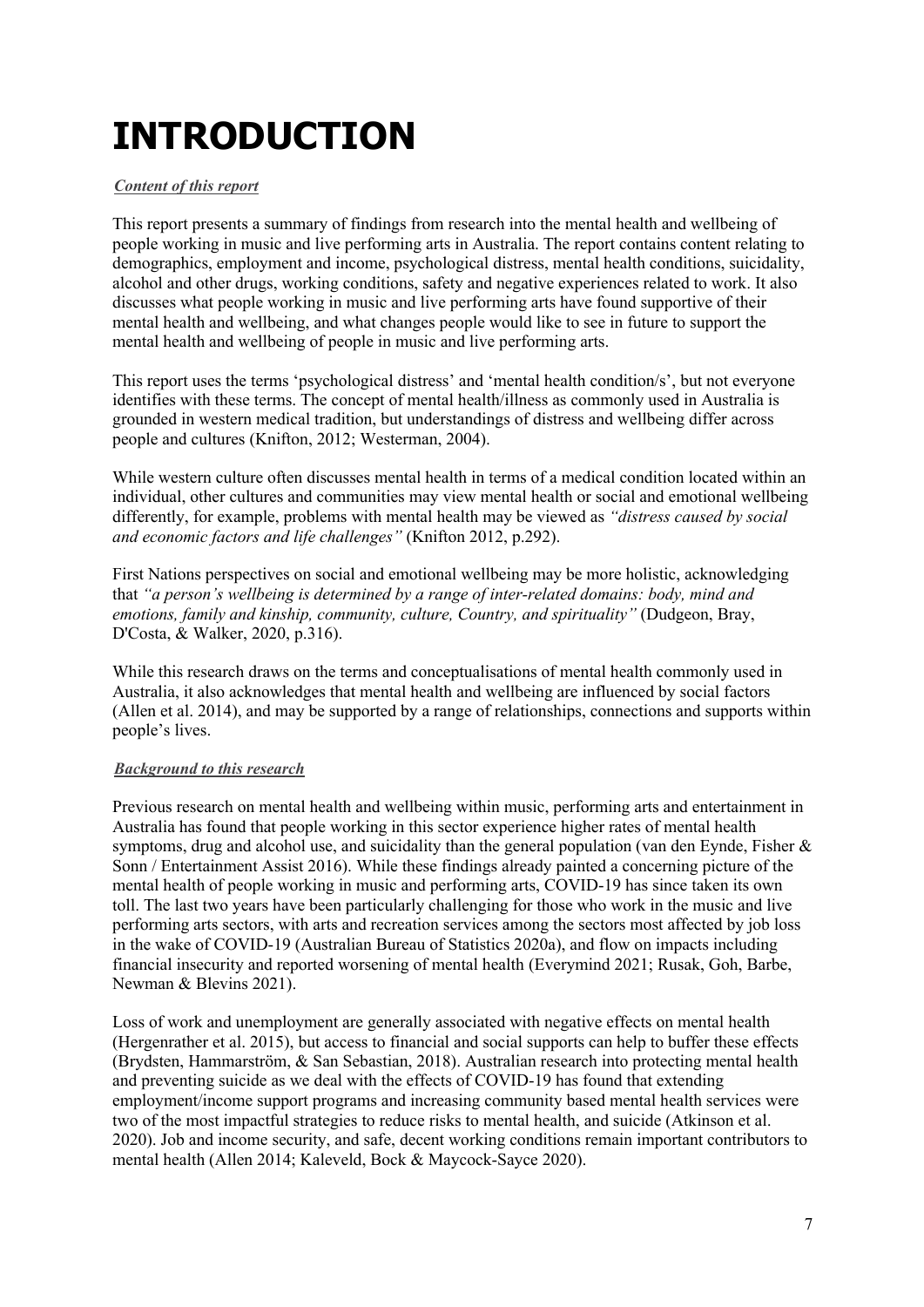The aim of this research was to:

- Provide an updated picture of the mental health and wellbeing of people working in music and live performing arts in Australia, including the factors that are currently impacting people's work and lives (such as COVID-19); and
- To identify the kinds of supports or services that are making a difference or may be needed.

The new evidence generated through this research has the potential to inform the sector about mental health risk factors that may need further attention, and to inform changes in service provision to better support the mental health and wellbeing of people working in music and live performing arts in the wake of COVID-19.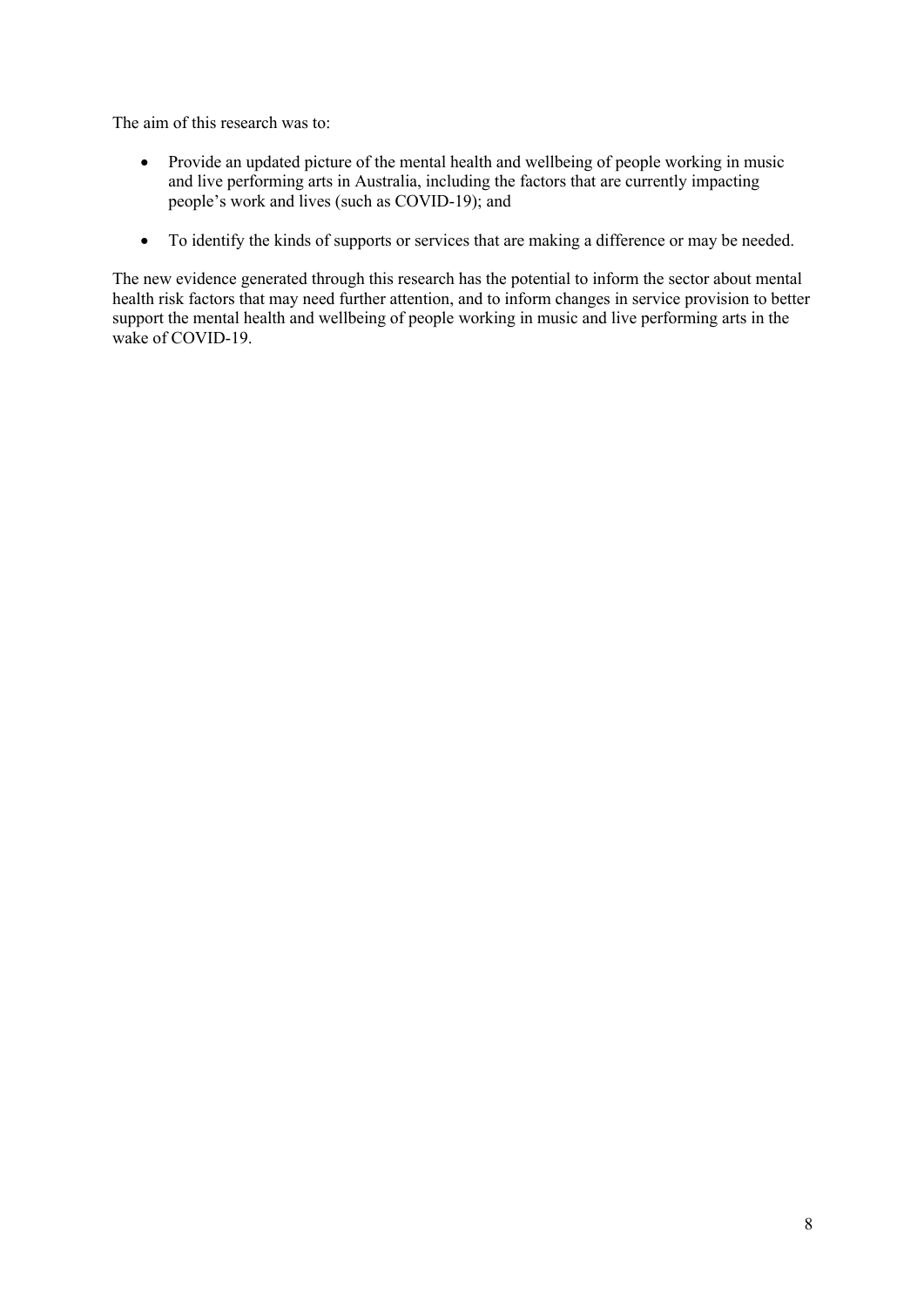# **RESEARCH METHOD**

This research project was initiated in response to Support Act's goals of establishing a baseline for the mental health and wellbeing of people working in the music and live performing arts sectors in 2022.

Support Act is the music industry's charity - providing crisis relief to musicians, mangers, crew and music workers across all genres who are unable to work due to illness, injury, a mental health issue or some other crisis, including the impact of COVID-19 on live music.

Over the course of the pandemic, Support Act has disbursed more than 16,000 Crisis Relief Grants to music and live performing arts workers, valued at over \$35 million, thanks to the support of the Australian and NSW Governments. It has also supported the mental health and wellbeing of thousands through extensive prevention, education and training programming, including Mental Health First Aid, Workplace Wellbeing Check-Ins, First Nations-specific programming such as Yarning Strong, and the Wellbeing Helpline.

Support Act is committed to continuous quality improvement and evidence-based programming, and sought to engage a reputable research partner to develop baseline data on the general mental health of people working in music and live performing arts in 2022, and understand the impacts COVID-19 has had to date. The Centre for Social Impact Swinburne was engaged to conduct this research between January and May 2022.

The research involved an online survey targeted to people working in music and live performing arts, including people who have accessed Support Act's services. The survey included questions about:

- Demographics (including gender, age, cultural identity, and professional role)
- Mental health (including level of psychological distress, having a mental health condition, experiencing suicidality, and use of alcohol or other drugs)
- Factors impacting people's mental health (including the impacts of COVID-19, and other factors relating to employment within the music and live performing arts sector)
- Use of programs/services (including the most commonly used Support Act services, as well as other services used by participants)
- What services people would like to see available in future.

#### *Survey design*

The survey was co-designed with Support Act, and drew on the findings of previous published research into mental health in music and live performing arts (e.g. van den Eynde, Fisher & Sonn / Entertainment Assist 2016; Rusak, Goh, Barbe, Newman & Blevins 2021); and research on mental health in Australia in the wake of COVID-19 (Atkinson et al. 2020; Elmes, Kaleveld, Olekalns & Clark 2021) to identify relevant questions and issues to explore.

#### *Survey distribution*

The survey information and link were shared publicly online via Support Act's website, and through communications to:

- Over 36,000 Support Act contacts
- A wide range of organisations and industry bodies in music and live performing arts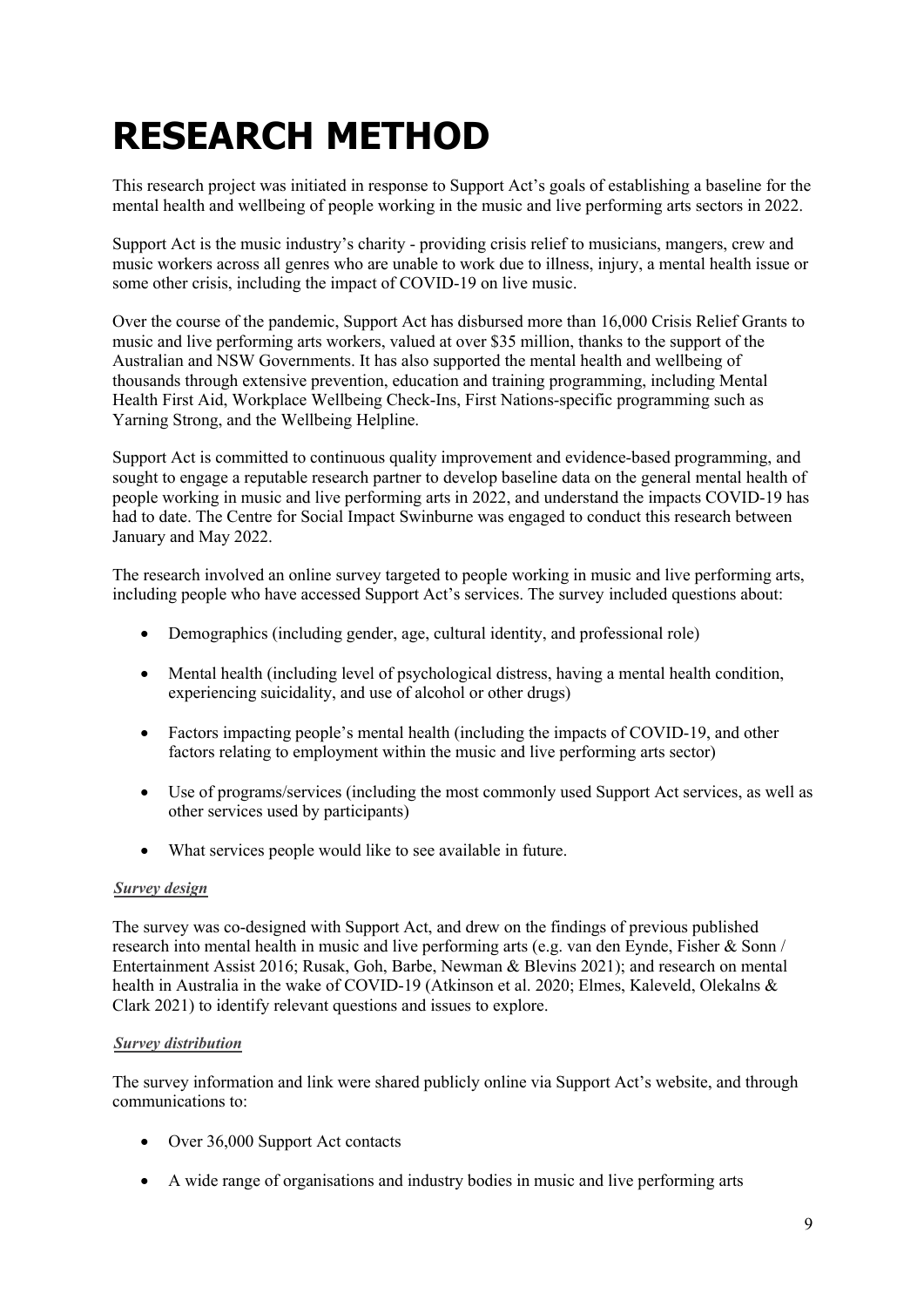• 37,000 followers of Support Act's social media channels across Instagram, Facebook, Twitter and LinkedIn.

The survey information was also shared through networks of the Centre for Social Impact and the research team.

People were invited to participate in the survey if they:

- Work (or usually work) in music or live performing arts in Australia
- Were aged 16 years or older.

#### *Survey respondents*

A total of 1568 survey responses were received between March and April 2022. While this is a reasonable sample size, it represents a small proportion of the total number of people that the survey information was distributed to.

Responses were screened for:

- Uniqueness (not being a duplicate response according to survey meta-data checks)
- Validity (not being a fraudulent or spam response according to survey meta-data checks)
- Relevance (working in music or live performing arts in Australia)
- Completeness (progression past the initial screening questions to provide at least some further question responses).

Following screening of survey responses, a total of 264 responses were excluded. Reasons for exclusion are shown in Table 1.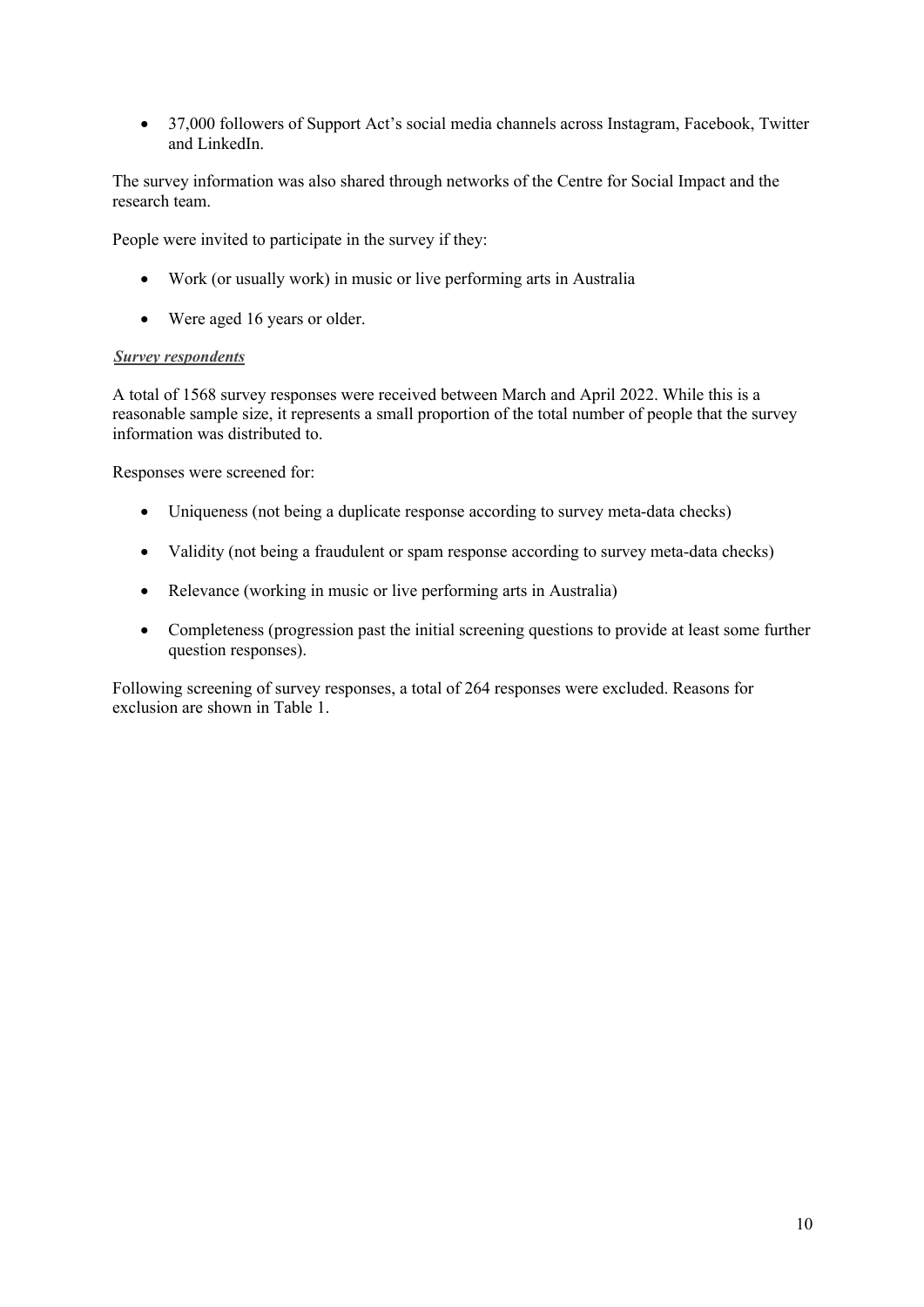#### *Table 1 - Survey responses excluded from analysis*

|       |                                                          | Frequency | Percent   | Valid Percent | Cumulative<br>Percent |
|-------|----------------------------------------------------------|-----------|-----------|---------------|-----------------------|
| Valid | N <sub>o</sub>                                           | 1304      | 83.2      | 83.2          | 83.2                  |
|       | Yes - Not working in<br>Australia                        | 25        | 1.6       | 1.6           | 84.8                  |
|       | Yes - Not working in Music 40<br>or Live performing arts |           | 2.6       | 2.6           | 87.3                  |
|       | Yes - Duplicate response                                 | 89        | 5.7       | 5.7           | 93.0                  |
|       | Yes - Fraudulent response                                | 4         | $\cdot$ 3 | $\cdot$ 3     | 93.2                  |
|       | Yes - Incomplete response                                | 90        | 5.7       | 5.7           | 99.0                  |
|       | Yes - Spam response                                      | 16        | 1.0       | 1.0           | 100.0                 |
|       | Total                                                    | 1568      | 100.0     | 100.0         |                       |

Is this response excluded from the final sample, and if so, why?

A total of 1304 responses passed all response quality checks and were included in analysis. Of these included responses:

- 1010 (77.5%) were fully completed, and
- 294 (22.5%) were partially completed.

#### *Missing data*

Survey respondents were not forced to answer any questions beyond those to determine their eligibility to participate in this research (usually working in music or live performing arts and working in Australia). This means that some findings have missing data from respondents who did not answer the relevant question/s. Missing responses could occur because a question was seen by a respondent, but they chose not to answer it. Missing responses could also occur if the question was not seen – either because the person did not progress to the stage of the survey where this question was asked, or if the question was skipped by the survey logic because it was not relevant to the person based on their previous responses. Each section of the report notes the number of respondents who did and did not answer a question. Proportions are given as a percentage of all 1304 respondents.

#### *Recoded data*

Some data was recoded to the relevant response option if a participant selected "Other" but then clearly indicated in their text response that they fit within an existing response option. For example, in cases where respondents stated in their text comments that they worked freelance or as a contractor, their employment status was recoded from "other" to "self-employed/sole-trader or contractor".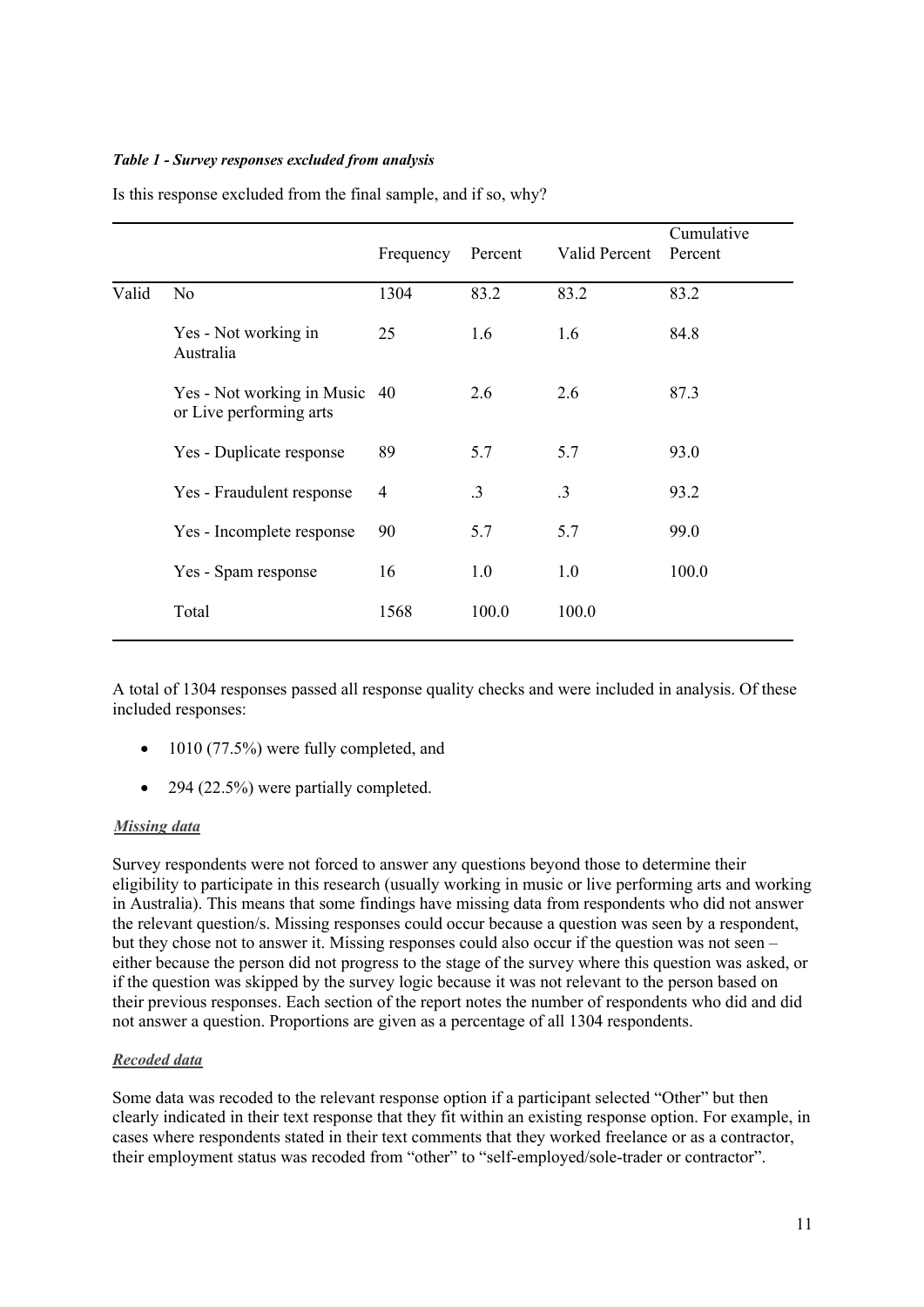Where additional response categories clearly emerged from the "Other" text responses that were submitted, new options were created, and the relevant responses were recoded to these. If a response was ambiguous and didn't clearly belong to a more specific option, it was left as a general "Other" response. If a response was unclear or contradicted other data provided by the respondent, the relevant response/s were recoded as missing data.

#### *Data analysis*

For the analysis presented in this summary report, people working in music and live performing arts are grouped together.

Where applicable (for example, where findings differed by role type), data were also analysed by the broad category of respondents' main type of role in music or live performing arts:

- creative / performer
- production / technical, or
- management / administrative.

Percentages are provided to one decimal point. Taken together, total proportions may add up to 0.1% either side of 100%, due to rounding error. Income figures are reported in Australian dollars (\$AUD).

#### *Caution required when interpreting the survey findings*

This survey did not involve a random sample of people working in music and live performing arts, and participants self-selected into completing the survey. Because the survey respondents self-selected into participating, and the response rate compared to the total number of people who received the survey information is quite low (<5%), it's possible that the people who responded to the survey may differ from those who chose not to participate.

For these reasons, the findings of this research may not be representative of everyone who works in music and live performing arts in Australia and cannot be generalised across this whole population. However, these findings still provide useful insights into the experiences of those who chose to participate in this research, and some of the common issues and challenges affecting the mental health and wellbeing of this group of people working in music and live performing arts.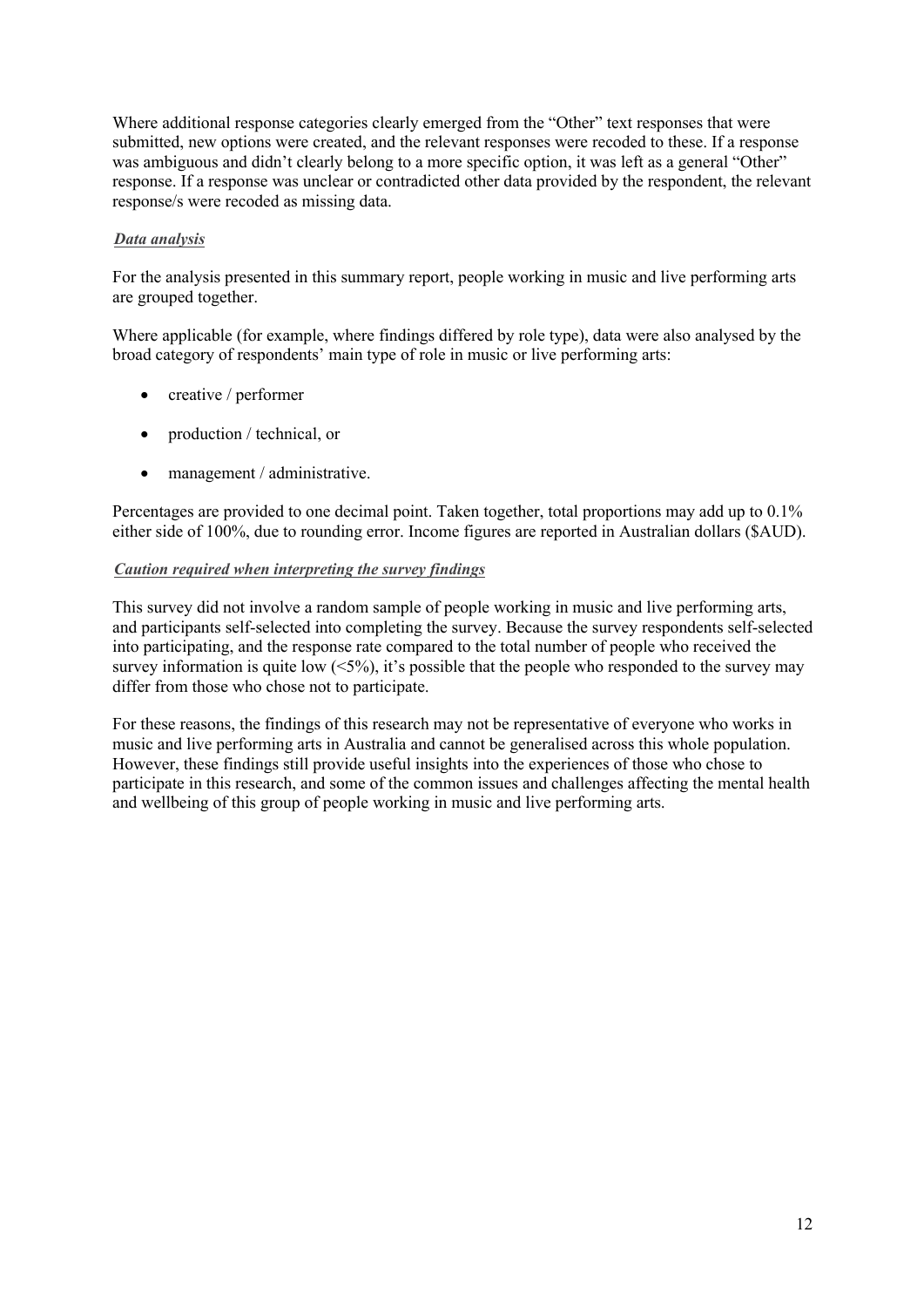## **FINDINGS**

This section summarises the findings from our 2022 online survey of people working in music and live performing arts in Australia.

*Music and live performing arts respondents*

There were 1304 valid responses to the survey, from:

- people working in music (1044 responses), and
- people working in other live performing arts (260 responses).

#### *Main music or live performing arts jobs of participants*

Of all 1304 people who responded to the survey:

- 513 (39.3%) were Musicians
- 198 (15.2%) were Crew
- $\bullet$  125 (9.6%) were Music workers
- 118 (9%) were Management/Administrators in another kind of live performing arts
- 114 (8.7%) were Artists or Creatives in another kind of live performing arts.
- 63 (4.8%) were Songwriters/Composers
- 43 (3.3%) were Artist managers/Band managers/Music managers
- 28 (2.1%) were Production/Technical Crew within another kind of live performing arts
- 25 (1.9%) were Sound engineers (working either live or in studio settings)
- 23 (1.8%) were Record Producers, Track Producers or Music Producers
- 19  $(1.5\%)$  were Promoters
- 16 (1.2%) were Booking/Talent Agents
- 13 (1%) were Tour Managers, and
- $6(0.5\%)$  were Music Publicists

#### *Role types*

Participants were classified into three main role types – creative/performer, production/technical and management/administrative.

Of all 1304 music and live performing arts workers:

• the majority  $(54.7%)$  were creatives/performers.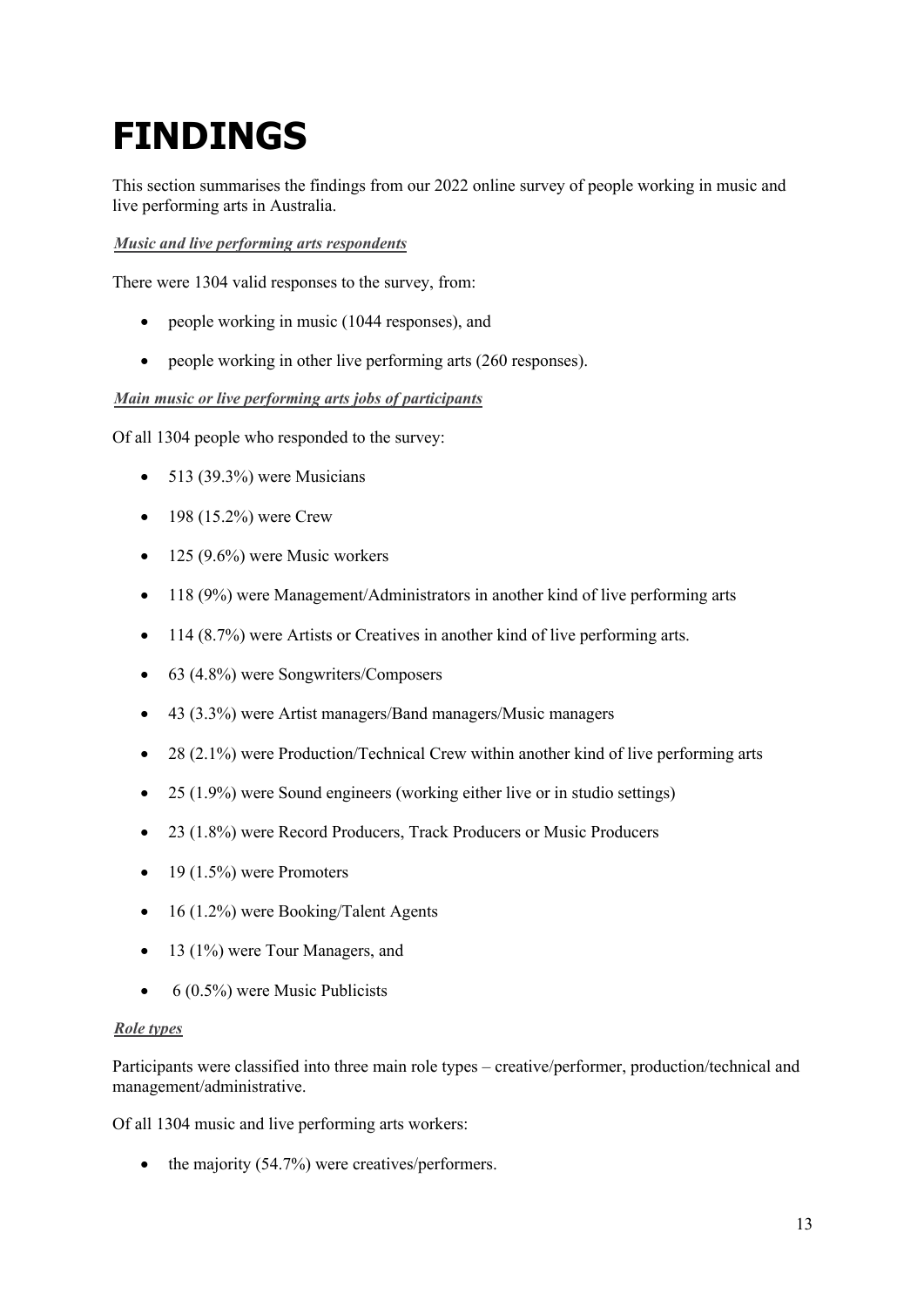- 19.2% worked in production or technical roles.
- 26.1% worked in management or administrative roles.

#### *Location*

Of the 1304 music and live performing arts respondents, 1236 gave their State/Territory location, and whether they lived in a metropolitan or regional area, while 68 did not answer these questions. Responses are summarised in order of the locations participants most commonly reported, out of all 1304 respondents. The highest proportions of people reported being located in the three most populated States.

- Victoria  $(36.7\%)$
- New South Wales (31.6%)
- Oueensland  $(13%)$
- Western Australia (7.3%)
- South Australia (3.1%)
- Tasmania  $(1.6\%)$
- Australian Capital Territory (0.8%)
- Northern Territory (0.6%)
- 5.2% did not provide their State/Territory location.

#### Out of all 1304 respondents:

- 73.9% were located in a metropolitan area.
- 20.9% were located in a regional area.
- 5.2% did not answer this question.

#### *Age*

There were 1232 music and live performing arts respondents who gave their age, while 72 did not answer this question.

Out of all 1304 respondents:

- The majority (58.1%) were aged between 35 and 64 years.
- Almost one third (30.5%) were younger than 35.
- Just 5.8% were aged 65 or older.
- 5.5% did not answer this question.

#### *Gender*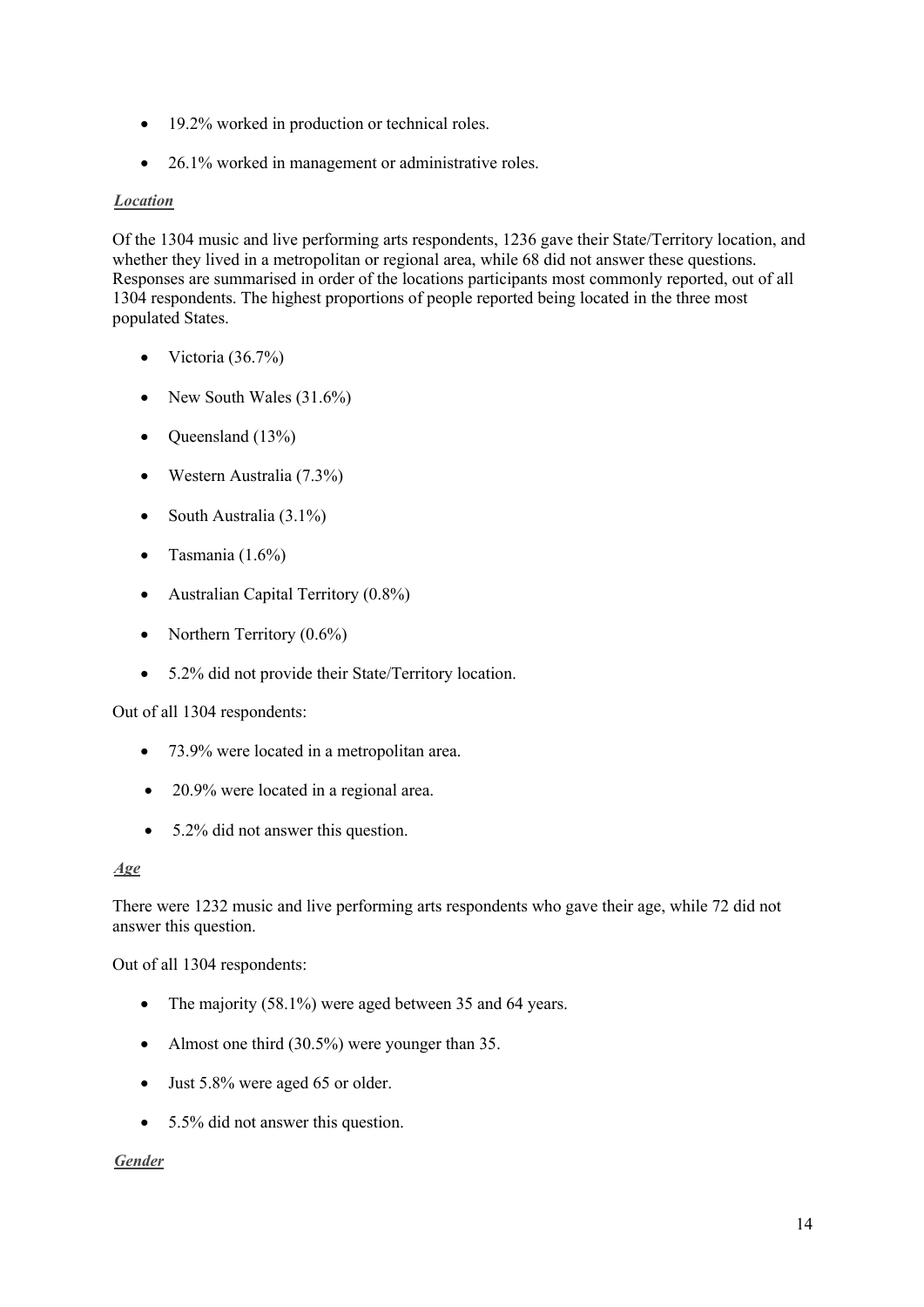There were 1226 responses from people in music and live performing arts who stated their gender, while 78 did not answer this question. Out of all 1304 respondents:

- Just under half  $(45.6\%)$  identified as a man or male
- Just under half (44.8%) identified as a woman or female
- 3.7% identified as non-binary or self-described their gender
- 6% did not answer this question.

#### *Disability*

There were a total of 1073 people in music and live performing arts who gave information about whether they had a disability or long-term health condition that restricts their everyday activities. 231 people did not answer this question. Out of all 1304 respondents:

- 54.7% said they did not have a disability or long-term health condition.
- 17.7% did not answer the question.
- 27.6% said yes, they had a disability or long-term health condition.
	- o This is higher than the prevalence of disability reported in the general population (18%) (Australian Institute of Health and Welfare 2020a). It's possible that some of this difference may be due to broader criteria within our survey.
- The types of disability or long-term health condition reported by participants (as a proportion of all 1304 survey respondents) were:
	- o Physical e.g. back problems, chronic pain, restriction in physical activities or in doing physical work (18.2%)
	- o Mental or behavioural e.g. a mental health condition such as anxiety, depression, a substance use disorder, bipolar disorder, Post Traumatic Stress Disorder, or other mental health condition that restricts daily activities (14.1%)
	- $\circ$  Other  $(8.1\%)$ 
		- $\bullet$  the most common description type was chronic illness (4.6%), followed by
		- **•** neurological conditions  $(1.1\%)$  and
		- being neurodivergent  $(0.7\%)$ .
	- $\circ$  Sensory (1.4%)
	- o Intellectual (1.4%)
	- o Head injury (0.8%)

#### *Country of birth*

There were a total of 1231 people in music and live performing arts who gave information about their country of birth, while 73 did not answer this question. Out of all 1304 respondents: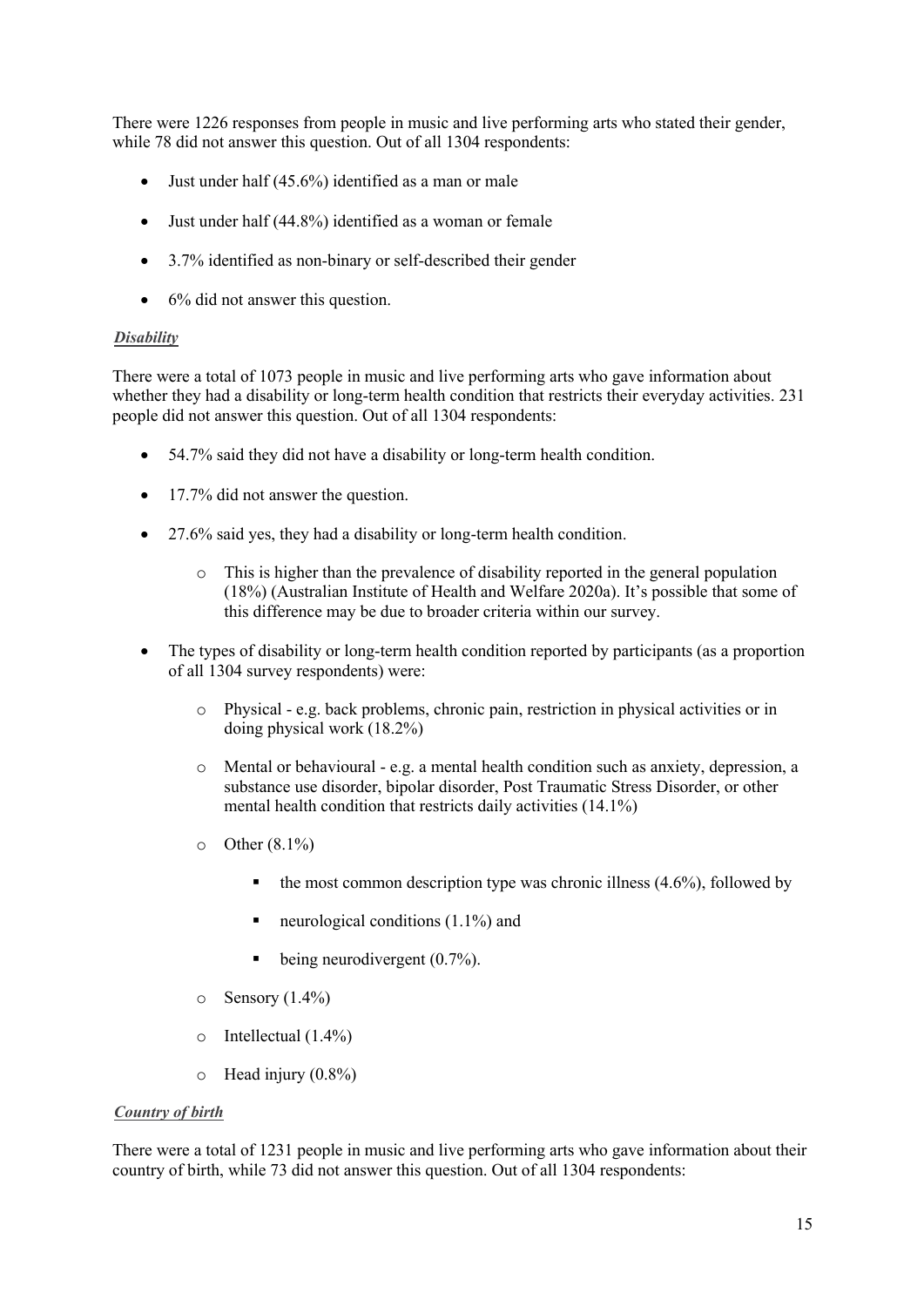- 78% were born in Australia.
- 16.4% were born outside Australia.
- 5.6% did not answer this question.

The proportion of people in music and live performing arts who said they were born overseas (16.4%) was lower than the proportion born overseas within the general Australian population - about 30% (Australian Bureau of Statistics 2021a).

#### *Aboriginal or Torres Strait Islander / First Nations participants*

There were 1227 people working in music and live performing arts who answered a question about whether they identified as being Aboriginal or Torres Strait Islander, while 77 did not answer this question.

- There were 30 people (2.3%) who identified as being Aboriginal or Torres Strait Islander
- Another 28 people (2.1%) preferred not to say.
- 89.6% did not identify as Aboriginal or Torres Strait Islander.
- 5.9% did not answer this question.

#### *Employment status*

There were 1300 people in music and live performing arts who gave information about their current employment status, while four did not answer this question. Out of all 1304 respondents:

- 39.9% said they were working full-time
- 31.1% said they were working part-time
- 10.7% said they were currently unemployed and looking for work, and another 0.3% said they were employed but were seeking more work.
- 7.8% said they were currently out of the workforce due to studying, caring responsibilities, retirement or illness, injury or disability that affected their ability to work.
- The remainder of those who answered described their employment status as being selfemployed or running their own business (5.3%), having casual/seasonal work with variable hours (1.8%), having been stood down due to COVID or impacts from the recent floods (1%), working outside of music  $(0.9\%)$ , volunteering or other  $(1.1\%)$ .
- 0.3% did not answer this question.

The proportion of people reporting unemployment (10.7%) was more than twice the rate of unemployment in the general Australian population (4%) in the same period (Australian Bureau of Statistics 2022a).

#### *Employment contract type*

There were 1067 people who reported what kind of employment contract they had in their main music or live performing arts job, while 237 did not answer this question. Out of all 1304 respondents: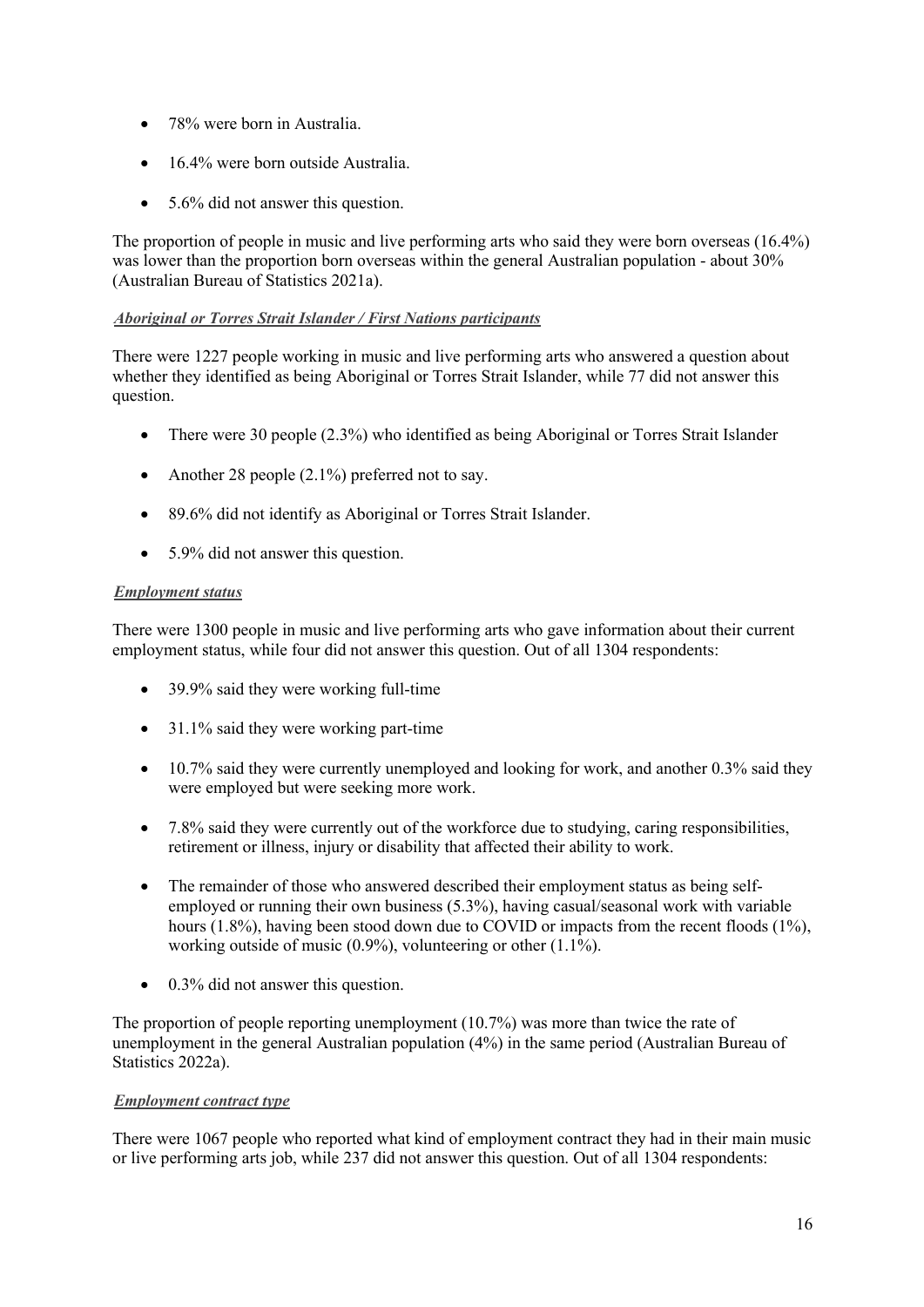- 40.2% said they were self-employed
- Just 17.9% said they were a permanent employee with leave entitlements and no end-date
- 11.1% said they were a casual employee with no leave entitlements
- 5.3% said they were a fixed-term employee, with leave entitlements but with an end-date.
- 4.3% said they were not working in music or live performing arts right now
- $\bullet$  2.9% selected "other"
- 0.2% said they did agency or temp work.
- 18.2% did not answer this question.

Higher proportions of creatives/performers (50.9%) and production/technical workers (31.1%) reported being self-employed compared with people in management or administrative roles (24.4%).

In contrast, a higher proportion of management/administrative workers were permanent employees (49.1%), compared with production/technical workers (16.3%) and creatives/performers (just 3.5%).

#### *Income*

There were 1009 people in music and live performing arts who reported their annual income from work in music and live performing arts, while 295 did not answer this question. Out of all 1304 respondents:

- Just over a third  $(34.6\%)$  earned less than \$30,000 of annual income from their work in music and live performing arts. This was categorised as a very low income level.
- Level of income differed by role type, with a much higher proportion of creatives/performers (47.1%) earning a very low income from their work in music and live performing arts, compared with people in production/technical roles (25.1%) or management/administrative roles (15.6%).

Total income for people in music and live performing arts was calculated by either:

- Taking the total income (music/live performing arts income plus any other income) that was entered by participants as their total income, or
- Where participants entered their income from music or live performing arts and said they had no other income sources, this amount was taken to be their total income.

There were 983 people in music and live performing arts for whom total income data was available, and 321 people with missing data for this question. Out of all 1304 respondents

- Over a fifth (21.4%) reported total annual incomes below the poverty line defined as approximately \$30,000 per year (Melbourne Institute 2021), or 60% of the median income (ACOSS & UNSW 2022).
	- o In Australia in 2019 the latest available data from the Australian Bureau of Statistics (2021b), median annual employee earnings were \$52,425.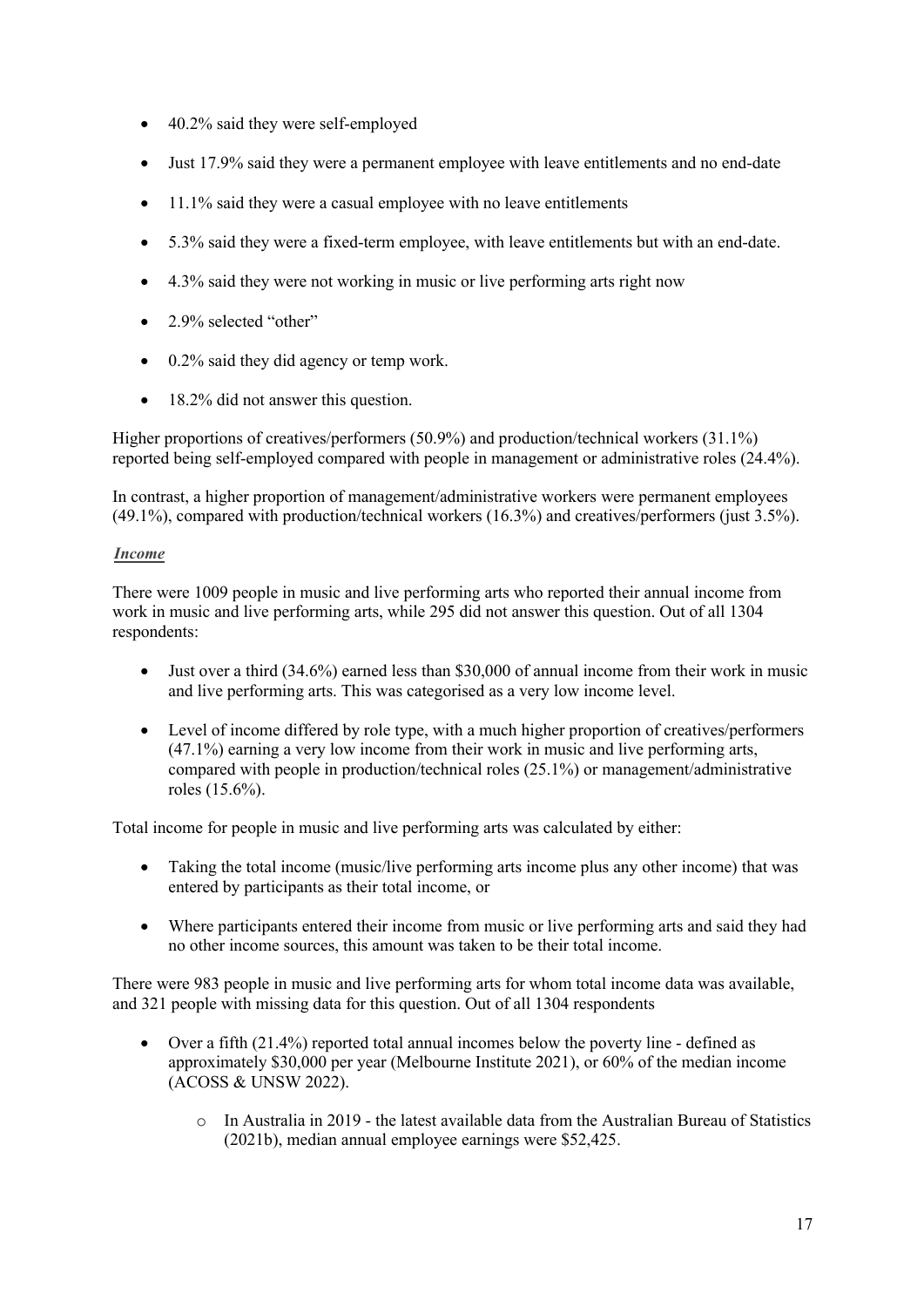• Total income level differed by role type, with a higher proportion of creatives/performers (27.2%) reporting very low total incomes, compared with production/technical workers (16.7%) or people in management/administrative roles (12.4%).

#### *Psychological distress*

There were 1178 people in music and live performing arts who answered a set of questions on feelings of distress over the last four weeks, while 126 did not answer these questions.

For people who did not identify as being Aboriginal or Torres Strait Islander, these questions comprised the standard K10 measure of psychological distress (Kessler et al. 2003), which is commonly used in national surveys of mental health, and clinical mental health practice in Australia.

For Aboriginal and Torres Strait Islander People, a culturally modified Kessler scale (MK-K5) was used instead (Brinckley, Calabria & Walker et al. 2021). The scores from all scales were then converted into one of two categories – low/moderate distress, or high/very high distress.

Out of all 1304 people in music and live performing arts:

- 66.1% had high or very high levels of psychological distress.
	- o This is a very high proportion compared with the latest available data on psychological distress levels among the general population in Australia, which found that just 15% of Australians experienced high or very high levels of distress (Australian Bureau of Statistics 2021c).
	- o The proportion of people with high/very high levels of distress in this research was more than four times that found in the general population in Australia.
- Just 24.2% had low or moderate distress levels.
- 9.7% did not answer the questions on psychological distress.
- A slightly higher proportion of creatives/performers who responded had high/very high distress (69.4%), compared with people in production/technical roles (64.1%) or management/administrative roles (60.6%).
- High/very high psychological distress levels were more common among:
	- $\circ$  Non-binary people (83.3%) and women (72.3%) than men (66.3%)
	- $\circ$  Younger people under 35 (75.4%) than those aged 35-64 (68.3%) or 65+ (57.9%)
	- $\circ$  People with a disability or long-term health condition (81.1%) than those without  $(68.7\%)$
	- o People with a very low income (80.9%) than those with a high income (61.9%)
	- $\circ$  People who were unemployed (76.8%) than those in full-time (63.5%) or part-time work (66.4%)
	- o People who identified as being Aboriginal or Torres Strait Islander (73.3%) than those who did not (69.5%)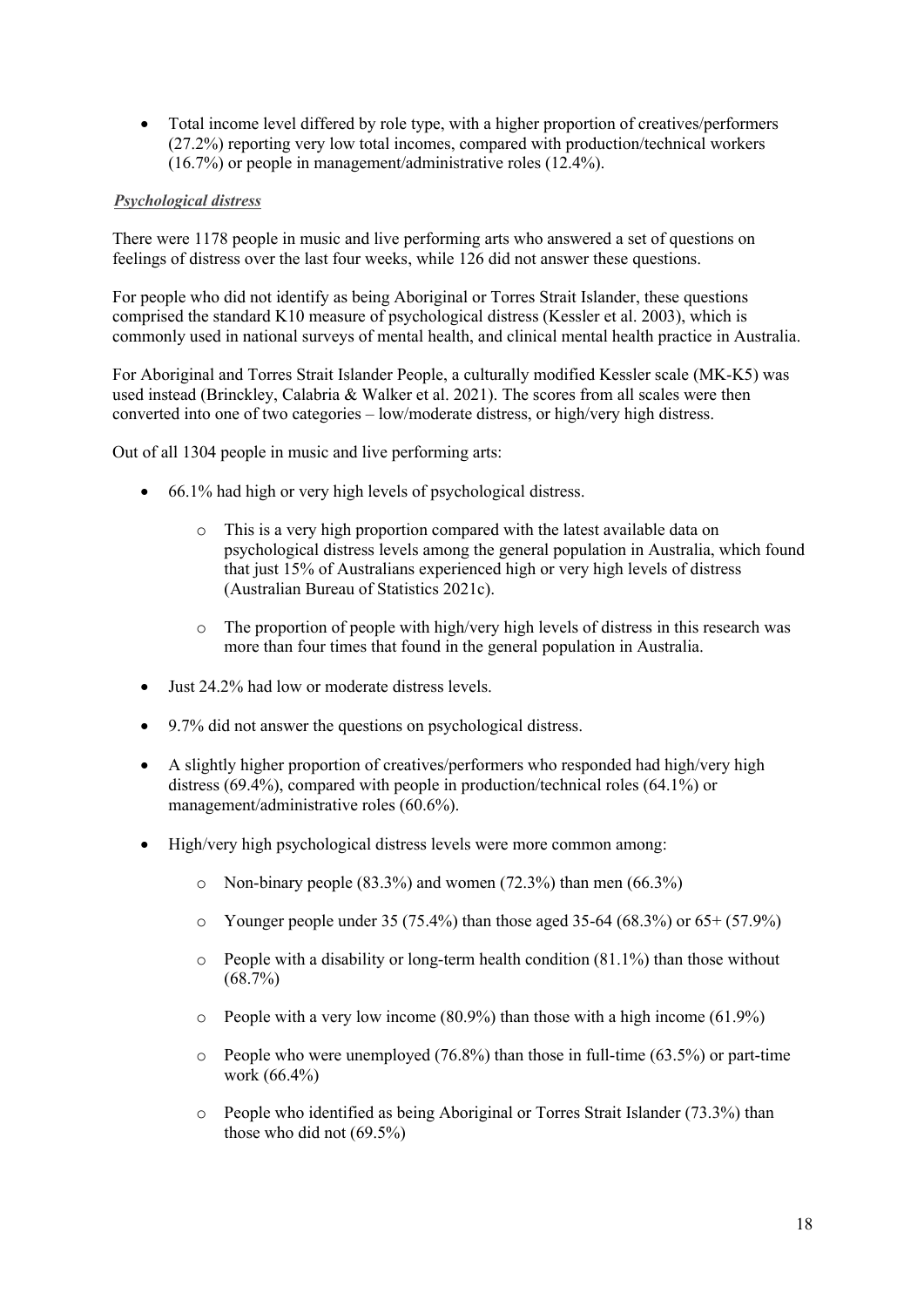- $\circ$  People who were based in a regional area (74.6%) than those in a metropolitan area (68.3%), and
- o People who said they did not feel safe at work (95.1%) compared with those who said they felt safe at work all of the time (56.4%).

#### *Mental health condition/s within lifetime*

There were 1104 people in music and live performing arts who answered a question about whether they had ever been diagnosed with a mental health condition, while 200 did not answer this question. Out of all 1304 respondents:

• 45.6% had been diagnosed with a mental health condition at some point in their lives

For context, this is very similar to the current figure for the proportion of people in the general Australian population who are estimated to have a mental health diagnosis in their lifetime (about 45%) (Australian Bureau of Statistics 2008). Updated population data on this is due out in mid-2022 and may differ from the data from 2007 that this current population statistic is based on.

Reporting a lifetime mental health diagnosis differed slightly by role type, with a slightly higher proportion of creatives/performers (47%) and people in management/administrative roles (46.5%) reporting this compared with people in production/technical roles (40.2%).

The most common mental health conditions reported were:

- Anxiety reported by 36.5% of all 1304 music and live performing arts survey respondents
	- o The proportion of people reporting Anxiety did not differ significantly across role type.
	- o Anxiety was very common among those who had a diagnosed mental health condition, with 80.3% reporting that they had Anxiety.
- Depression reported by 36% of all 1304 music and live performing arts survey respondents
	- o The proportion of people reporting Depression did not differ significantly across role type.
	- o Depression was very common among those who had a diagnosed mental health condition, with 79.1% reporting that they had Depression.

Other mental health conditions reported included:

- Post-Traumatic Stress Disorder (PTSD) (reported by 10.7%)
- Eating Disorder (reported by 5%)
- Substance Use Disorder (reported by 4.4%)
- Bipolar Disorder (reported by 2.5%)
- Personality Disorder (reported by 1.6%)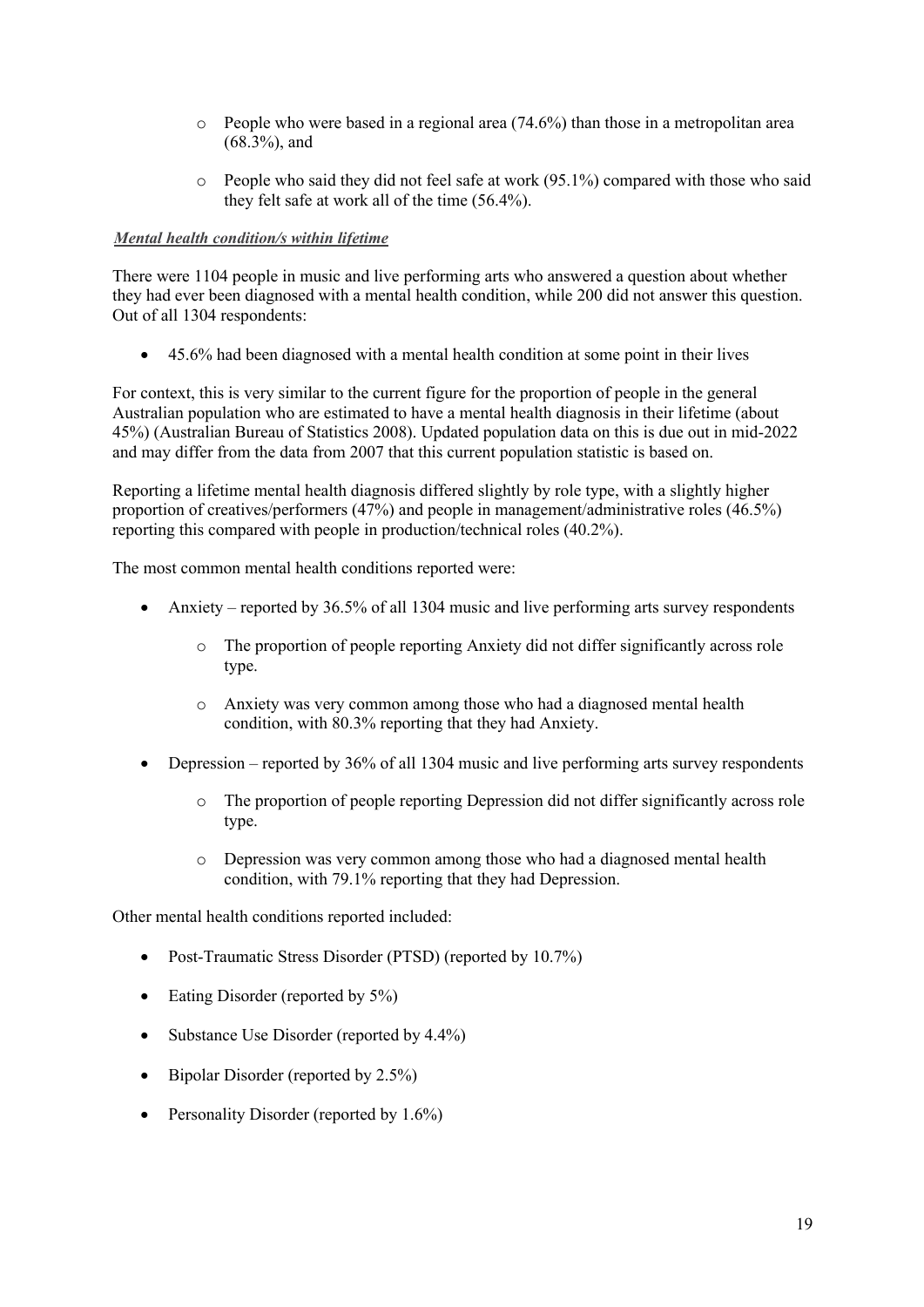These numbers cannot capture the whole experience of people experiencing distress. Some participants added comments drawing a clear link between their mental health condition, and 'situational crises' – as illustrated by one participant:

*"Can I please say some questions that require numbers only are flawed - as [an] example… how many days in the last 4 weeks I cannot work, well it's 28 due to floods and COVID cancellations, like the last two years, which is sending [me] into a spiral of depression…"*

#### *Current mental health condition/s*

The 594 people who reported having a lifetime mental health diagnosis were asked whether this diagnosis was current (for example, whether it was either diagnosed, or affecting them within the last 12 months). There were 593 responses from people about whether their mental health condition was current, while 711 responses were missing for this question. The number of missing responses for this question is higher as only those who reported ever having a mental health diagnosis were asked whether their mental health condition was current.

• Out of those who reported a lifetime mental health diagnosis, the majority  $(76.6\%)$  reported that their mental health condition was current (affecting them in the last 12 months).

Out of all 1304 survey respondents (including missing data)

- The proportion of people reporting a current mental health condition was 34.9%.
	- o For context, this is about 1.7 times higher than the proportion of people estimated to have a current mental health condition within the general Australian population (20.1%) (Australian Bureau of Statistics 2022b).
- 29.2% of all 1304 respondents reported having a current Anxiety condition.
	- o The proportion of all music and live performing arts respondents reporting a current Anxiety condition was more than twice that of the general population (12.7%) (Australian Bureau of Statistics 2022b).
- 27.3% of all 1304 respondents reported currently having Depression
	- o The proportion of all music and live performing arts respondents who reported currently having Depression was more than two and a half times the proportion of people in the general population with Depression (10.1%) (Australian Bureau of Statistics 2022b).

#### *Seeking support for mental health and wellbeing*

There were 1104 people in music and live performing arts who answered a question about whether they had ever sought help to support their mental health and wellbeing, while 200 did not answer this question. Out of all 1304 respondents:

- 69.4% said they had sought help to support their mental health and wellbeing.
- 15.3% said they had not sought help to support their mental health and wellbeing.
- 15.3% did not answer this question.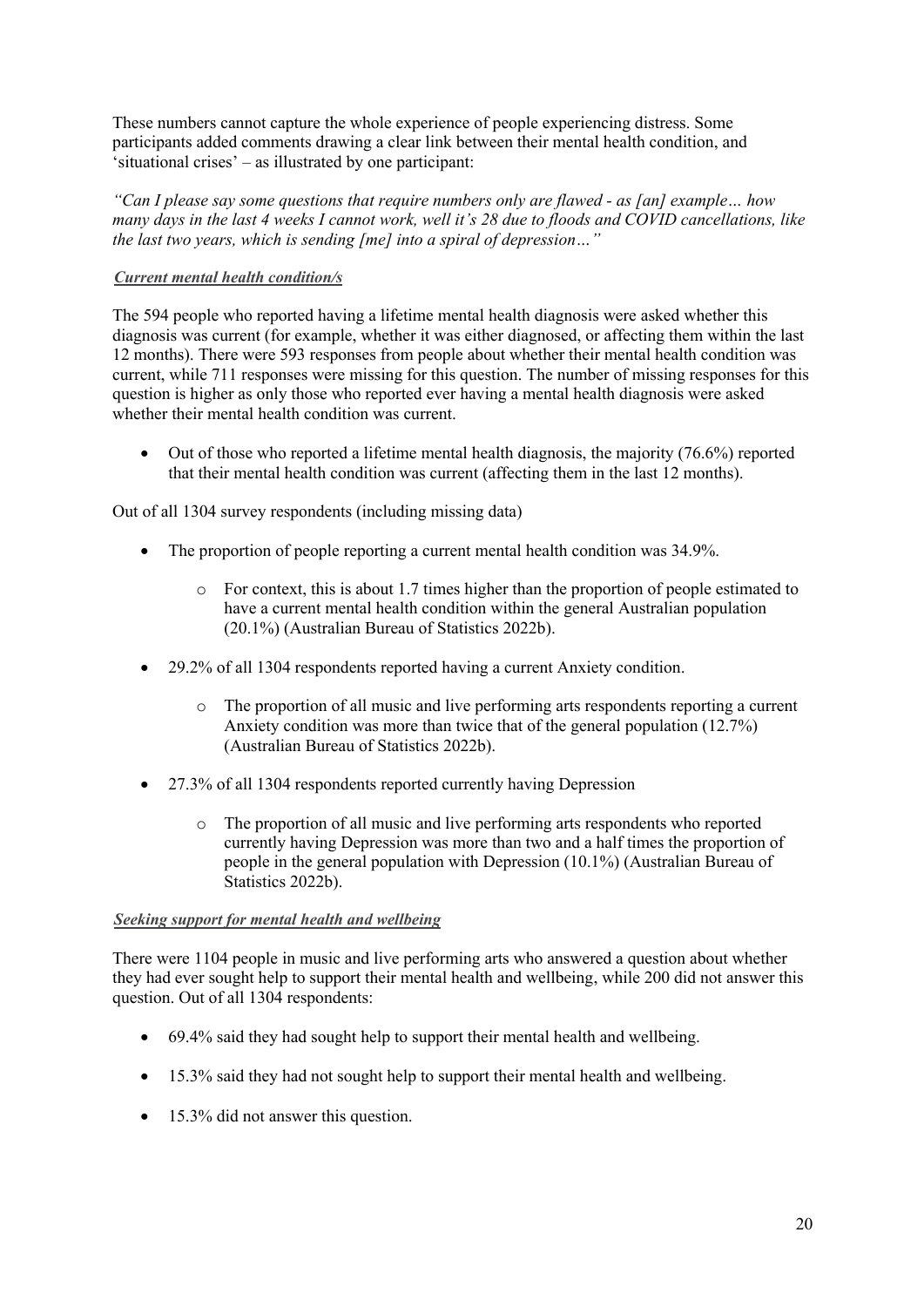A slightly higher proportion of people in management/administrative roles (76.5%) and creative/performing roles (67.3%) reported seeking help to support their mental health and wellbeing compared with people in production/technical roles (65.7%).

#### *Suicidality*

Much higher proportions of people working in music and other live performing arts reported suicidal thoughts, plans and attempts compared with the statistics for the general population in Australia. Of those who reported any suicidal thoughts, plans or attempts, the majority (70.4%) said they had sought support or confided in someone about their suicidality.

Out of all 1304 music and live performing arts respondents:

- 58.6% had ever experienced any suicidal thoughts (39.3% within the last two years)
	- o This includes 39.6% who answered yes to all of three questions on suicidal thoughts.
- For context, the proportion of people in the general Australian population experiencing suicidal thoughts is approximately 13% (Australian Institute of Health and Welfare, 2020b).
- The proportion of people in the entertainment industry who reported ever having suicidal thoughts in an earlier Australian study was 28.9% (van den Eynde, Fisher & Sonn / Entertainment Assist 2016, p.153).
- The proportion of people in this study who having any suicidal thoughts was about four and a half times that of the general population, and 1.3 times that of previous (pre-COVID-19) research on the rates of suicidal thoughts in people working in the Australian entertainment industry.
- Just 25.3% of all respondents did not report any suicidal thoughts
- 16.1% did not answer the questions on suicidal thoughts.
- Suicidal thoughts were common across all role types, but a higher proportion of people in production/technical roles (63.7%) and creative/performing roles (60.9%) reported suicidal thoughts compared with people in management/administrative roles (50%).

Those who reported any suicidal thoughts were asked further questions about whether they had ever planned to take their own life. There were 759 responses for this question, and 545 people with missing data. The high number of missing cases is partly due to those not reporting any current or past suicidal thoughts not being asked this question. Out of all 1304 respondents:

- 20.1% had ever planned to take their own life (8.7% within the last two years)
	- o For context, the proportion of people in the general Australian population who had made a suicide plan was approximately 4% (Australian Institute of Health and Welfare, 2020b).
	- o The proportion of people in the entertainment industry who reported ever planning suicide in an earlier Australian study was 17.4% (van den Eynde, Fisher & Sonn / Entertainment Assist 2016, p.158).
	- o The proportion of people in this study who reported planning suicide was about five times that of the general population, and slightly higher than that of previous (pre-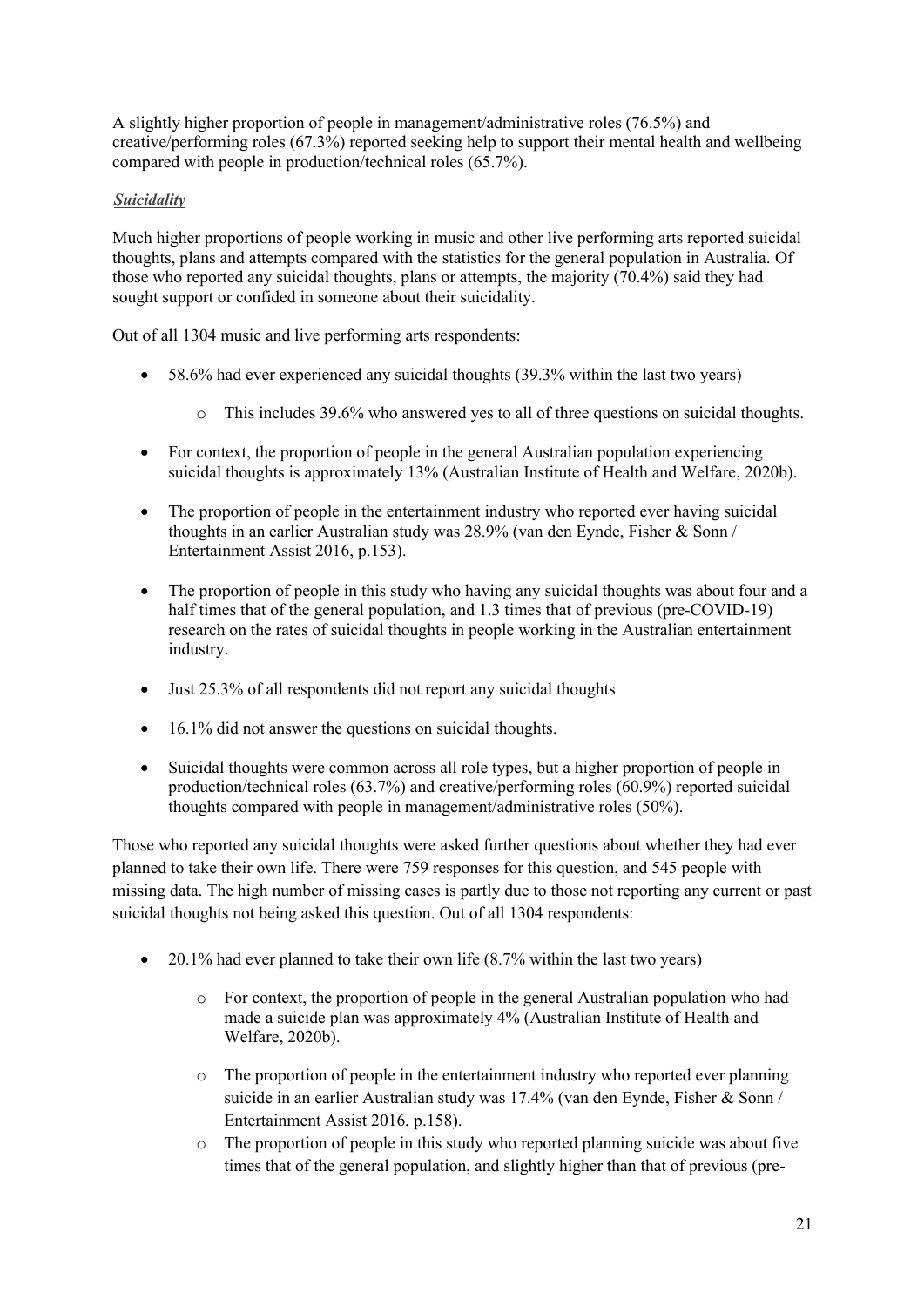COVID-19) research on the rates of suicide planning in people working in the Australian entertainment industry.

- 38.1% had never planned to take their own life.
- 41.8% did not answer this question.
- A slightly higher proportion of people in production/technical roles reported ever planning suicide (39%) compared with people in creative/performing roles (33.3%) and management/administrative roles (33.5%), though this difference was not statistically significant.

There were 759 responses to a question about suicide attempts, while 545 responses were missing for this question due to people without any past or present suicidal thoughts not being asked. Out of all 1304 respondents:

- 13.3% had ever attempted suicide (3.4% within the last two years).
	- o For context, the proportion of people in the general Australian population who had made a suicide attempt was approximately 3.3% (Australian Institute of Health and Welfare, 2020b).
	- o The proportion of people in the entertainment industry who reported ever attempting suicide in an earlier Australian study was 7.7% (van den Eynde, Fisher & Sonn / Entertainment Assist 2016, p.158).
	- o The proportion of people in this study who reported a suicide attempt was about four times that of the general population, and more than one and a half times that of previous (pre-COVID-19) research on the rates of suicide attempts in people working in the Australian entertainment industry.
- The proportions of people who had ever attempted suicide did not differ by role type.
- 44.9% reported that they had never attempted suicide
- 41.8% did not answer this question.

#### *Alcohol and other drugs*

There were 1078-1080 responses to a series of questions about alcohol and other drug use, with 224- 226 people who did not answer these questions.

Out of all 1304 music and live performing arts respondents:

- A total of 15.9% reported drinking alcohol either daily (8.2%) or 5-6 days a week (7.7%).
- 15.2% reported using illicit drugs frequently (e.g. Marijuana/Cannabis, Ecstasy, Meth/amphetamine, Cocaine or any other types of illicit drugs), including:
	- o 8.1% daily or 5-6 days a week.
	- o 7.1% between 1-4 days a week.
- 5.7% reported weekly non-medical use of prescription pain relief or opioids.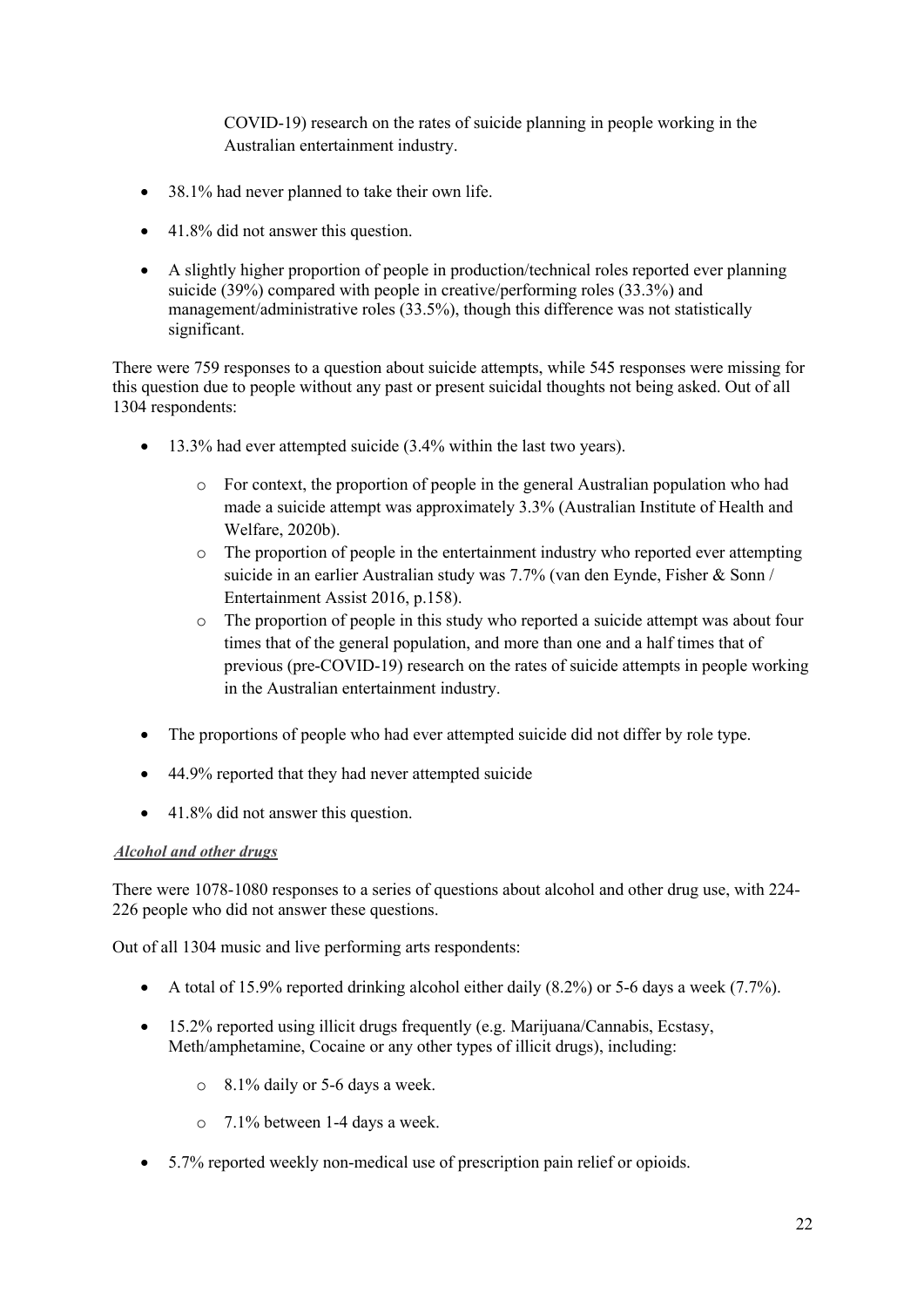• 4.7% reported weekly non-medical use of tranquillisers or sleeping pills.

Those who reported any use of alcohol or other drugs were asked further questions about this, including:

- Whether they had tried to cut down, control or stop their use of alcohol or other drugs in the last year, but were unsuccessful (950 answered this question, 354 did not)
- Whether they had used drugs or alcohol to cope with the stresses of life over the last two years (951 answered this question, 353 did not).
- Whether their drug or alcohol use impacted their ability to function well in their usual work or other activities (951 answered this question, 353 did not).

Out of all 1304 respondents:

- 25% had tried to cut down, control or stop their use of alcohol or other drugs in the last year, but were unsuccessful.
	- o 47.9% had not tried unsuccessfully to cut down or stop their substance use.
	- o 27.1% did not answer this question.
- 53.7% had used drugs or alcohol to help with the stresses of life over the last two years.
	- o 19.2% had not used drugs or alcohol to help with the stresses of life in the last two years
	- o 27.1% did not answer this question.
- 16.8% said that their drug or alcohol use impacted their ability to function well in their usual work or other activities.
	- $\circ$  56.1% said their drug or alcohol use had not impacted their ability to function well in their usual activities.
	- o 27.1% did not answer this question.

Based on these responses, more than half of respondents reported using alcohol and drugs to help with stress during the period since the pandemic began, and a quarter were struggling to cut down or stop their use of alcohol or other drugs.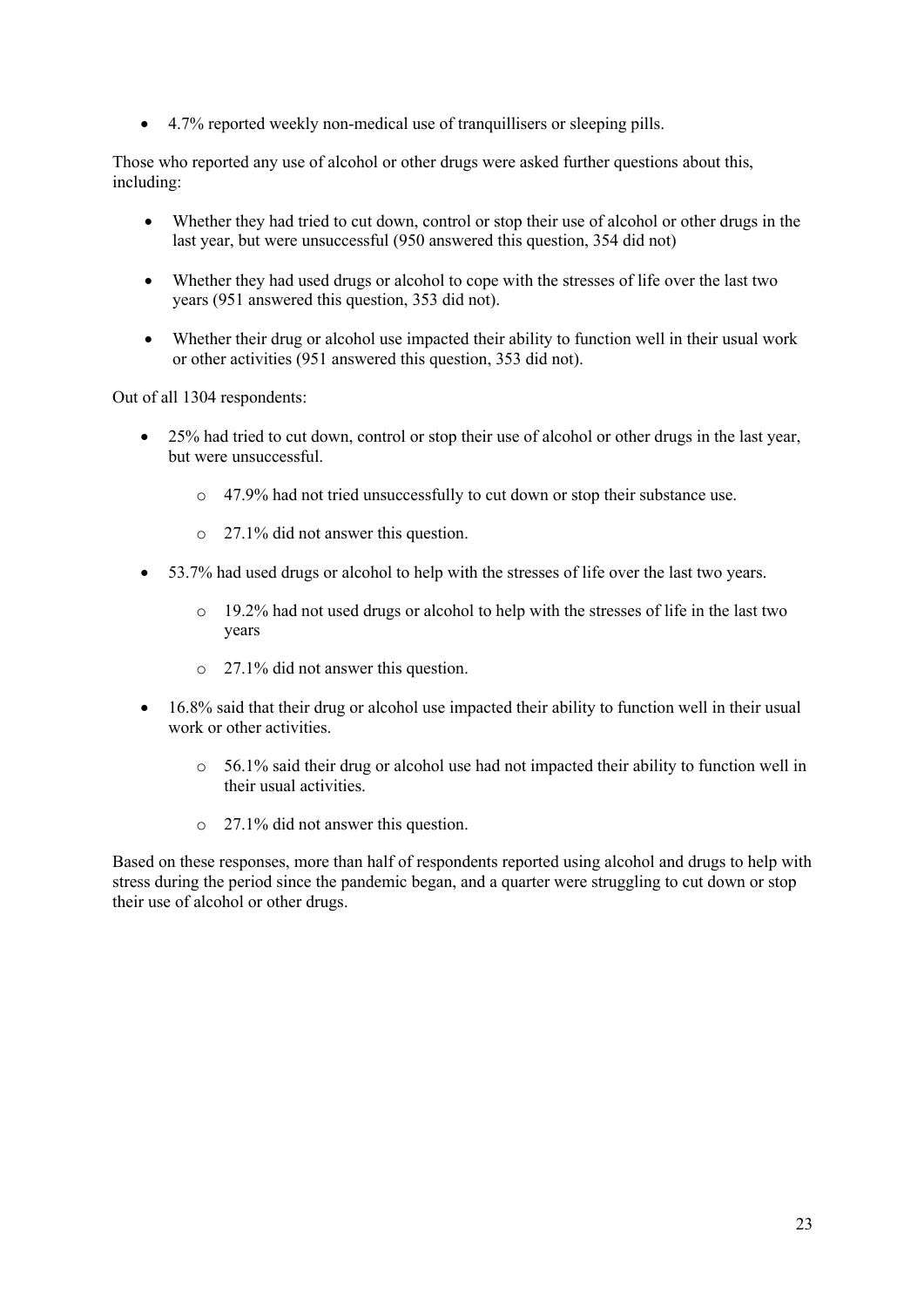#### *Sleep, eating patterns, and physical activity*

There were 1070 people who answered questions about sleep, while 234 did not answer.

Out of all 1304 respondents, the following impacts of sleep problems were reported. These proportions do not total 100% because people could select more than one impact of sleep problems:

- 64.3% reported feeling tired
- 63.2% reported lower energy or mood
- 46.9% reported difficulty concentrating
- 36.6% reported impacts on their work
- 37.4% reported impacts on their social interactions

There were 1070 responses to a question about how healthy people would say their overall diet was, while 234 did not answer.

Out of all 1304 respondents:

- 30.5% said their overall diet was excellent or very good
- 31.8% said their overall diet was good
- About one fifth (19.7%) said their diet was fair or poor.

There were 1066 people who responded to a question about their usual amount of physical activity, while 238 did not answer. Out of all 1304 respondents:

- 33.7% said they got more than 30 minutes a day most days (or more than 2.5 hours a week in total).
	- o This amount of physical activity aligns with the Australian guidelines for adults (Australian Government Department of Health 2021).
	- o The proportion of music and live performing arts workers reporting this amount of physical activity is lower than that within the general Australian population, where approximately 73.4% of Australian adults reported doing this amount of physical activity in the last week (Australian Bureau of Statistics 2022c).
- 7.2% said they usually got no physical activity in a week.

#### *Impacts of COVID-19*

1065 out of 1304 music and live performing arts respondents answered questions about the impacts of COVID-19 on their lives, while 239 did not answer.

The main types of negative impacts most commonly reported by participants were impacts to social contact, mental health, income, financial stress, and career development or job loss.

Findings differed for some impacts by role type. The proportions of people who lost their job, reported reduced income or increased financial stress, or reported leaving their work in music or live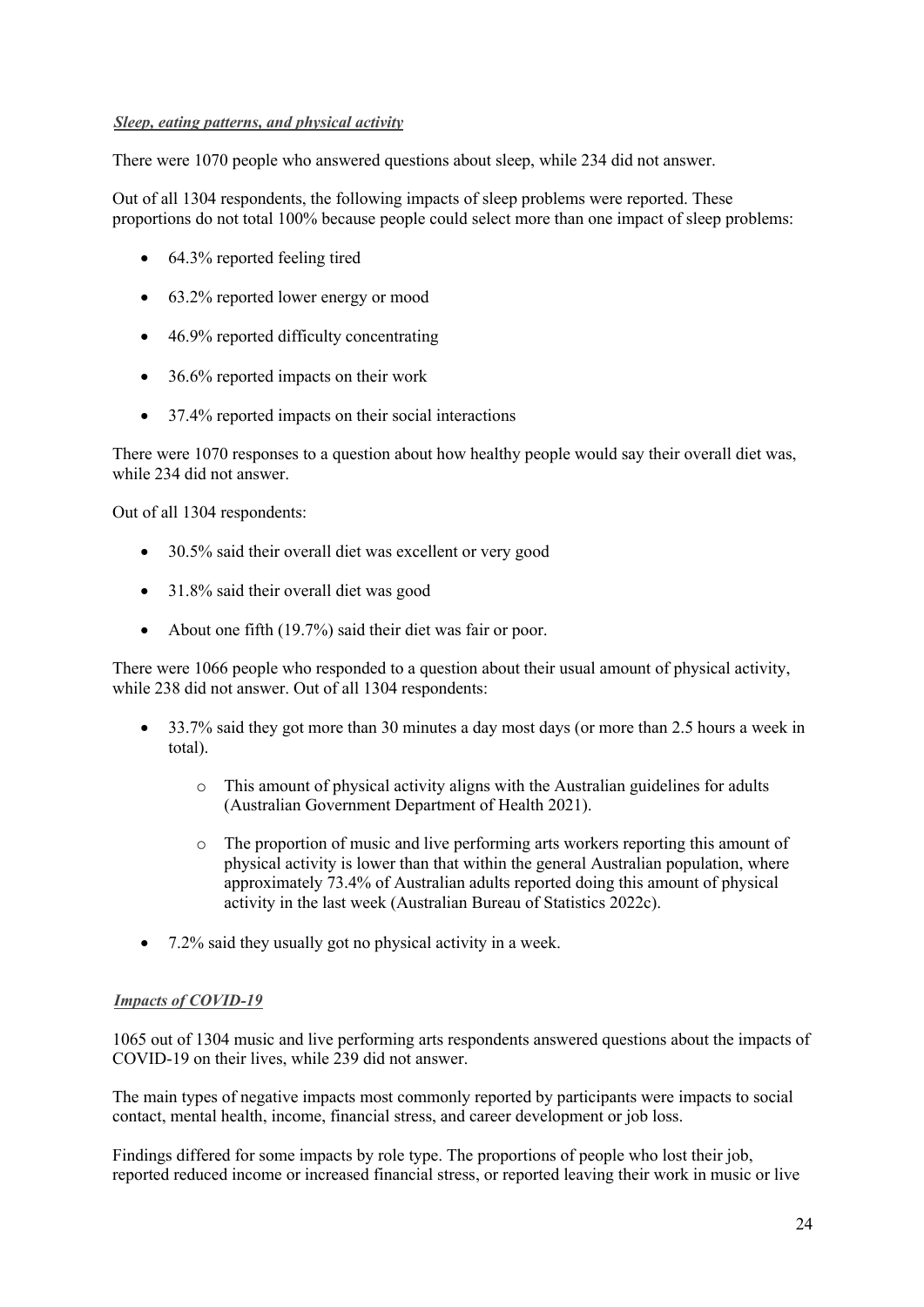performing arts were higher among creatives/performers and production/technical workers than for management/administrative workers.

- 54.8% of creatives/performers and 51.8% of production/technical workers reported losing their job/s, compared with 27.9% of management/administrative workers
- 61.4% of creatives/performers and 67.7% of production/technical workers reported reductions in income, compared with 49.4% of management/administrative workers
- 56.1% of creatives/performers and 59.8% of production/technical workers reported increased financial stress, compared with 50% of management/administrative workers.
- 29.7% of creatives/performers and 26.7% of production/technical workers reported having to leave work in the music and performing arts sector either temporarily or permanently, compared with 16.2% of management/administrative workers.
- These differences in the effects of COVID-19 on people's work, income and financial stress may be related to the relatively low proportions of creatives/performers and production/technical workers with permanent employment contracts, compared with people in management/administrative roles.

The proportion of people reporting that the COVID-19 pandemic impacted their mental health and wellbeing did not differ significantly by role type.

Accounting for missing data for 239 people, the proportions reporting each impact of COVID-19 out of all 1304 respondents are given below. People could select more than one option, so these proportions do not total 100%.

- 65.9% said the COVID-19 pandemic had reduced their social interactions
- 63.3% said the COVID-19 pandemic had impacted their mental health (e.g. increased feelings of anxiety or depression).
- 60.7% said the COVID-19 pandemic had affected their feeling of being part of a music and live performing arts network or community.
- 59.5% said the COVID-19 pandemic had reduced their income
- 55.8% said the COVID-19 pandemic had increased their feelings of loneliness or social isolation.
- 55.2% said the COVID-19 pandemic had increased their financial stress
- 52.1% said the COVID-19 pandemic had impacted their career development
- 47.2% said the COVID-19 pandemic led to the loss of their job or jobs
- 44.4% said the COVID-19 pandemic had impacted their relationships.
- 44.2% said the COVID-19 pandemic had increased their need for services and supports.
- 38.8% said the COVID-19 pandemic had impacted their physical health.
- 33.1% said the COVID-19 pandemic had increased their use of alcohol or other drugs.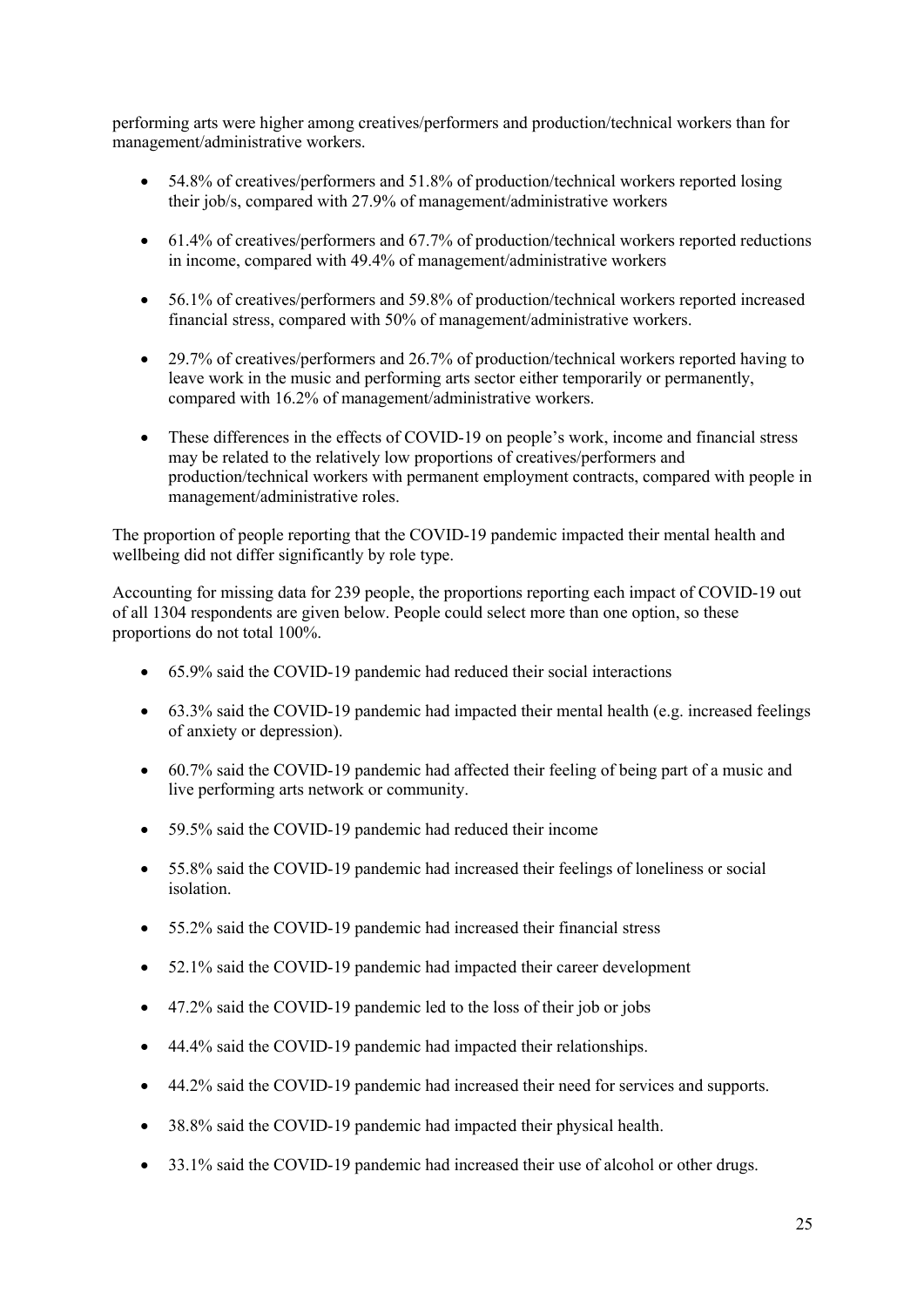- 27.1% said the COVID-19 pandemic had impacted their ability to get support from the people in their life
- 25.6% said the COVID-19 pandemic had caused them to leave work in music or live performing arts temporarily or permanently.
- 25.5% said the COVID-19 pandemic had increased their workload.

#### *Working conditions*

There were 1047 people who answered a question about their usual job schedule, while 257 did not answer this question

Out of all 1304 survey respondents:

- 46.9% said they had an unpredictable work schedule for example, contracting or doing gig work, where they may not know when they're working until the work comes up.
- Only a third 33.4% said they had a regular work pattern from week to week and know their work hours in advance.
- 19.7% did not answer this question.

There were 1054 responses to a question about working nights or weekends, and a question about travelling for work, while 250 did not answer these questions.

Out of all 1304 respondents:

- 41.6% reported mostly or always working nights and weekends
- 27.9% worked nights or weekends sometimes
- Just 11.3% worked nights or weekends rarely or never.
- 19.2% did not answer this question.

In addition:

- 21.1% reported that they have to travel for work most, or all of the time.
- 32.6% said they have to travel for work sometimes
- 27.1% said they rarely or never have to travel for work.
- 19.2% did not answer this question.

Answers to these questions about working conditions differed by role type.

- A higher proportion of creatives/performers (54.6%) and production/technical workers (59.4%) reported having unpredictable work schedules compared with management/administrative workers (21.8%)
- A higher proportion of production/technical workers (57%) and creatives/performers (42.5%) mostly or always worked nights and weekends compared with management/administrative workers (28.5%).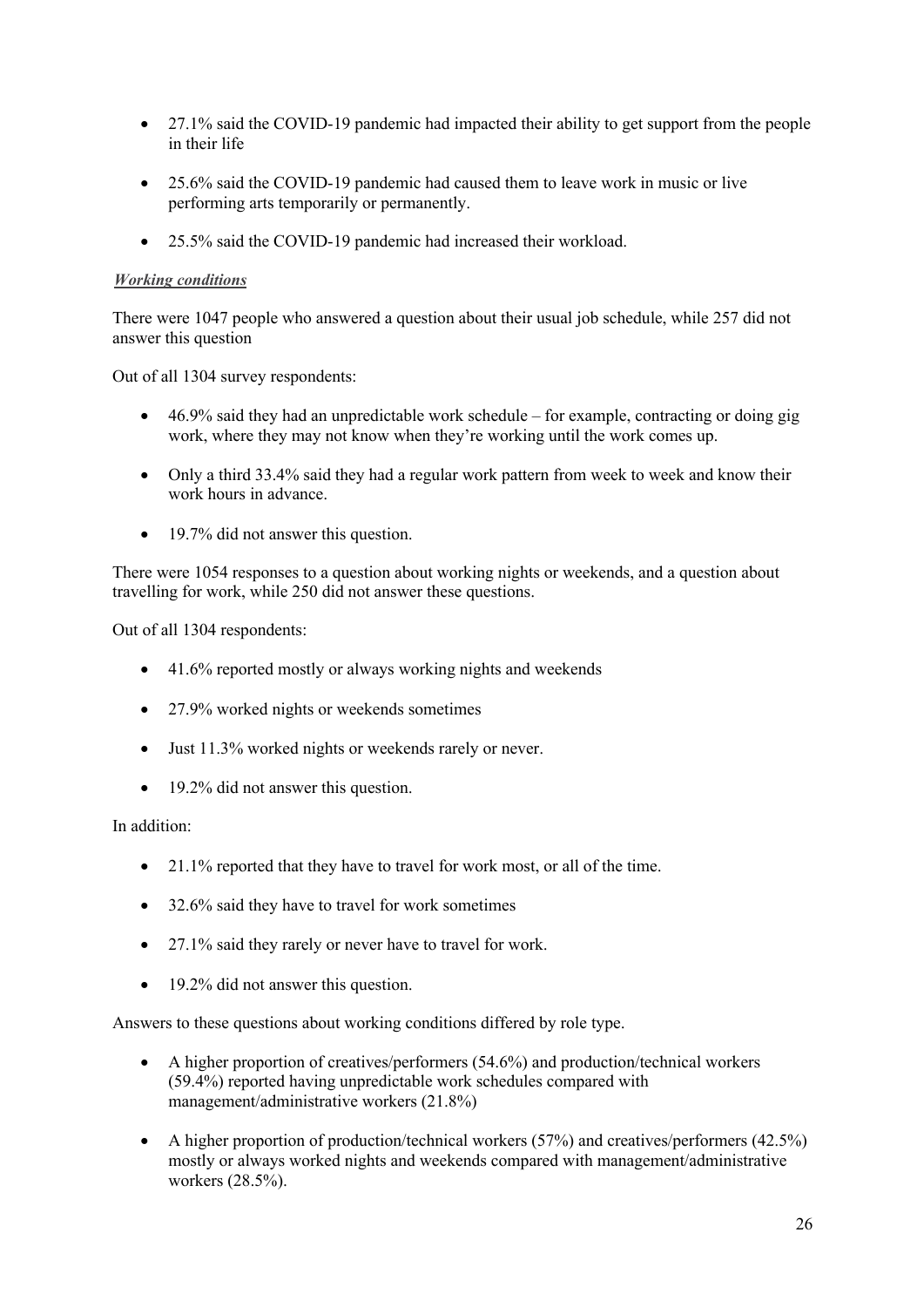• A higher proportion of creatives/performers (26.9%) and production/technical workers (20.8%) reported having to travel for work most or all of the time compared with management/administrative workers (9.2%).

There were 1022 people who answered a question about how worried they were about unemployment, while 282 did not answer. Out of all 1304 respondents:

- Almost a third (31.3%) of all music and live performing arts workers were worried to a large, or very large extent about becoming unemployed.
- 19.6% were somewhat worried about being unemployed.
- 27.6% were worried about unemployment to a small or very small extent.
- 21.6% did not answer this question.

Worry about unemployment differed by role type, with 34.2% of creatives/performers, and 35.9% of production/technical workers worrying about unemployment to a large or very large extent, compared with 21.8% of management/administrative workers.

Job insecurity is known to influence how work affects mental health, with higher levels of insecurity and less control at work contributing to relatively worse mental health compared with those in secure work (Butterworth et al. 2011).

#### *Safety at work*

People in music and live performing arts were asked: *"Overall, do you feel that working in music and live performance is a safe environment for you to work in (e.g. do you feel physically and emotionally safe at work)?"*

1044 out of 1304 people answered this question, while 260 did not answer.

The proportions out of all 1304 people in music and live performing arts who reported each issue is given below.

- Just 15% out of all 1304 people in music and live performing arts said they felt safe at work all of the time.
- 41.9% said they felt safe most of the time, while 15.3% felt safe only sometimes.
- 7.8% said no, they did not feel safe at work at all.
- 19.9% did not answer this question.

There were 1036 people who answered a question about whether they had been exposed to unsafe working conditions in the last year, while 268 did not answer this question.

Out of all 1304 respondents:

- 35.2% said they were exposed to unsafe working conditions in the last year (for example, where they worried they would get physically hurt or experience psychological harm).
- 44.2% said they had not been exposed to unsafe working conditions in the last year.
- $\bullet$  20.6% did not answer.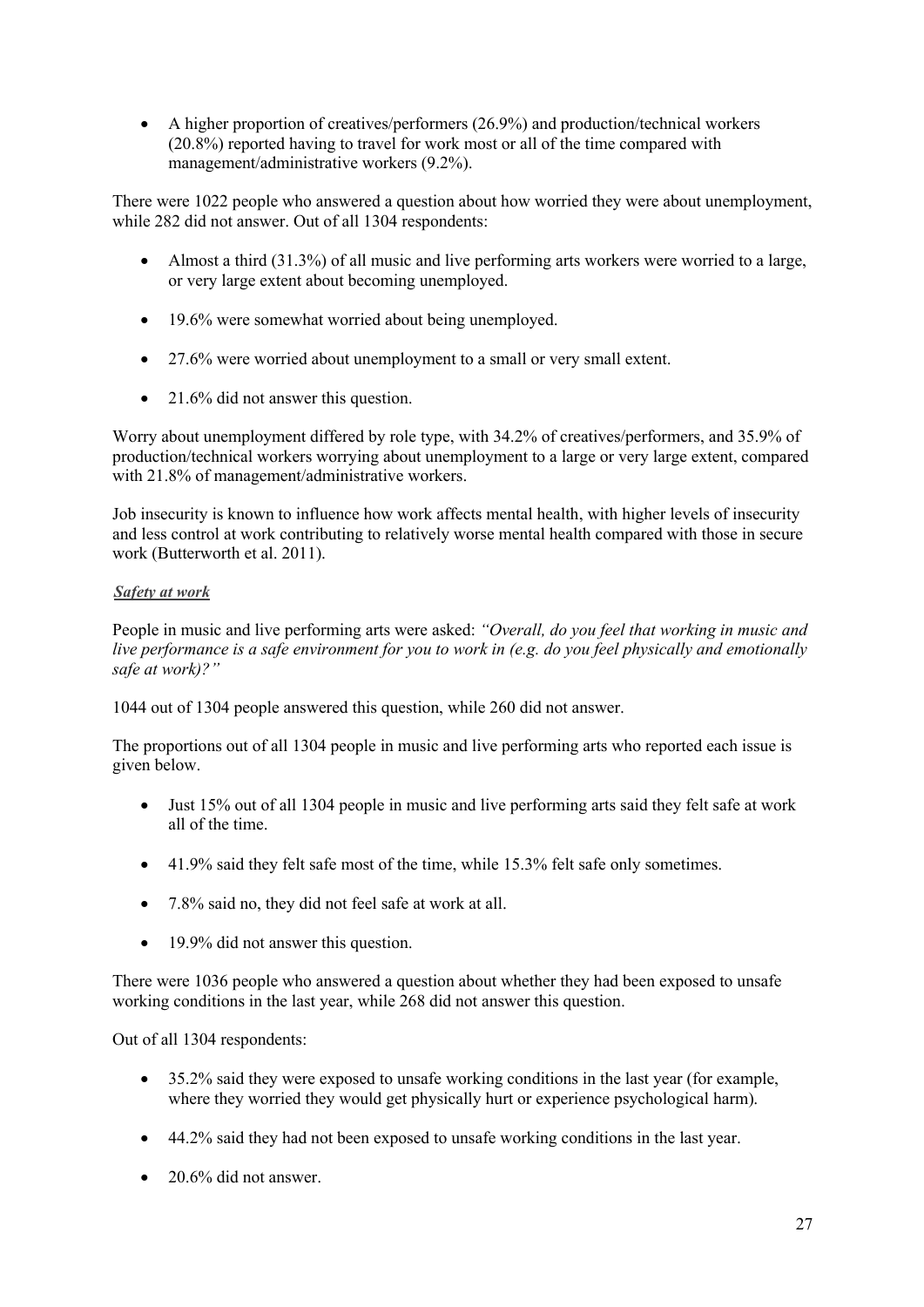Of those who provided further comments on safety at work, the main themes were:

- Being a contractor or self-employed enables control  $(n=10)$
- Feeling in control of own safety  $(n=10)$
- Good conditions or environment or people  $(n=6)$
- Being able to do what I love or feeling free or finding the work rewarding means benefits outweigh risks (n=5)
- Financial security  $(n=4)$
- Psychological harm (n=4)
- Working from home  $(n=4)$
- Feeling of safety at work varies (n=4)

Several respondents identified that being a contractor or self-employed enabled a sense of control that allowed them to feel safe at work. This included the ability to choose the venues, the companies, or the people that they work with, or the choice to work alone. Being self-employed afforded respondents a sense of agency that they could create the preferred working conditions or 'turn down something' if necessary.

*"As a contractor I work with who I want to work with - venues and people who I am not comfortable with don't remain my clients."*

*"I choose the people I work with and set up the conditions in which we work together. This means I make less money but have much greater control over my environment now."*

Feeling in control of one's own safety was identified as a reason that respondents felt safe at work. Participants commented on things such as feeling they had the ability to defend themselves through assertion skills, physical strength or size or 'being aware of the environment'.

*"I feel I can handle myself physically if need be."*

*"Nobody would dare mess with me. I stand up for myself."*

These kinds of comments reflected a feeling among some respondents of being responsible for one's own safety rather than necessarily expecting safety to be provided by their work environment.

For others, good conditions, environments or people were identified as enabling feelings of safety at work.

*"I work with an incredible team of people."*

*"There's other likeminded people there. I'm not the only weirdo."*

People also highlighted positive feelings about their work related to being able to do what they love, including feeling a sense of freedom or finding the work rewarding.

*"Am lucky enough to do what I love."*

*"Because it enables me to feel free."*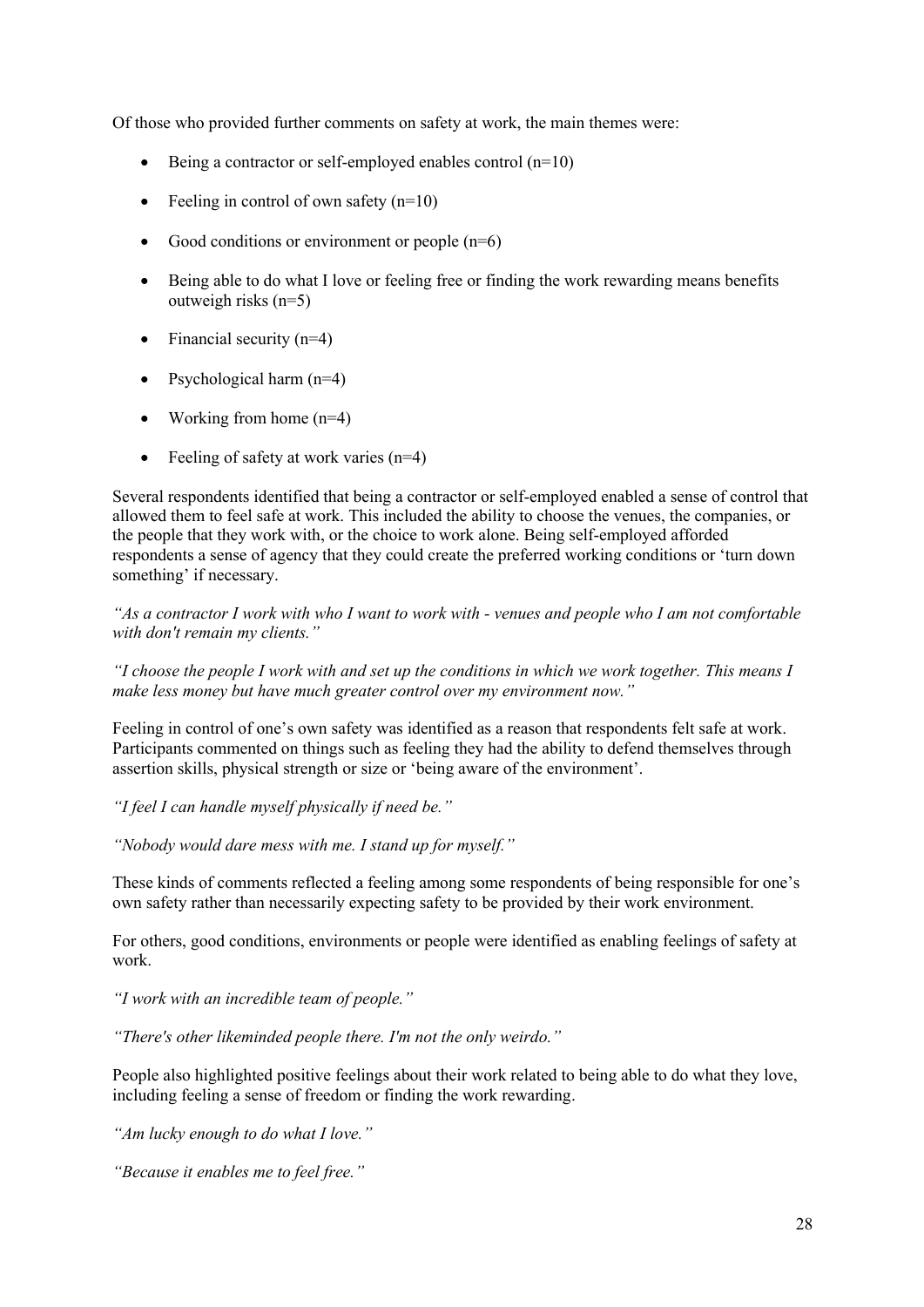Other reasons for feeling safe included having financial security or working remotely.

*"Financial security with a known income each week."*

*"I have a home recording studio, its safe at home."*

Conversely, participants identified reasons for not feeling safe at work such as psychological harm or that the conditions for live performances vary to the degree that it is difficult to answer questions about whether they felt safe at work.

*"I am physically safe, but in classical music performance there is a high degree of psychological harm from super competitiveness, pressure to be perfect every time all the time on stage, and as a female, to be super thin, super pretty, look young & be voiceless, particularly in the HIP [historically informed performance] & freelance world.* 

*"It depends on so many factors such as venue, what venue staff are working, what people are in attendance etc."*

#### *Bullying*

There were 1037 people who answered a question about bullying, while 267 did not answer.

Out of all 1304 respondents:

- Just over half  $(51.6\%)$  said they had not been exposed to bullying
- 20.5% did not answer this question.
- 27.8% reported being exposed to bullying anywhere from a few times (20.4%), to daily, weekly or monthly (7.4%).
	- o Of the 363 people who reported exposure to bullying:
		- About half (50.1%) reported that this came from managers or other people in positions of power within their own workplace
		- 38% reported that the bullying came from peers
		- 32.5% reported that the bullying came from people in positions of power in the sector, but outside of their own workplace
		- 22.9% said that the bullying came from members of the public.

#### *Unwanted sexual attention*

There were 1036 people who answered a question about unwanted sexual attention, while 268 did not answer.

Out of all 1304 respondents:

- 64.3% said they had not been exposed to unwanted sexual attention
- 20.6% did not answer this question.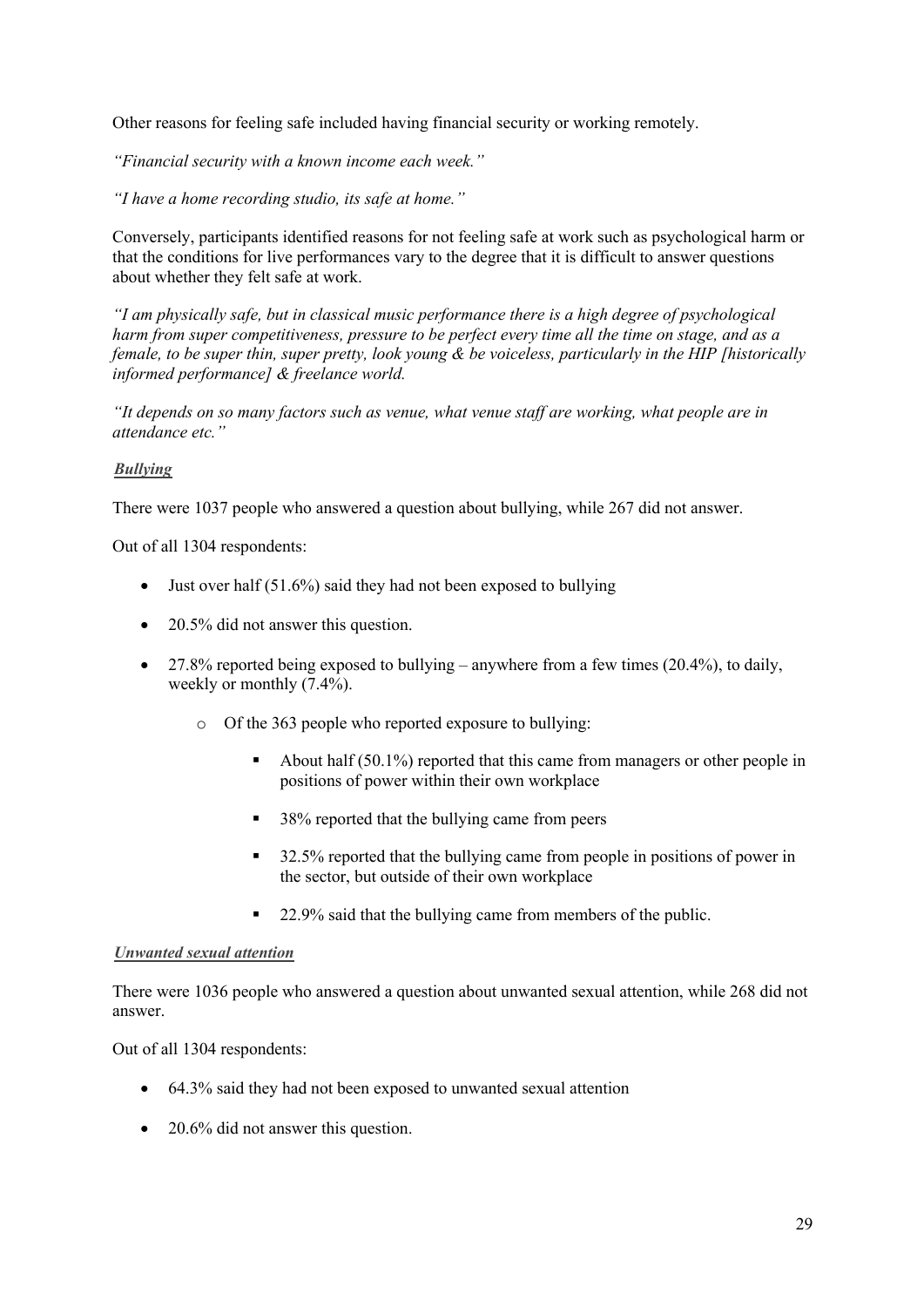- 15.1% reported exposure to unwanted sexual attention anywhere from a few times  $(12.1\%)$ , to daily, weekly or monthly (3%).
	- o Of the 198 people who reported exposure to unwanted sexual attention:
		- About two thirds (67.2%) said that the unwanted sexual attention came from members of the public.
		- About a third (32.8%) reported that the unwanted sexual attention came from peers
		- 20.2% reported that the unwanted sexual attention came from managers or other people in positions of power within their own workplace
		- 19.7% reported that the unwanted sexual attention came from people in positions of power in the sector, but outside of their own workplace

#### *Racism*

There were 1034 people who answered a question about racism, while 270 did not answer.

Out of all 1304 respondents:

- 65.8% said they had not been exposed to racism
- 20.7% did not answer this question.
- 13.6% reported exposure to racism anywhere from a few times  $(10.9\%)$ , to daily, weekly or monthly  $(2.7\%)$ 
	- o Of the 177 people who reported being exposed to racism:
		- Almost half (47.5%) said that the racism came from members of the public.
		- 43.5% reported that the racism came from peers
		- § About a third (32.2%) reported that the racism came from managers or other people in positions of power within their own workplace
		- 30.5% reported that the racism came from people in positions of power in the sector, but outside of their own workplace

#### *Ageism*

There were 1034 people who answered a question about ageism, while 270 did not answer.

Out of all 1304 respondents:

- 47% said they had not been exposed to ageism
- 20.7% did not answer this question.
- About a third 32.3% reported exposure to ageism anywhere from a few times  $(24.1\%)$  to daily, weekly or monthly (8.2%).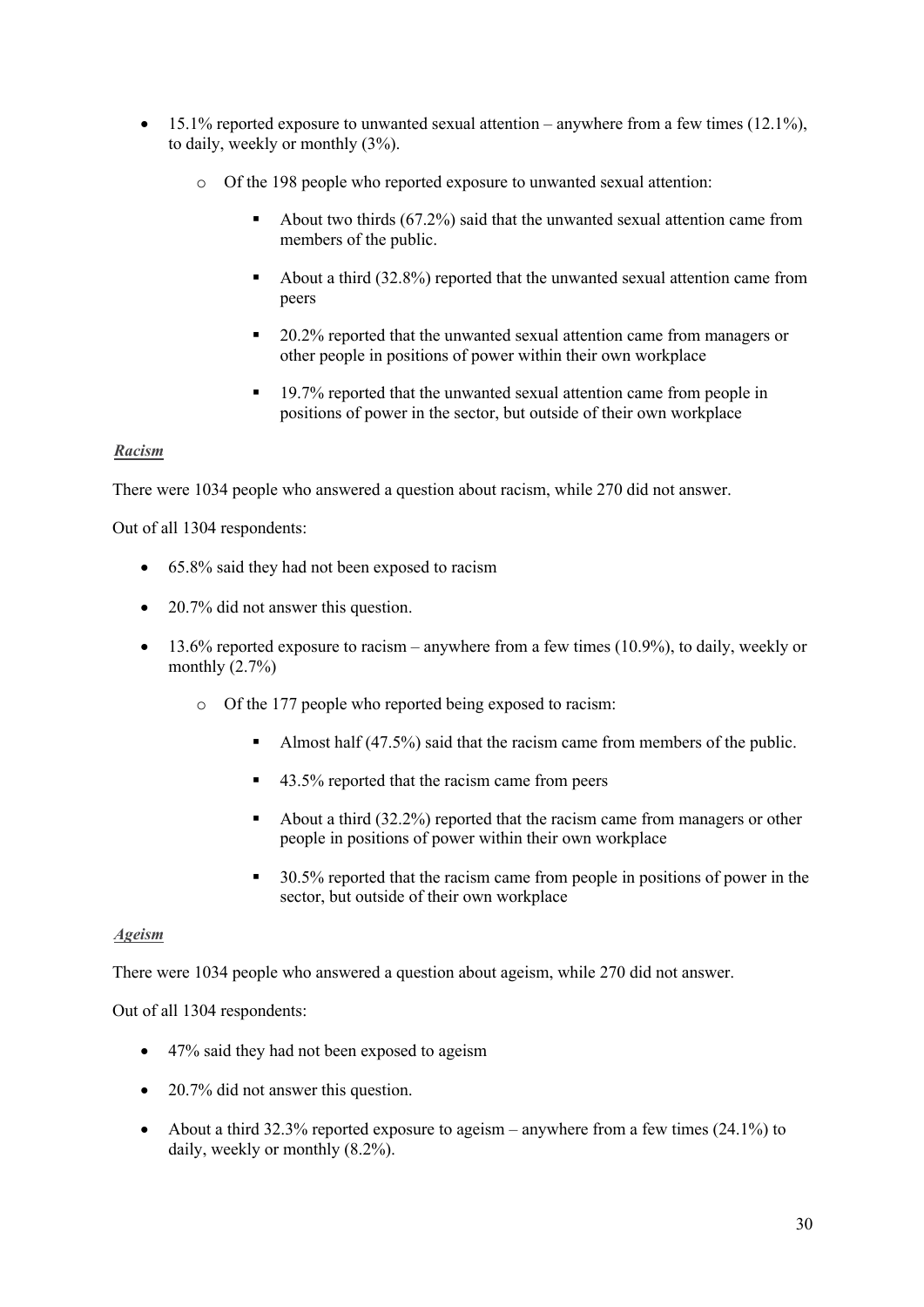- o Of the 421 people who reported being exposed to ageism:
	- Almost half (47%) reported that the ageism came from people in positions of power in the sector, but outside of their own workplace
	- 43% reported that the ageism came from managers or other people in positions of power within their own workplace
	- § 37.5% reported that the ageism came from peers
	- § 30.9% said that the ageism came from members of the public.

A higher proportion of creatives/performers reported exposure to unwanted sexual attention (17.8%) and ageism (34.5%), compared with people in production/technical or management/administrative roles.

Exposure to bullying and racism did not differ significantly by role type.

#### *Other negative experiences in music and live performing arts work*

There were 122 people in music and other live performing arts who chose to add their own comments about other negative experiences they had been exposed to through their work in music or live performing arts.

The main themes arising from these comments were:

- Interpersonal issues at work  $(n=60)$
- Abuse  $(n=57)$
- Discrimination  $(n=54)$
- COVID-19 related  $(n=38)$
- Workload  $(n=28)$
- Finance issues  $(n=26)$

Interpersonal issues at work included difficulties making connections in the music industry due to existing 'tight knit cliques', or issues relating to disrespectful, judgemental or passive aggressive behaviour from colleagues, producers or managers. False accusations, nepotism and dishonesty were also examples of negative experiences relating to interpersonal experiences that respondents had been exposed to at work.

Respondents identified various forms of abuse as negative experiences that they had experienced at work. These included verbal and physical abuse. Verbal abuse included abusive language, threats, bullying and harassment from management, clients, other artists and competitors, gaslighting, misgendering, and online trolling. Physical abuse included acts of violence from intoxicated or drugaffected punters, drink spiking, and sexual abuse, such as assault, harassment, and grooming.

Negative experiences involving discrimination were also identified by respondents, with the main forms of discrimination including sexism and misogyny, discriminatory acts towards members of the LGTBQI+ community, and ableism. Other forms of discrimination included racism and ageism – as noted in the findings above.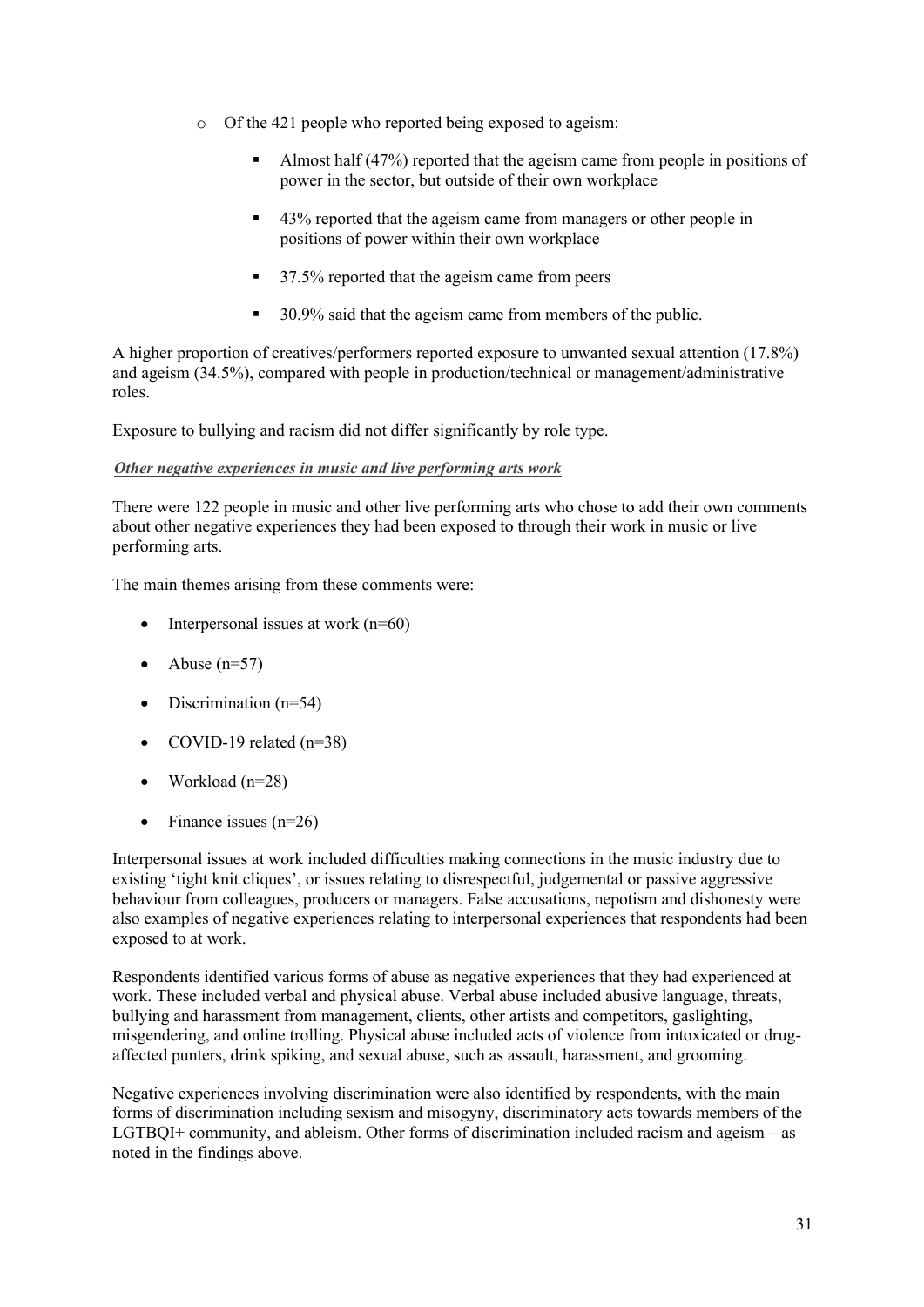*"Sexism, still not taken seriously, treated like I don't know what I am doing by people who have little experience comparatively."*

*"Transphobia, homophobia."*

*"Direct and indirect disability discrimination, unconscious bias and a disability culturally unsafe environment. Direct refusal to provide my access requirements, derogatory language around my disability, and assumptions of lack of skill when access isn't provided, which hinders future employment opportunity, career development and health and wellbeing."*

COVID-19 related issues included the new added pressures such as the decision to get vaccinated, having to perform during restrictions, cancellations of gigs, people reporting unsafe working environments not adhering to COVIDsafe practices, the risk of contracting COVID-19, and having to return to work whilst processing the emotional trauma experienced during the pandemic and the related restrictions in place during this time.

#### *Feeling of belonging in the music and live performing arts community*

There were 1026 people who answered a question asking them to rate how satisfied they were with feeling like part of the music or live performing arts community. 278 people did not answer this question.

The rating scale for this question was from zero (completely unsatisfied) to ten (completely satisfied).

The average score people gave for their sense of belonging in the music or live performing arts community was just 5.5

People were asked about whether there were any reasons they felt excluded from the music or live performing arts community. There were 1016 people who answered this question, while 288 did not answer. People could select more than one option, so proportions do not total 100%. Out of all 1304 respondents:

- Just 30% said they had not felt excluded.
- 23.8% felt excluded because of ageism
- 16.3% felt excluded because of lack or representation
- 13.9% felt excluded because of gender discrimination
- 5.4% felt excluded because of racism
- 5.1% felt excluded because of ableism (discrimination against people with disability)
- 3.8% felt excluded because of homophobia or biphobia
- 1.2% felt excluded because of transphobia
- 14.3% felt excluded for another reason

There were 104 people from music or live performing arts who commented on other reasons they felt excluded. The main themes arising from these comments were:

• COVID-19 related  $(n=26)$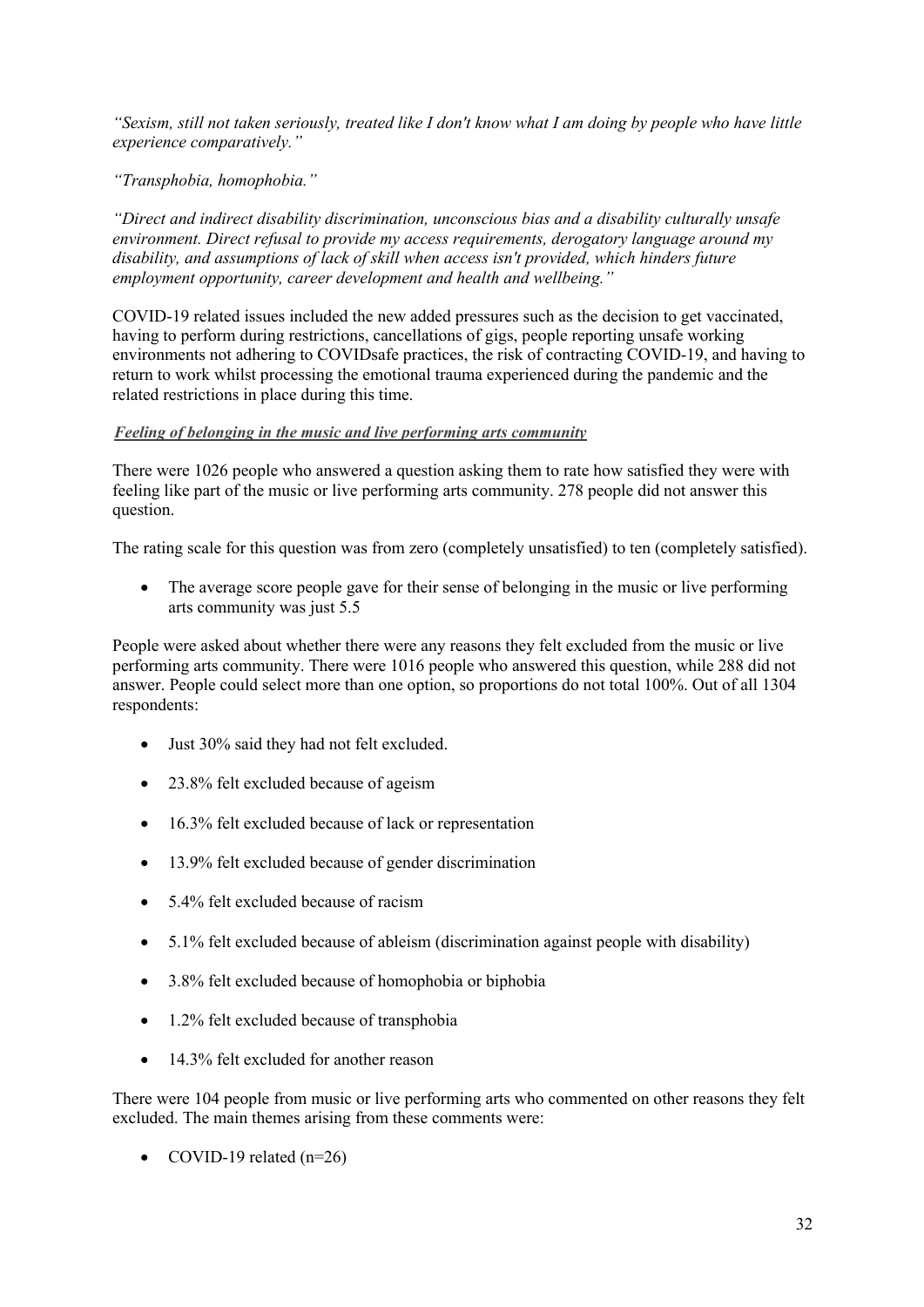- Cliques  $(n=21)$
- Location based  $(n=12)$
- Appearance  $(n=10)$
- Department or role-based tensions (n=10)
- Genre based  $(n=10)$

A small proportion of respondents felt excluded from the music and live performing arts community due to the decision not to get the COVID-19 vaccination. Others reported feeling excluded because of COVID-19 restrictions affecting their ability to network or travel to work in other states, and due to cancellation of events impacting their livelihood.

*"Not having the COVID vaccinations. Complete exclusion from the workplaces I would normally frequent, complete exclusion for not being vaccinated causing loss of important working relationships, contracts, and sense of belonging in the arts."*

*"COVID restrictions have kept me out of work, as I travelled across state borders often."*

*"Cancellation of gigs due to COVID restrictions."*

Some respondents felt that the music industry and live performing arts community was 'cliquey', with many feeling that they were socially excluded by 'in-groups' and that in some cases gate keeping was occurring that prevented them from booking shows in venues or getting work in general.

*"It's just a general feeling I get, doesn't compare to genuine discrimination- but I do feel there is a kind of vain, clique mentality in the music community. If your follower count is low, or you're making music that doesn't have a "sexy" image/brand and is more out-of-the-box, other musicians/creatives/managers can be quite sceptical or apprehensive about connecting with you."*

*"A lot of people just seem to cool or cliquey, it's deeper than that but hard to properly articulate."*

*"It can be a little cliquey in my regional area, if you're not in the cool gang to get work."*

Location was also highlighted as a reason that respondents felt excluded from the music scene or performing arts community. Respondents felt that living regionally or in "undesirable" states made it difficult to connect with others in their industries, through actual distance or stigma attached to location.

*"Distance - lack of being able to 'hang with others' causes you to be out of sight out of mind. I was reminded recently when discussing a song option that if I wanted it to be heard, I had to be 'hanging' with everyone else."*

*"Geography - can be hard to be on the radar when living regionally."*

*"Location - Perth is very much the butt of the joke in online music communities and we find it hard to branch out without being written off."*

Overall, feelings of exclusion within the music and live performing arts community appeared to feature quite prominently among participants.

*What supports mental health and wellbeing*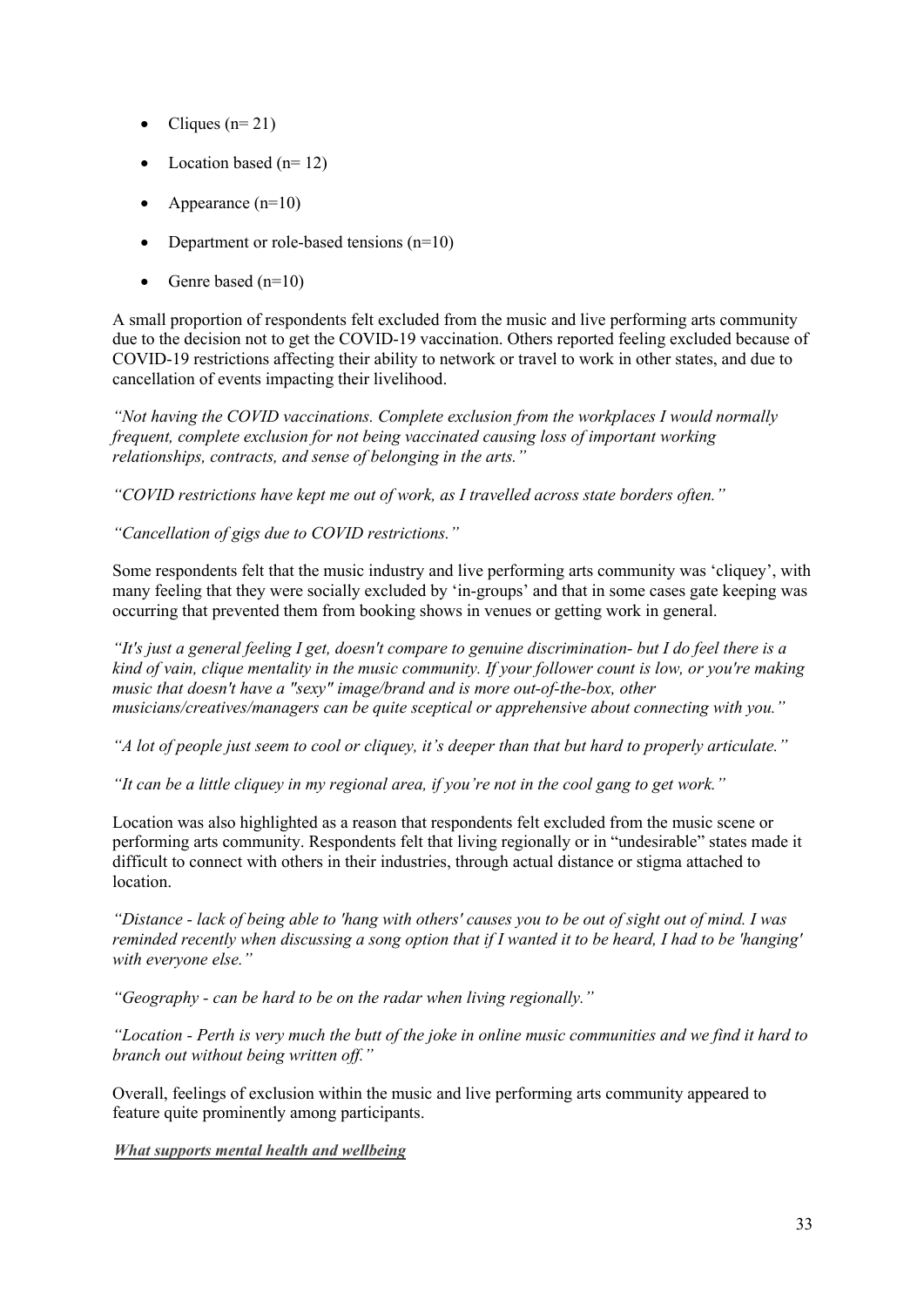People were asked about a range of things that might support their mental health and wellbeing, and (if applicable), how much difference each of these things made to them. Between 1009 and 1112 people answered the series of questions within this survey section. The proportions below are given out of all 1304 music and live performing arts respondents (including missing data). People could select more than one option, so these proportions do not total 100%. The highest proportions of people said that these things made a big difference to their mental health and wellbeing:

- Having positive relationships with people in their life  $(40.8\%)$
- Having access to income support payments (e.g. JobKeeper or Centrelink payments) (33.1%)
- Having regular contact with people including family and friends (31.9%)
- Looking after their health through a healthy diet, sleep and exercise (29.8%)
- Having enough income through work  $(29.6\%)$
- Being able to get emotional or practical support from the people in their life  $(26.5\%)$
- Being able to keep working in the music and performing arts sector (26.4%)
- Having financial help through Support Act (25.8%)

A smaller proportion of people also said that getting support for their mental health made a big difference to their mental health and wellbeing – either through Support Act (7.8%) or another service  $(17.8\%)$ 

#### *Use of supports or services*

There were 1020 people who answered a question about whether they had used any Support Act services, and 529 went on to answer further questions about which services they had used. The proportions out of all 1304 respondents (including missing data) who had used Support Act services were:

- Just over a third (36.3%) reported having used any Support Act services in the last two years.
	- o Another 4.3% were unsure whether they had used a Support Act service
	- o 37.6% had not used a Support Act service in the last two years
	- o 21.8% did not answer this question.
- Support Act's financial crisis relief services were the most commonly used service, reported by about a third (32.7%) of all respondents.
- The next most commonly used Support Act services were:
	- o Support Act's Wellbeing Helpline (used by 6.6% of all respondents) and
	- $\circ$  Support Act's mental health and wellbeing online resources (also used by 6.6% of all respondents)

There were 980 people who answered questions about whether they had used any other services over the last two years, while 324 did not answer these questions. The services most commonly used by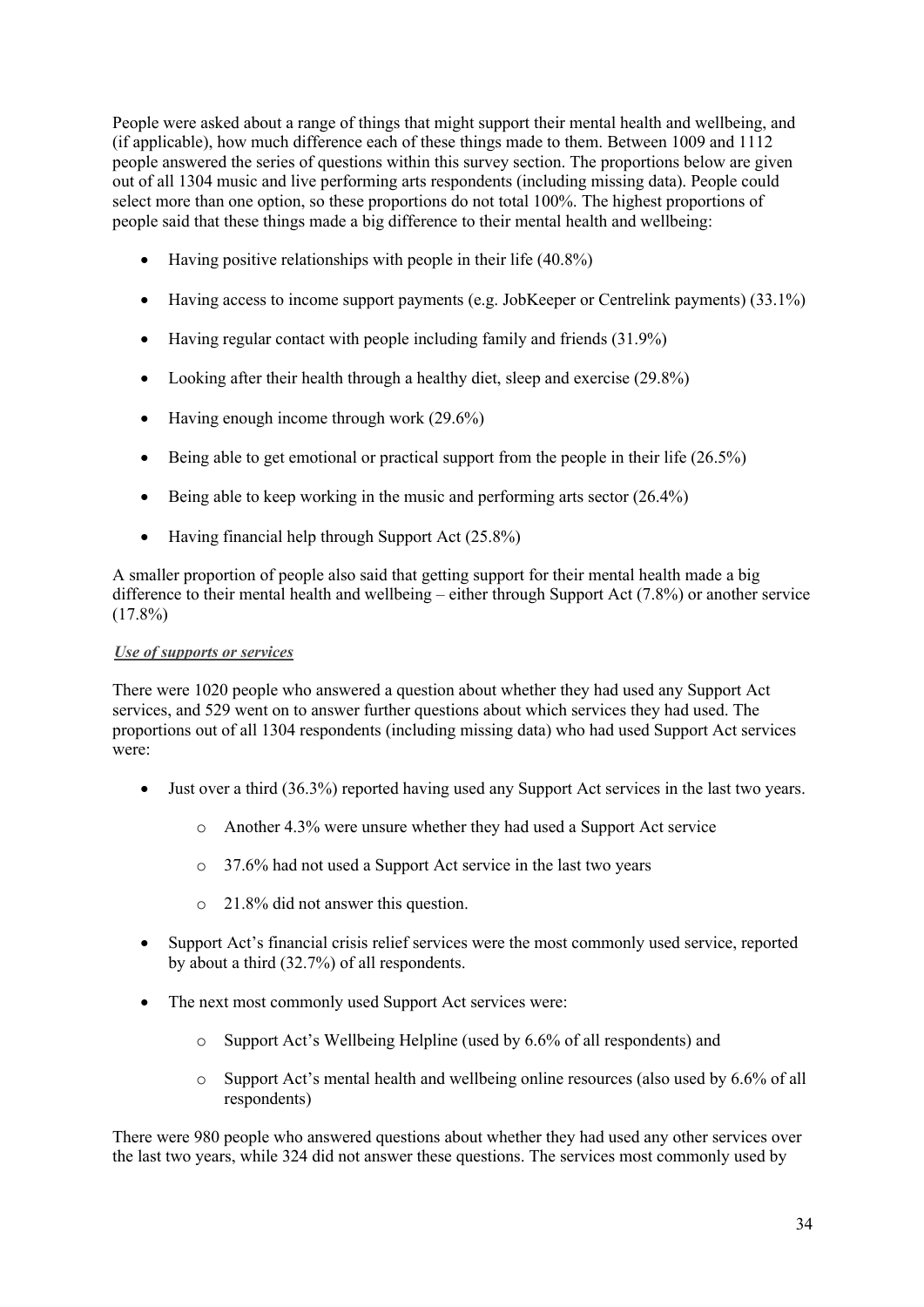people are listed below. The proportions given are out of all 1304 respondents (including missing data). Participants could select more than one service, so these proportions do not total 100.

- Income support through Centrelink (33.1% reported using these services)
- Mental health services (31.1% reported using these services)
- General helplines (7.1% reported using these services)
- Foodbanks (5.9% reported using these services)
- 20.9% reported using no other services.

#### *Barriers to getting support*

There were 920 people who answered a series of questions about the barriers to getting support, while 384 did not answer these questions. People could select more than one option for this series of questions, so the proportions do not total 100%.

The barriers to getting support or services that were most commonly reported out of all 1304 respondents (including missing data) were:

- I can't afford to pay for services (35.7% reported cost as a barrier)
	- o This was also found to be the most common barrier to service access in other recent research into the mental health of performing artists in Western Australia during the COVID-19 pandemic (Rusak et al. 2021).
- Services are hard to access e.g. hard to get to, far away, long waitlists etc  $(28.6\%$  reported this as a barrier)
- Shame or stigma (21.7% reported this as a barrier)
- Negative past experiences with services (20.4% reported this as a barrier).

There were 138 people in music and live performing arts who added further comments on other barriers to support or service access. The main themes arising from these responses were:

- Exhaustion or lack of time  $(n=17)$
- Government subsidies not available  $(n=15)$
- Lack of access  $(n=11)$
- Negative previous experiences  $(n=11)$

Respondents identified that exhaustion and being time poor were barriers to accessing services and seeking support.

*"Exhaustion makes looking for support and doing the work a big effort."*

*"I don't have time now that gigs have returned."*

*"I don't have enough time to access support, working too much."*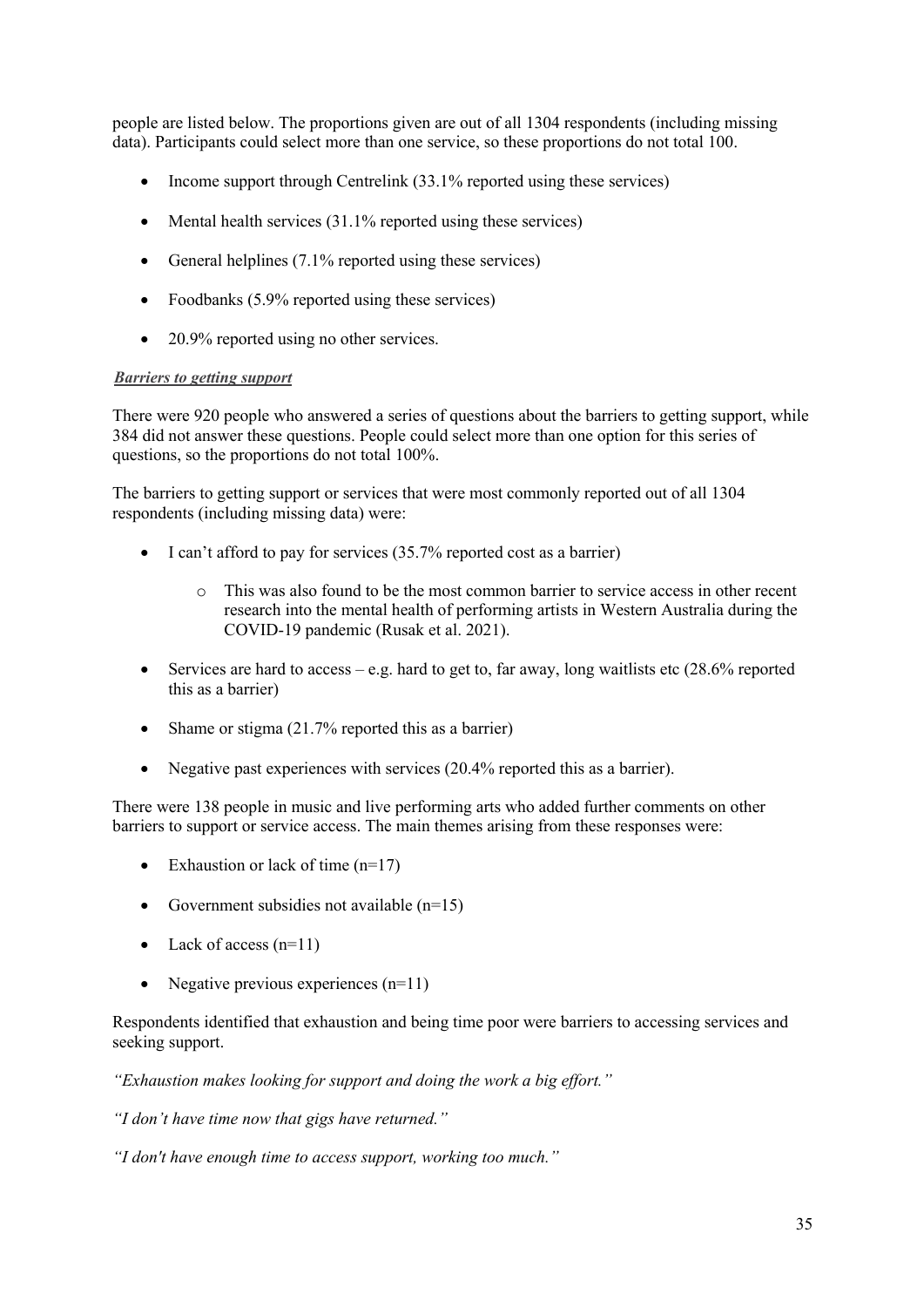Another barrier identified by respondents was not meeting the criteria for government subsidies when accessing support services. In some cases, people encountered issues with eligibility as services were only made available to Australian citizens, or they or their partner earned just above the threshold for accessing some types of support.

*"Temporary migrants are ineligible for most services and support. Postgraduate students seem to be seen as sources of university and taxation income, not humans in need to support."*

*"Financially, my family's income affects my ability to get independent support."*

*"I'm on the level where I can just pay my bills, but I'm still barely getting by. I make enough to not be eligible for financial support, but not enough to live without fear."*

Lack of access was identified as an issue to seeking assistance, with respondents identifying long wait lists and a scarcity of support services available as barriers to getting support.

*"Lack of availability. Majority of psychologists, counsellors, psychiatrists who are recommended are not accepting new patients, or if they are, waitlist is 9 months or more, and they don't [bulk] bill."*

*"Waiting lists are very long (months) and cost money even after the government pays a gap."*

*"Services don't exist, are underfunded or don't help."*

Negative or unhelpful previous experiences with support services in the past were also identified as reasons for why respondents would be hesitant to seek assistance.

*"Discrimination, dismissal from support services."*

*"Have been through domestic and family violence as well. Lack of effective and accessible services for women and children - even for someone with a PhD and who is ostensibly English speaking & white and understands service provision. Felt completely alone."*

#### *Future supports or services*

There were 930 people in music and live performing arts who answered questions about what supports or services they would like to be made available in future, while 374 did not answer these questions. The proportion out of all 1304 survey respondents (including missing data) who said they wanted each kind of service in future is given below. People could select more than one option, so these proportions do not total 100%.

- 42% wanted a music and live performing arts sector code of conduct
- 34.4% wanted wellbeing-focused career coaching and mentoring
- 30.2% wanted financial literacy and wellbeing training
- 25.9% wanted mental health and wellbeing support backstage at festivals and shows
- 24.7% wanted peer to peer and online support groups
- 24.5% wanted resources for their business to create a mentally healthy workplace
- 21.8% wanted suicide prevention programming
- 20.4% wanted alcohol and other drug support and advice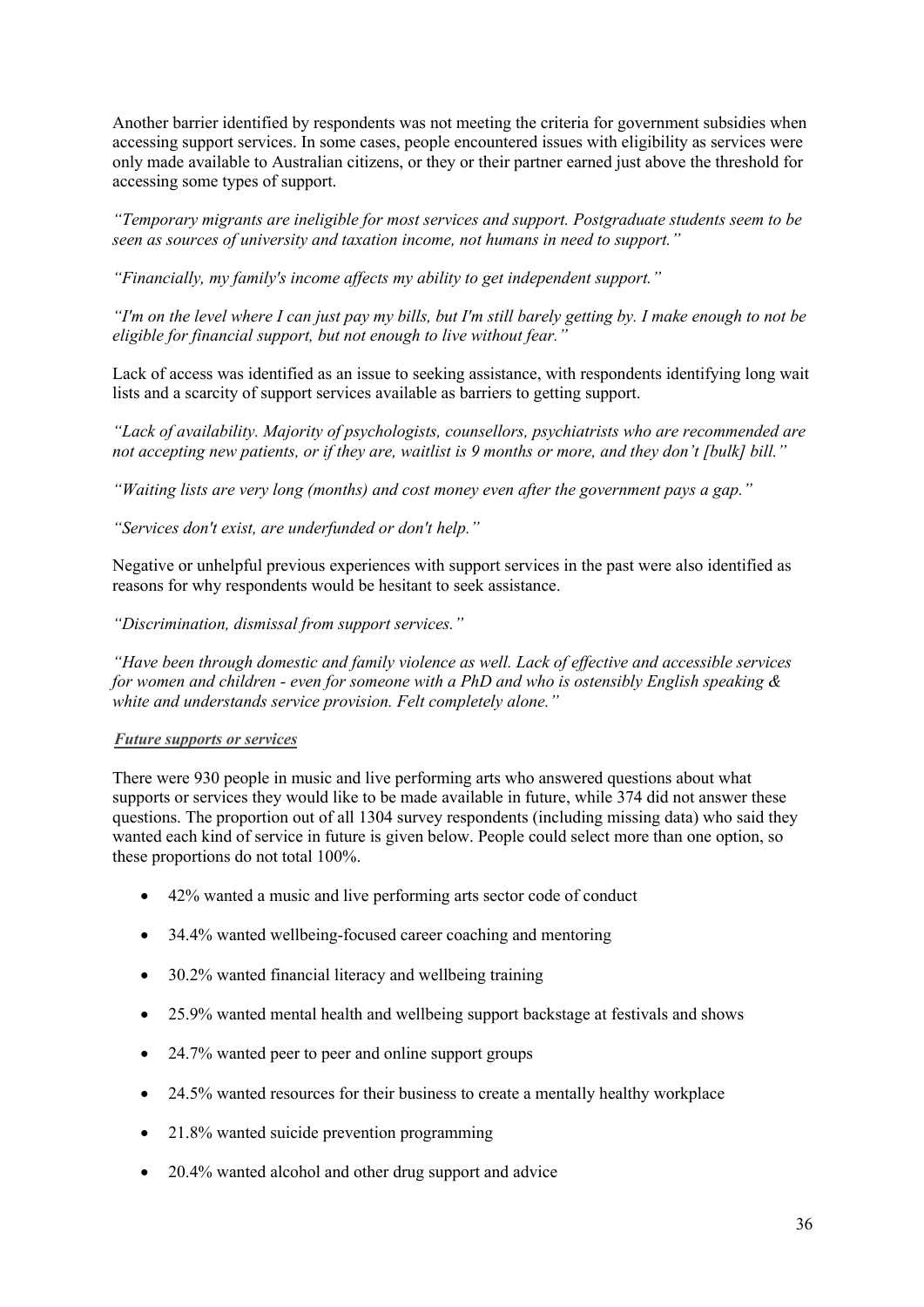• 9.4% wanted other supports or services.

There were 121 comments from people working in music and live performing arts about the other kinds of supports or services they would like to be made available in future. Of these responses, the main themes were:

- Advocacy or increased government support  $(n=47)$
- More mental health and wellbeing supports available  $(n=21)$
- Training or business and career support and development  $(n=19)$

Respondents identified various avenues for increased advocacy and government support in the sector that they would like to be made available in the future. These included having a union or peak body to advocate for standardised wages and better working conditions; and government support, including financial and housing support services and easily accessible avenues to report wage theft or pay disputes.

*"Post pandemic financial assistance for musicians."*

*"A collective Union or industry body that represent the sector as a whole to lobby government. A superannuation fund that invests solely in the arts and entertainment industry."*

*"A complete reworking/overhaul of our industry/sector. To fight exploitation and to stop it once and for all. To appoint a minister for Musicians and also the Performing Arts. An individual/s who is/are artist/s and not a bureaucrat."*

Mental health and wellbeing initiatives that respondents said they wanted included:

- industry-specific mental health practitioners
- assistance recovering from trauma related to COVID-19
- Sexual abuse support services
- Eating disorder specific initiatives
- Addiction services (including support for people struggling with their social media use)
- Services accessible outside of 'normal working hours' and
- Holistic and transcultural wellbeing initiatives such as meditation and breath work courses.

*"Psychologists who specialise in performing arts."*

*"Mental Health services available outside of 'standard business hours' for workers who cannot commit to the usual deadlines."*

*"Breath work & Meditation on Tours."*

Several respondents identified that they would like support services related to career support and development. This included:

• training or support specific to women, older artists, younger artists, or artists living in regional areas.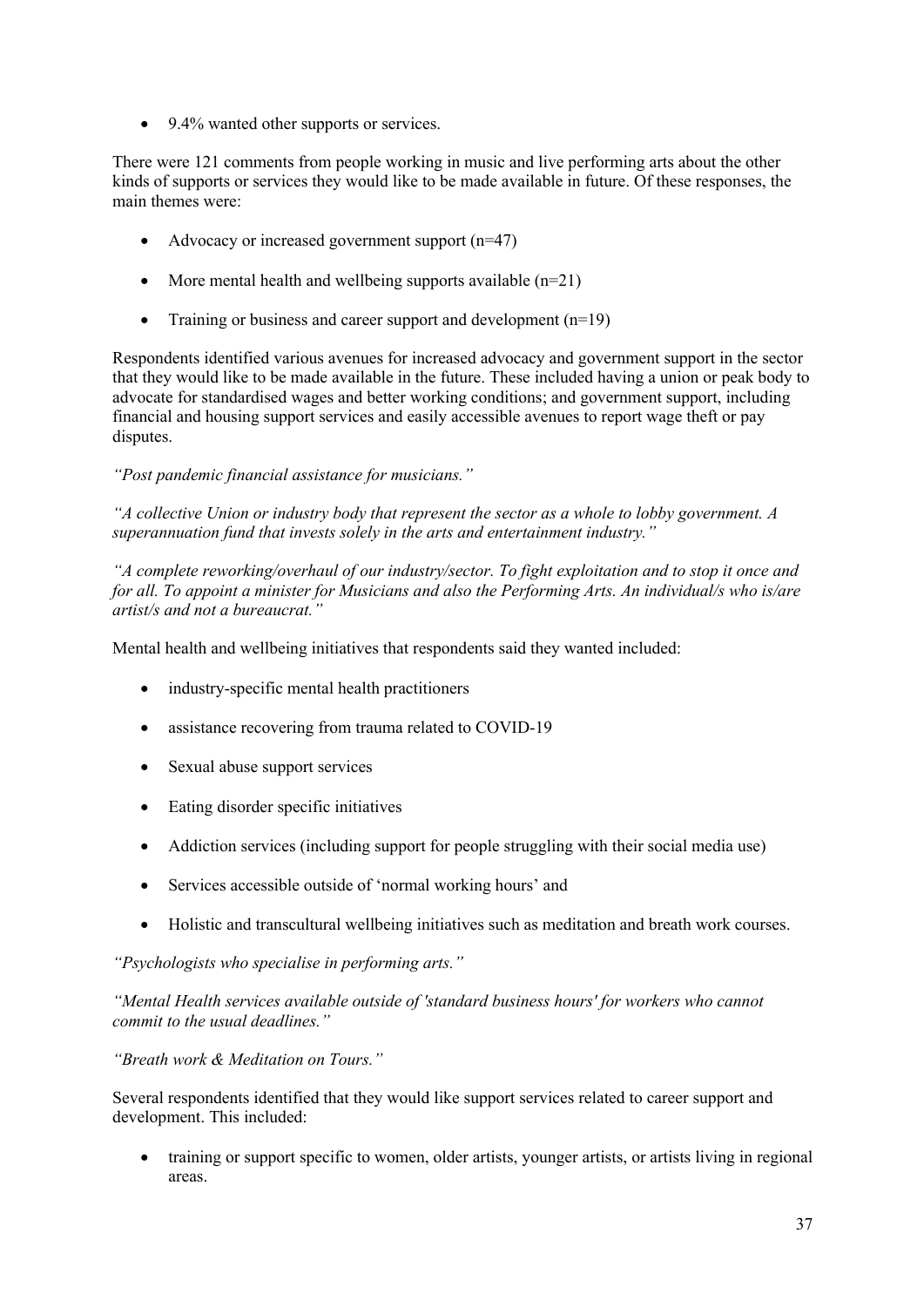- training in business management skills, taxation, cultural competency training, racial literacy education training, mental health training, and anti- discrimination training, and
- training specific to career pathways or returning to the music industry or live performing arts sector post-pandemic.

*"Career support and development for artists in regional areas and artists over 35."*

*"Business support and financial/tax training."*

*"A centralised place for self-employed musicians that has comprehensive resources for business, management, venues, touring, support, contracts etc. The industry is too fragmented and only focused on large organisations that promote pop and rock."*

Overall, respondents emphasised the need for systemic change to support the mental health and wellbeing of people working in music and live performing arts, including:

- advocacy for standardised wages and better working conditions
- a need for more government support, including financial and housing support services, and
- easily accessible avenues to report wage theft or pay disputes.

Participants also emphasised the need for further tailored support to people working in music and live performing arts, both in terms of work-related training, and mental health supports that respond to the specific needs of people working in music and live performing arts.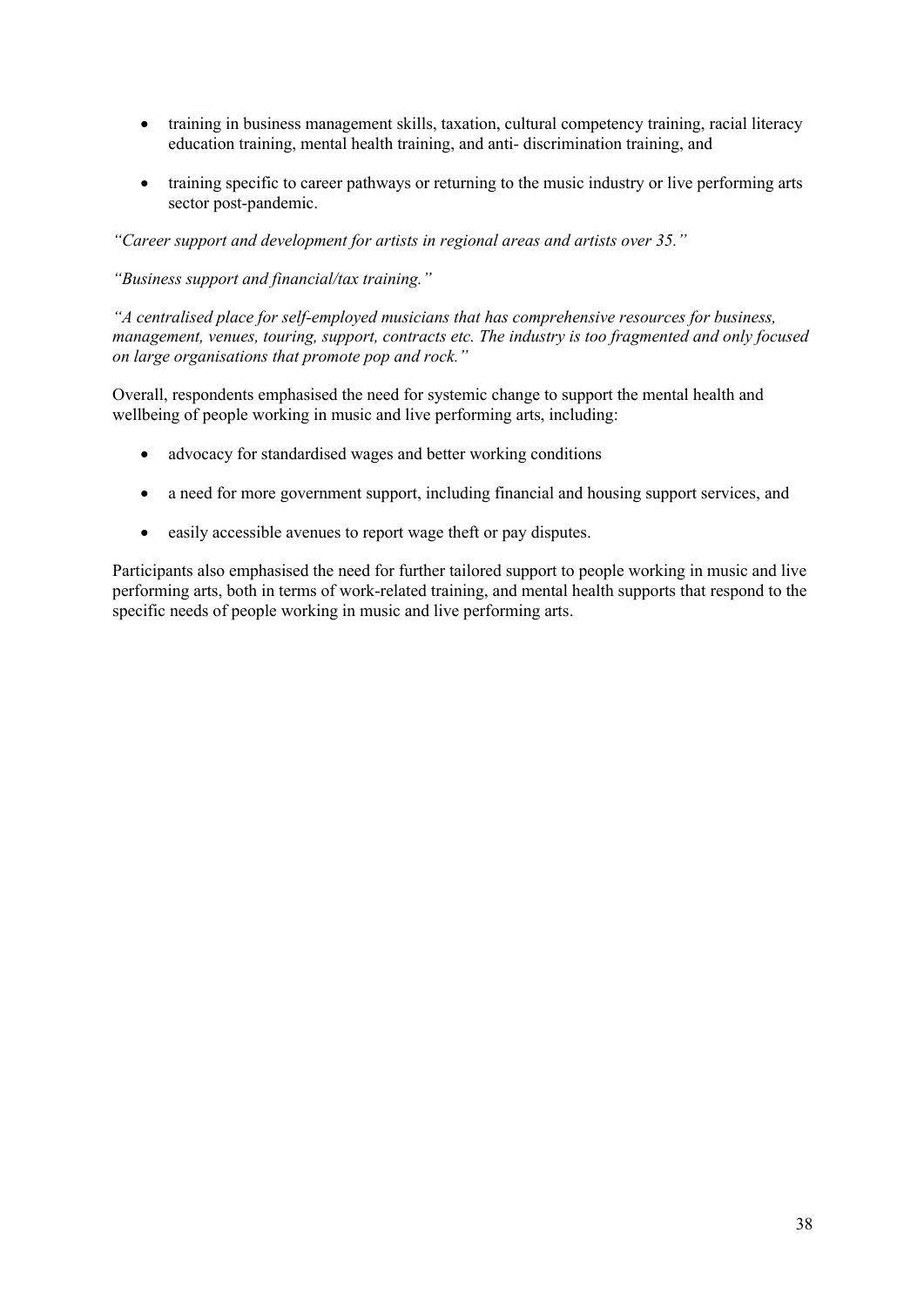# **LIMITATIONS**

This research had several limitations, which should be kept in mind when considering the findings.

- This research was conducted in English, which means that people who were not able to take part in a survey in English were unable to participate. While the survey demographics suggest some cultural diversity, it's likely this is limited by the survey being available only in English.
- This research was conducted by online survey, which means that there may be people working in music or live performing arts who could not access the survey online, for example, due to:
	- o lack of stable internet access or an internet-connected device
	- o not feeling comfortable completing an online survey.
- Part-way through the survey release, the research team was notified of an accessibility issue with the survey not being fully accessible via screen-reader technology. While an alternative option of contacting the researcher was then offered to enable survey participation, it's possible that some people who use a screen-reader may not have been able to access the survey fully, or may have been deterred from participating because of this accessibility issue.
- The people who participated in the research were not randomly selected, which means that the findings may not be representative of the whole population of people who work in music and live performing arts. It is possible that there is some bias in the findings – for example:
	- o People with a stronger interest or concern about mental health could have been more likely to take part in this survey than others without a strong mental health interest or concern.
	- o As the survey was distributed through Support Act's networks, there may be a higher proportion of people within the survey respondent group who had used Support Act's services, compared with the total population of people working in music and live performing arts.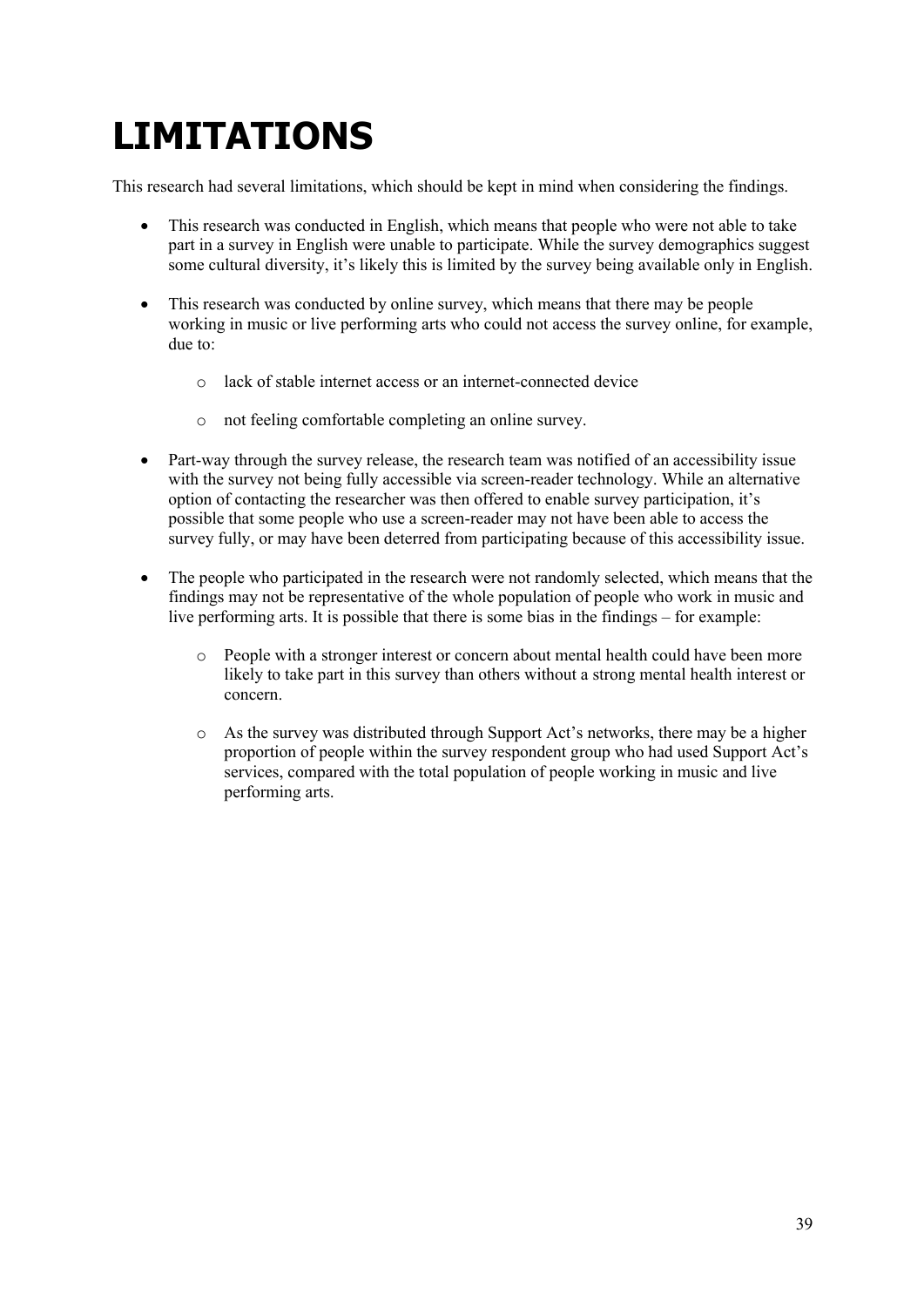# **CONCLUSION**

This research found that a high proportion of people working in music and live performing arts are currently experiencing high or very high levels of distress and are continuing to feel the impacts of the COVID-19 pandemic on their livelihoods and lives.

While the proportion of people reporting a mental health diagnosis within their lifetime was similar to the population prevalence for Australia (about 45%), the proportion reporting a current mental health condition was higher.

People working in music or live performing arts reported a current Anxiety condition at more than twice the prevalence of the general population in Australia, while the proportion of people with Depression was more than two and a half times that of the general population.

More than half of participants had used alcohol or drugs to help with the stress they had experienced over the last two years, and a quarter reported struggling to cut down or stop their substance use.

Worryingly, participants in this research also had higher levels suicidal thoughts, plans or attempts than both the general population, and compared with previous research on people working in entertainment in Australia before the onset of the COVID-19 pandemic (van den Eynde, Fisher & Sonn / Entertainment Assist 2016).

The main types of negative impacts participants identified from the COVID-19 pandemic included impacts to their social contact and mental health, as well as reduced income, increased financial stress, and disrupted career development or job loss.

More than a fifth of people working within music and live performing arts reported very low incomes, at a level below the poverty-line in Australia (less than \$30,000). Having an annual income this low affects both people's ability to afford the everyday necessities of life, and impacts wellbeing (Capic et al. 2017).

Higher proportions of creatives/performers and production/technical workers reported losing their job/s, reductions in their income or increased financial stress than management/administrative workers, who more commonly had permanent employment. These findings align with broader research on the impacts of COVID-19, which has found that the negative impacts of COVID-19 on work and mental health are amplified for people with less job security or financial resources available to support them (Rossell et al. 2021; Kaleveld, Bock & Maycock-Sayce 2020).

A very low proportion of people in music and live performing arts said they always felt safe at work. Many participants reported experiencing insecure and unsafe and working conditions within music and live performing arts, including exposure to bullying, ageism, racism, unwanted sexual attention or abuse, discrimination based on gender, sexuality, or disability, and other kinds of mistreatment.

Working conditions are known to impact mental health for better or worse (Allen et al. 2014), and many participants of this research identified that improvements in working conditions are needed. Participants emphasised the need for fair pay and conditions, as well as for work environments that more consistently protect the physical and psychological safety of people working in music and live performing arts.

Feelings of belonging to the music and live performing arts community were mixed, with some participants expressing a strong feeling of belonging in this world, but many reporting that they had experienced exclusion because of attitudes about their identity, location, role or genre of work.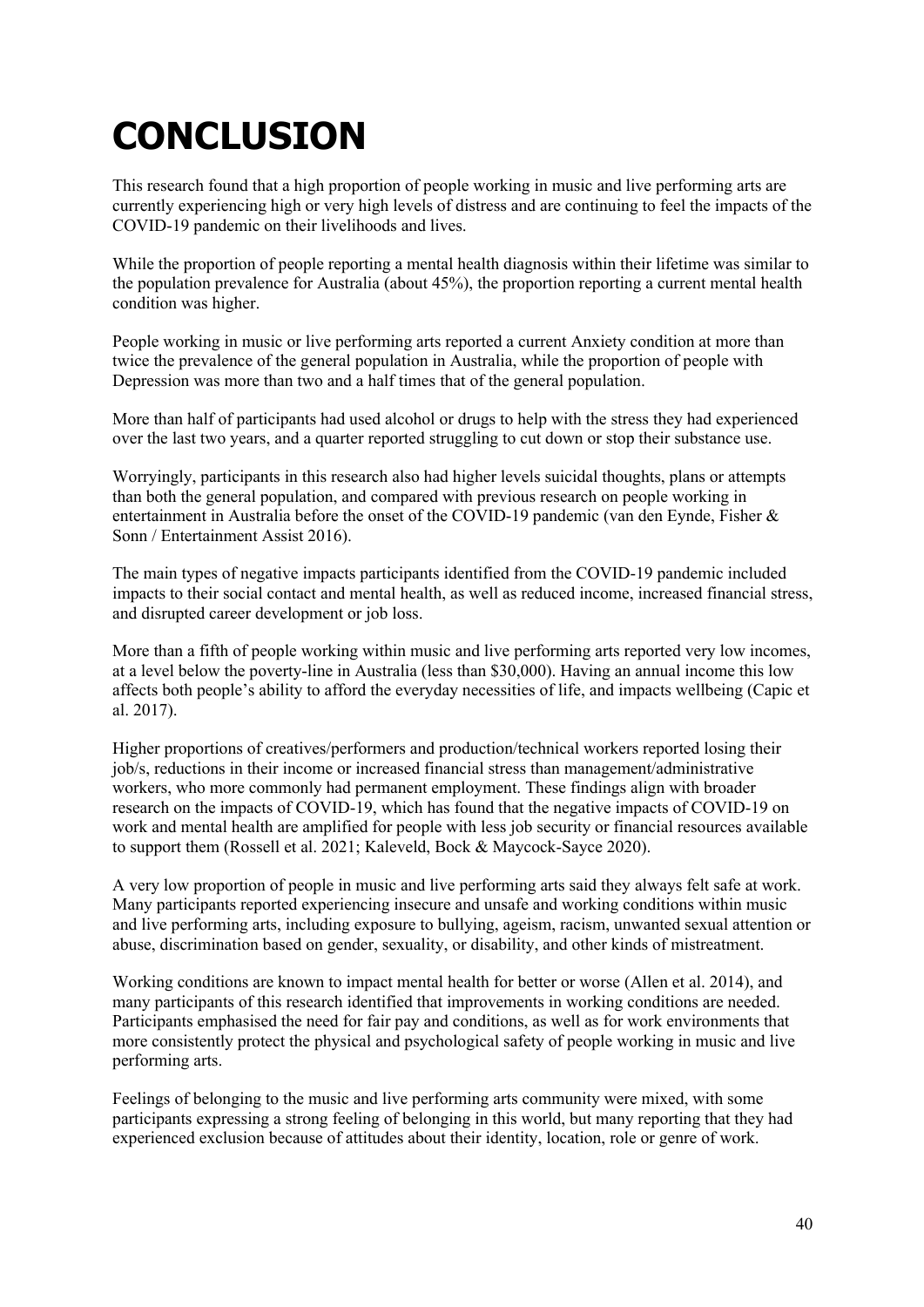When participants were asked what had made the biggest difference to their mental health and wellbeing during this incredibly challenging time, the two most common threads to come through were positive relationships and support from people in their lives, and access to income (through income support payments, work, or Support Act's financial crisis relief services).

Many also reported that looking after their health (through sleep, diet and exercise), and being able to keep working in music and live performing arts had made a big difference to them. Mental health services (both through Support Act and other services) were also of noted importance for some.

The strong focus on social and financial support alongside mental health services reflects the findings of other research on the factors that can help reduce negative mental health impacts in the wake of COVID-19 (Atkinson et al. 2020), or following the loss of work (Brydsten, Hammarström, & San Sebastian, 2018).

When asked what kinds of supports or services they wanted for the future, participants identified a need for broader systemic change within the music and live performing arts sector - for example, through the creation of a code of conduct that can catalyse real change towards improved working conditions for people working in music and live performing arts, and through continued advocacy to government for support of the sector.

This research indicates that many of the mental health and work-related issues identified in previous research in Australia continue to impact people in music and live performing arts, with added stressors arising from the pandemic, and other events such as the recent floods significantly affecting some participants.

With arts and recreation services among the sectors most affected by job loss in the wake of COVID-19 (Australian Bureau of Statistics 2020a), and associated impacts to financial insecurity and mental health, employment and financial supports continue to be needed alongside other supports for mental health.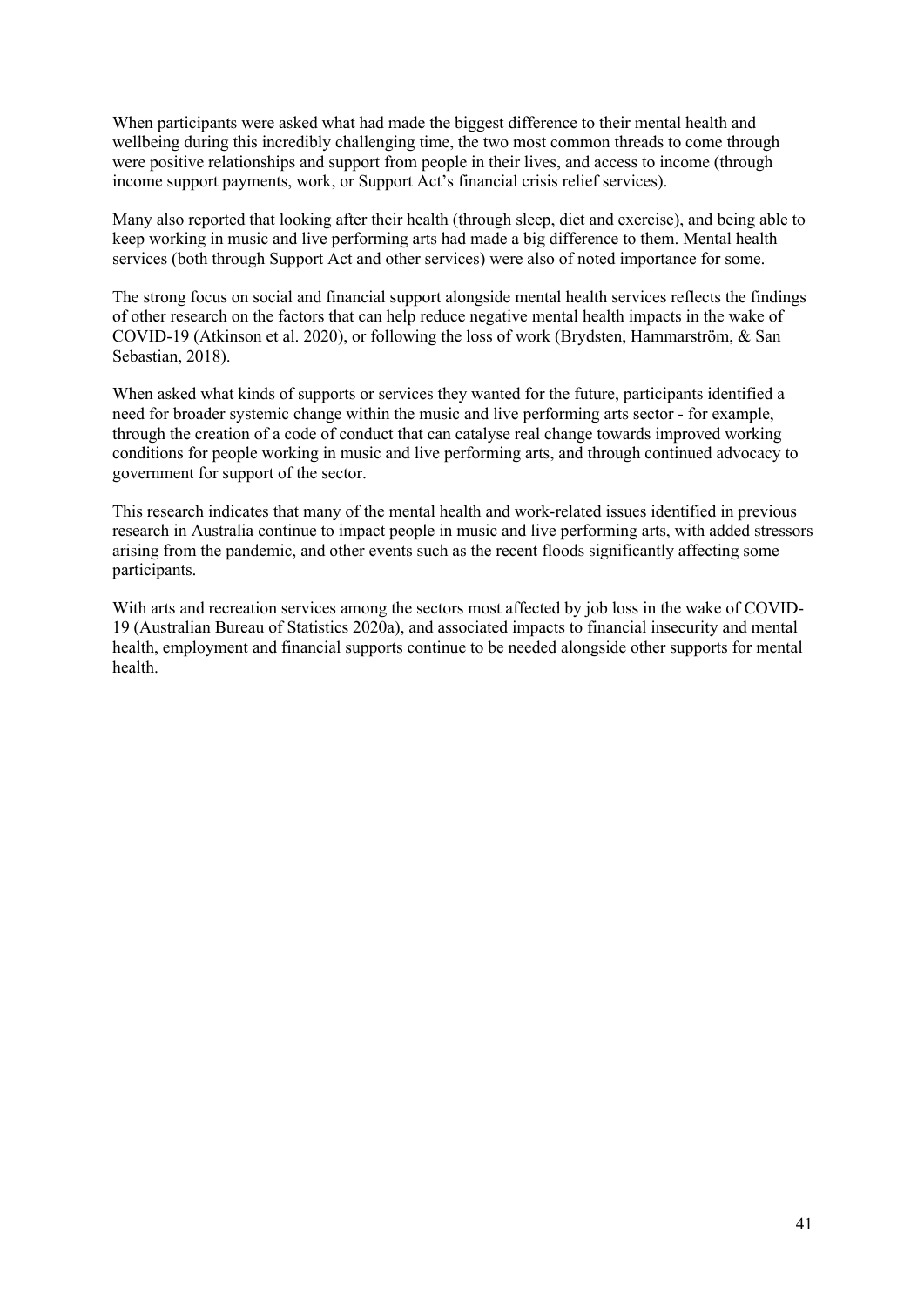### **REFERENCES**

Allen, J., Balfour, R., Bell, R., & Marmot, M. (2014). Social determinants of mental health. *International Review of Psychiatry, 26*(4), 392-407. doi:10.3109/09540261.2014.928270

Atkinson, J., Skinner, A., Lawson, K., Song, Y.C., and Hickie, I. (2020). Road to Recovery: Restoring Australia's Mental Wealth. The University of Sydney Brain and Mind Centre. Sydney, Australia. https://www.sydney.edu.au/content/dam/corporate/documents/brain-and-mind-centre/road-torecovery\_brain-and-mind-centre.pdf

Australian Bureau of Statistics (2020a). 'Changes in payroll jobs by industry between 14 March 2020 and 27 June 2020' in *A series of unprecedented events – the June quarter 2020*. Retrieved 10 May, 2022: A series of unprecedented events – the June quarter 2020 | Australian Bureau of Statistics (abs.gov.au)

Australian Bureau of Statistics (2020b). 'Household financial stress and stimulus payments' in Household impacts of COVID-19 Survey. Retrieved 12 January, 2022: Household Impacts of COVID-19 Survey, August 2020 | Australian Bureau of Statistics (abs.gov.au)

Australian Bureau of Statistics (2021a). *Migration, Australia*. Retrieved 10<sup>th</sup> May 2022: Migration, Australia, 2019-20 financial year | Australian Bureau of Statistics (abs.gov.au).

Australian Bureau of Statistics (2021b). *Personal income in Australia*. Retrieved 13<sup>th</sup> May 2022: Personal Income in Australia, 2014-15 to 2018-19 | Australian Bureau of Statistics (abs.gov.au)

Australian Bureau of Statistics (2021c). *First insights from the National Study of Mental Health and Wellbeing, 2020-21.* Retrieved 11<sup>th</sup> May 2022: First insights from the National Study of Mental Health and Wellbeing, 2020-21 | Australian Bureau of Statistics (abs.gov.au)

Australian Bureau of Statistics. (2022a). Labour force, Australia. Retrieved 11<sup>th</sup> May 2022: Labour Force, Australia, March 2022 | Australian Bureau of Statistics (abs.gov.au)

Australian Bureau of Statistics, (2022b). Health conditions prevalence. Retrieved 11<sup>th</sup> May 2022. Health Conditions Prevalence, 2020-21 financial year | Australian Bureau of Statistics (abs.gov.au)

Australian Bureau of Statistics (2022c) Physical activity. Retrieved 13<sup>th</sup> May 2022: Physical activity, 2020-21 financial year | Australian Bureau of Statistics (abs.gov.au).

Australian Bureau of Statistics. (2008). National Survey of Mental Health and Wellbeing: Summary of Results. Retrieved 12 January, 2022: National Survey of Mental Health and Wellbeing: Summary of Results, 2007 | Australian Bureau of Statistics (abs.gov.au)

Australian Council of Social Service and University of New South Wales. (No date). 'Poverty in Australia' in *Research and insights into poverty and inequality in Australia*. Retrieved 13<sup>th</sup> May 2022: Poverty – Poverty and Inequality (acoss.org.au)

Australian Government Department of Health. (2021). 'Recommendations' in *Physical activity and*  exercise guidelines for all Australians: for adults aged 18-64. Retrieved 13<sup>th</sup> May 2022: For adults (18 to 64 years) | Australian Government Department of Health

Australian Institute of Health and Welfare. (2020a). *People with disability in Australia*. Australian Institute of Health and Welfare. Retrieved  $10^{th}$  May, 2022: People with disability in Australia, Prevalence of disability - Australian Institute of Health and Welfare (aihw.gov.au)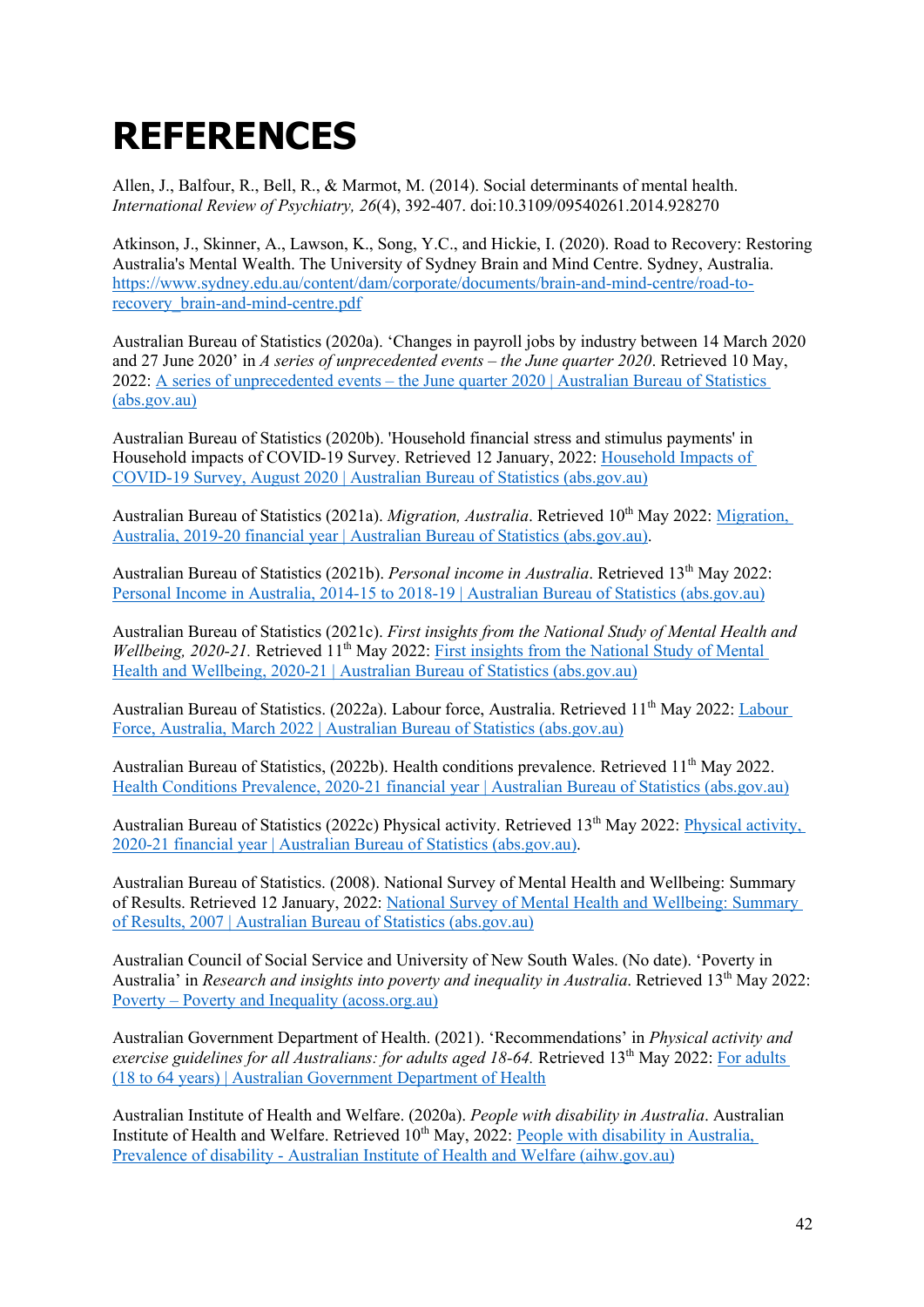Australian Institute of Health and Welfare. (2020b). *Suicide and intentional self-harm*. Released 23 July 2020. Retrieved 11<sup>th</sup> May 2022: Suicide and intentional self-harm - Australian Institute of Health and Welfare (aihw.gov.au)

Brinckley, MM., Calabria, B., Walker, J., Thurber, K.A. & Lovett, R. (2021). Reliability, validity, and clinical utility of a culturally modified Kessler scale (MK-K5) in the Aboriginal and Torres Strait Islander population. *BMC Public Health* 21, 1111 (2021). https://doi.org/10.1186/s12889-021-11138- 4. Reliability, validity, and clinical utility of a culturally modified Kessler scale (MK-K5) in the Aboriginal and Torres Strait Islander population | BMC Public Health | Full Text (biomedcentral.com)

Brydsten, A., Hammarström, A., & San Sebastian, M. (2018). Health inequalities between employed and unemployed in northern Sweden: a decomposition analysis of social determinants for mental health. *International Journal for Equity in Health, 17*(1), 59. doi:10.1186/s12939-018-0773-5

Butterworth, P., Leach, L. S., Strazdins, L., Olesen, S. C., Rodgers, B., & Broom, D. H. (2011). The psychosocial quality of work determines whether employment has benefits for mental health: results from a longitudinal national household panel survey. *Occupational and Environmental Medicine, 68*(11), 806. doi:10.1136/oem.2010.059030

Capic, T., Hutchinson, D., Fuller-Tyszkiewicz, M., Richardson, B., Hartley-Clark, L., Khor, S., Olsson, C. and Cummins, R.A. (2017). Australian Unity Wellbeing Index Survey 34: Summary Report August 2017 The Wellbeing of Australians: Financial Wellbeing. Melbourne, Australia. http://www.acqol.com.au/uploads/surveys/survey-034-report.pdf

Elmes, A., Kaleveld, L., Olekalns, A. & Clark, K. (2021). Mental Health Deep Dive: Strategic context and problem definition report. Centre for Social Impact, Swinburne University of Technology, University of Western Australia and University of New South Wales. DOI: 10.25916/edba-3283.

Everymind. (2021). *The experience of Australian entertainment industry workers during COVID-19.*  The Prevention Hub, Entertainment Assist and the Australian Alliance for Wellness in Entertainment.

Dudgeon, P., Bray, A., D'Costa, B., & Walker, R. (2020). Decolonising psychology: Validating social and emotional wellbeing. Australian Psychologist, 52(4), 316-325. http://dx.doi.org/10.1111/ap.12294

Hergenrather, K. C., Zeglin, R. J., McGuire-Kuletz, M., & Rhodes, S. D. (2015). Employment as a Social Determinant of Health: A Review of Longitudinal Studies Exploring the Relationship Between Employment Status and Mental Health. *Rehabilitation Research, Policy, and Education, 29*(3), 261- 290. Retrieved from https://connect.springerpub.com/content/sgrrrpe/29/1/2

Kaleveld, L., Bock, C. & Maycock-Sayce, R. (2020). *COVID-19 and mental health: CSI response*, Centre for Social Impact. Retrieved 13<sup>th</sup> May 2022: COVID-19 and mental health: CSI response (apo.org.au)

Kessler, R.C., Barker, P.R., Colpe, L.J., Epstein, J.F., Gfroerer, J.C., Hiripi, E., Howes, M.J, Normand, S-L.T., Manderscheid, R.W., Walters, E.E., Zaslavsky, A.M. (2003). Screening for serious mental illness in the general population Archives of General Psychiatry. 60(2), 184-189.

Knifton, L. (2012). Understanding and addressing the stigma of mental illness with ethnic minority communities. Health Sociology Review, 21(3), 287-298. https://doi.org/10.5172/hesr.2012.21.3.287

Melbourne Institute. (2021). Poverty lines: Australia - March quarter 2021. University of Melbourne. Retrieved 10<sup>th</sup> May 2022: Poverty-Lines-Australia-March-2021.pdf (unimelb.edu.au)

Rossell, S. L., Neill, E., Phillipou, A., Tan, E. J., Toh, W. L., Van Rheenen, T. E., & Meyer, D. (2021). An overview of current mental health in the general population of Australia during the